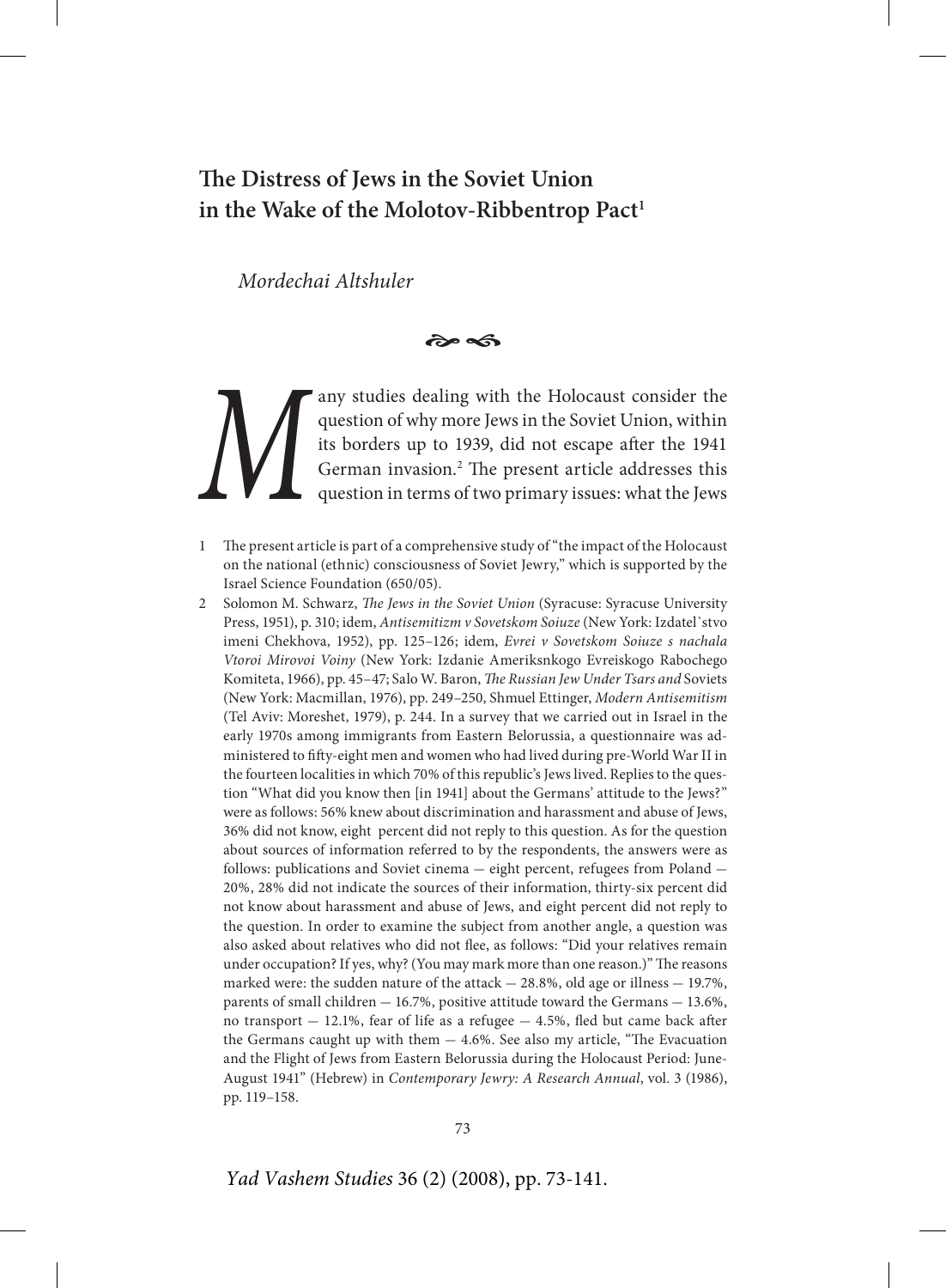in the Soviet Union knew during this period about the Nazis' treatment of the Jews in Germany and the occupied areas, and how this information or lack thereof influenced the Jews in light of the non-aggression pact that their country concluded with Nazi Germany.

Because the systematic destruction of all or most of the Jewish population in the areas of Nazi occupation actually began with the invasion of the Soviet Union, the possibility of the Holocaust in this sense, as an outcome of the Nazi occupation, could not have reached the ears of the Jews during the period under review in the present article.<sup>3</sup> The article therefore discusses information relevant to that time, and the extent to which it trickled through the Soviet media, or spread by word of mouth, paying special attention to the mental anguish of a considerable number of Jews in the Soviet Union.

## **The Soviet Media: Stopping the Criticism of Nazi Germany May 1939: Turning Point**

Following the Munich Agreement of September 29, 1938, under which Great Britain and France capitulated to all of Hitler's demands and Czechoslovakia was forced to cede the Sudetenland to Germany (to which it was subsequently annexed in full), Stalin grew increasingly suspicious of the western democracies.<sup>4</sup> The mutual lack of trust

- 3 Dan Michman, *The Holocaust and Holocaust Research: Conceptualization, Terminology and Basic Issues* (Hebrew) (Tel Aviv: Moreshet/Sifriat Poalim, Yad Vashem, and Ghetto Fighters' House, 1998), pp. 13–42.
- 4 At the 18th Congress of the Communist Party of the Soviet Union (CPSU), March 10–21, 1939, Stalin said, *inter alia*: "Bourgeois politicians know full well that to go to war, we would have to start a war, without taking account of various agreements and public opinion. The Fascist leaders are also perfectly aware of this. Therefore the Fascist leaders have decided, before getting involved in war … to lie to public opinion … Is war against the interests of England, France, and the United States? Rubbish! 'We' [said the Fascists] are waging war against the Comintern … In this way the aggressors sought to deceive public opinion … This whole cumbersome game is a put-up job … How did it happen that the non-aggressor states … gave up their positions and their obligations easily and without any resistance to the benefit of the aggressors?… Together, the non-aggressor, democratic states are undoubtedly stronger than the Fascist states, both economically and militarily." *Oglasheniiu podlezhit: SSSR-Germaniia, 1939–1941* (Moscow: Terra-knizhnyi Klub, 2004), p. 17. In this and similar statements, Stalin defined the Fascist states (Germany, Italy, and Japan) as aggressor states and the democratic countries as non-aggressive.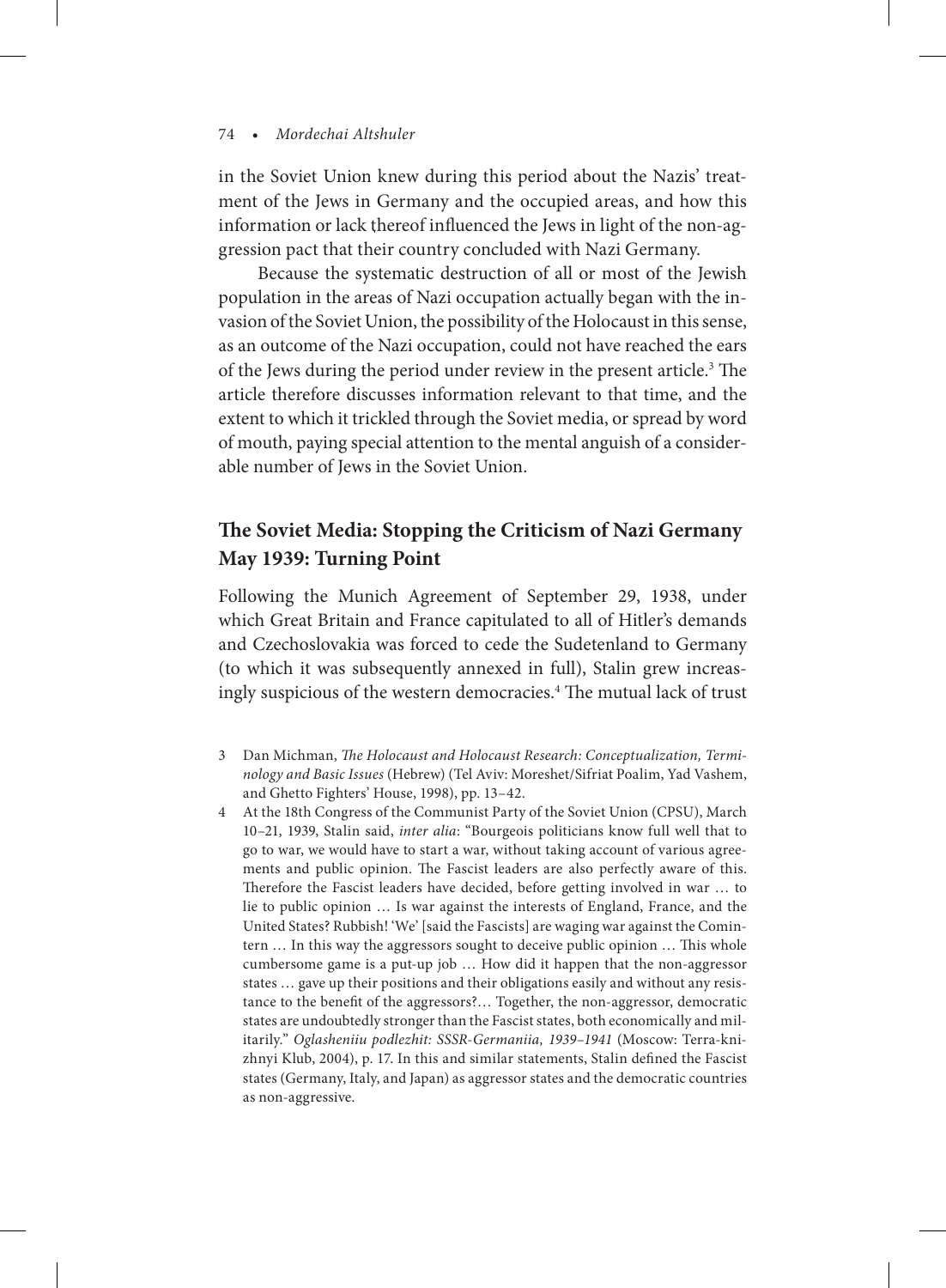between the Soviet Union and Great Britain and France led to the failure of defense pact negotiations held in 1939. The Soviet Union then began to consider more seriously the possibility of concluding a pact with Nazi Germany.<sup>5</sup> On May 3, 1939, the Soviet Union's foreign minister, Maxim Litvinov, who was of Jewish extraction, was dismissed. His outspoken anti-Nazi speeches and articles were a thorn in the Germans' side.<sup>6</sup> Vyacheslav Molotov, the prime minister, was appointed as his successor.7 A number of senior Foreign Ministry officials were similarly also removed from their positions, and even imprisoned. Litvinov's removal was one of the first public steps intended to signal to Nazi Germany that the Soviet Union was prepared to change its policy, and the Germans understood the message accordingly.<sup>8</sup> At a meeting

- 5 Some argue that this tendency began several years earlier. See Yosef Govrin, *The Jewish Factor in German-Soviet Relations* (Hebrew) (Jerusalem: Magnes Press, 1986), pp. 69–102.
- 6 Maxim Litvinov (1876–1951) used to declare himself Russian on official forms, although his previous name — Valakh — was manifestly Jewish. In propaganda directed against him, the Nazis underscored his Jewishness. See Genadii Kostyrchenko, *V plenu u krasnogo faraona* (Moscow: Mezhdunarodnye Otnoshenia**,** 1994), p. 42. On Litvinov's path as a Soviet diplomat, see Arthur Upham Pope, *Maxim Litvinov* (New York: L. B. Fischer, 1943), and also Zinovy Sheinis, *Maxim Litvinov* (Moscow: Progress Publishers, 1988).
- 7 It must also be remembered that in the second half of the 1930s, relations between Maxim Litvinov and Prime Minister Vyacheslav Molotov (1890–1986) were strained, with the Prime Minister restricting the Foreign Ministry's moves. This situation is reflected in Litvinov's letters to Stalin ("Ne opravdavshyi nadezhd — K otstavke M.M. Litvinova v 1939 g.," *Rodina,* no. 10 (1993), pp.48–53).
- 8 Researchers do not agree as to whether Litvinov's removal from the Foreign Ministry took place because of his Jewishness, or as perhaps rather a question of "changing horses" — removing those diplomats who were identified with the Soviet Union's previous, anti-Nazi policy vis-à-vis Germany — in the wake of the changing political orientation of the Soviet Union's foreign policy. In this connection see Nora Levin, *The Jews in the Soviet Union since 1917* (New York: New York University Press, 1990), p. 330 (Litvinov was removed in 1939, and not in 1938, as the book says); Kostyrchenko, *V plenu u krasnogo faraona,* p. 196; Ilya Altman, *Zhertvy nenavisti: Kholokost v SSSR 1941–1945* (Moscow: Kovcheg, 2002), pp. 374– 375; Dimitrii Volkogonov, *Stalin* (Moscow: Novosti, 1998), vol. 2, p.107. See also German Rozanov, *Stalin, Gitler*, *Dokumental'nyi ocherk Sovetsko-Germanskikh diplomaticheskikh otnoshenii, 1939–1941* gg. (Moscow: Mezhdunarodnye otnoshenia **,** 1991), pp.61–62. There were also members of the Soviet public who viewed Litvinov's removal as a sign of Soviet foreign policy "being freed" from Jewish influence, as implied by the contents of an anonymous letter sent in 1940 to Andrei Zhdanov and Vyacheslav Molotov: "I relate equally to all human beings," noted the writer, "but I think that the Jews' attitude to our foreign policy is harmful, because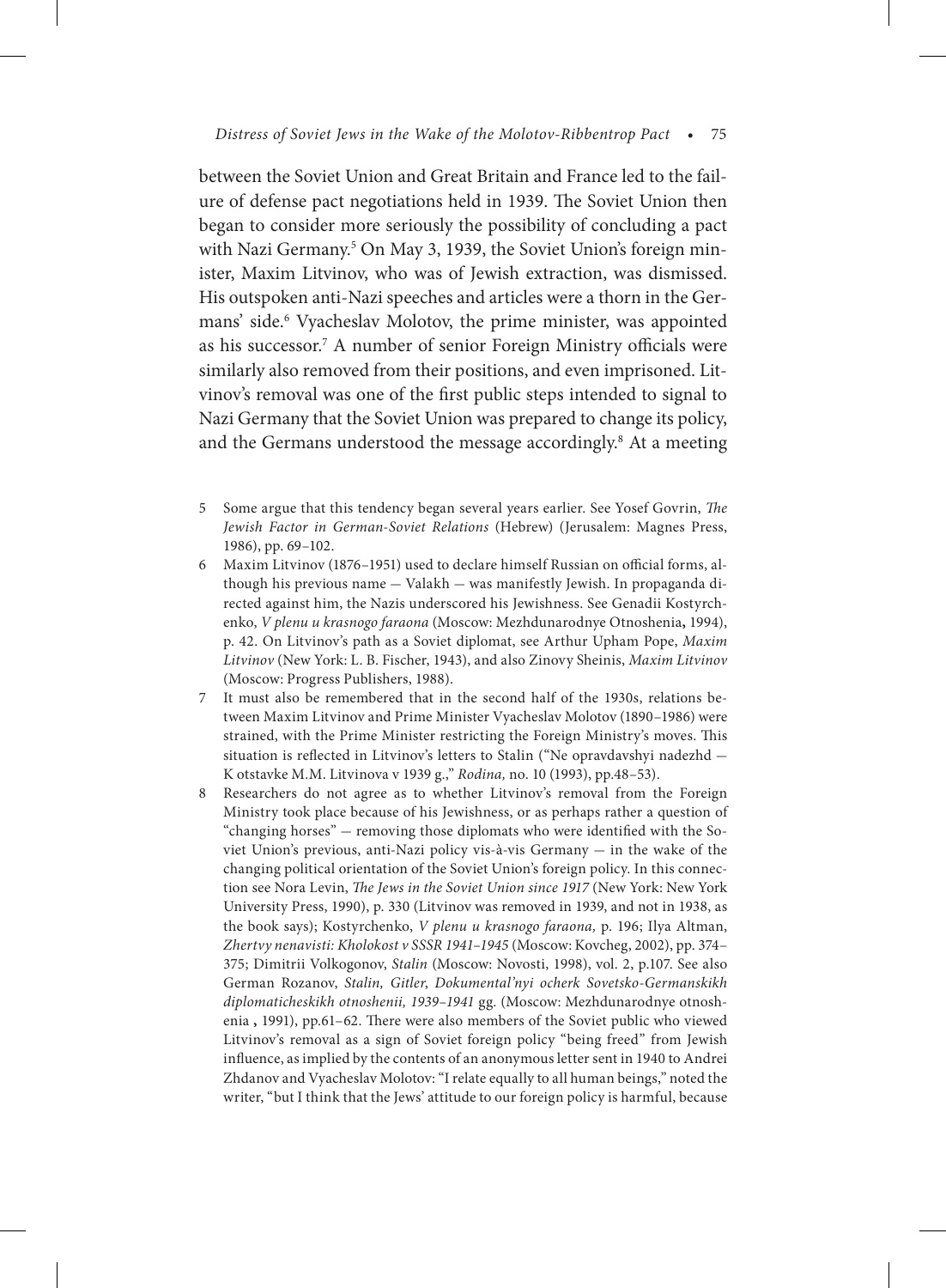which took place in Berlin on May 9, 1939, attended by the provisional Soviet chargé d'affaires in Berlin, Grigory Astakhov, and the vice director of the department of publication in the German Foreign Office, M. Stumm, the latter defined Litvinov as "the moving spirit behind putting together international stratagems against Germany."<sup>9</sup>

From early May 1939 on, with Litvinov's removal from the Soviet Foreign Ministry and, in contrast to their practice since Hitler's assumption of power, the Soviet media almost stopped publishing critical comments lambasting Nazi Germany, and refrained from mentioning the situation of the Jews in Germany.<sup>10</sup> At the same time, the theaters were banned from putting on plays with anti-German overtones, such as *The Oath* (*Kliatva*) by Perez Markish (1895–1952). In keeping with the anti-Nazi spirit prevailing in the Soviet Union in 1937–1938, in his play Markish described the life of a Jewish family in Germany who left Germany as a result of their suffering, and immigrated to Eretz Israel. However, even there the family felt out of place, and one of the sons volunteered to serve in the anti-Fascist International Brigade fighting in Spain. At the end of 1938, the authorities issued a permit to put on the play at GOSET (the Moscow State Yiddish Theater). The play was directed by the theater's artistic director, actor Solomon Mikhoels (1890–1948). The premiere was scheduled for May 1939, but then a ban on the play was imposed.<sup>11</sup>

throughout history among the Jews there has developed a love of gold, [and] not of the mother country." See Nikita Lomagin, *Neizvestnaia blokada* (St. Petersburg: Izdatel'skii dom "Neva," 2002), vol. 2, p. 13.

- 9 Ministerstvo Inostrannykh Del SSSR, *God krizisa, 1938–1939, Dokumenty i materialy, vol. 1:29, sentiabria 1938 g.–31 maia 1939 g.* (Moscow: Politizdat, 1990), p. 442. The minutes were taken by the Soviet representative, and he stressed that his interlocutor was unable to contain himself and did not refrain from referring to Litvinov's removal.
- 10 See article on the Soviet media at the time in question, mainly based on memoirs: Ben-Zion Pinchuk, "Soviet Media on the Fate of Jews in Nazi-Occupied Territory (1939–1941)," *Yad Vashem Studies*, vol. 11 (1976), pp. 221–233.
- 11 Matvei Geizer, *Solomon Mikhoels*, (Moscow: "Prometei", 1990), p. 153; Jeffrey Veidlinger, *The Moscow State Yiddish Theater* (Bloomington: Indiana University Press, 2000), p. 199. Apparently Peretz Markish is hinting at this play in his letter to the Yiddish writer in the United States, Joseph Opatoshu (1886–1954). See Mordechai Altshuler, ed., *Letters of Soviet Yiddish Writers* (Yiddish) (Jerusalem: Hebrew University, Center for Research and Documentation of East European Jewry,1979), p. 327 (It was not possible to locate the text of the play).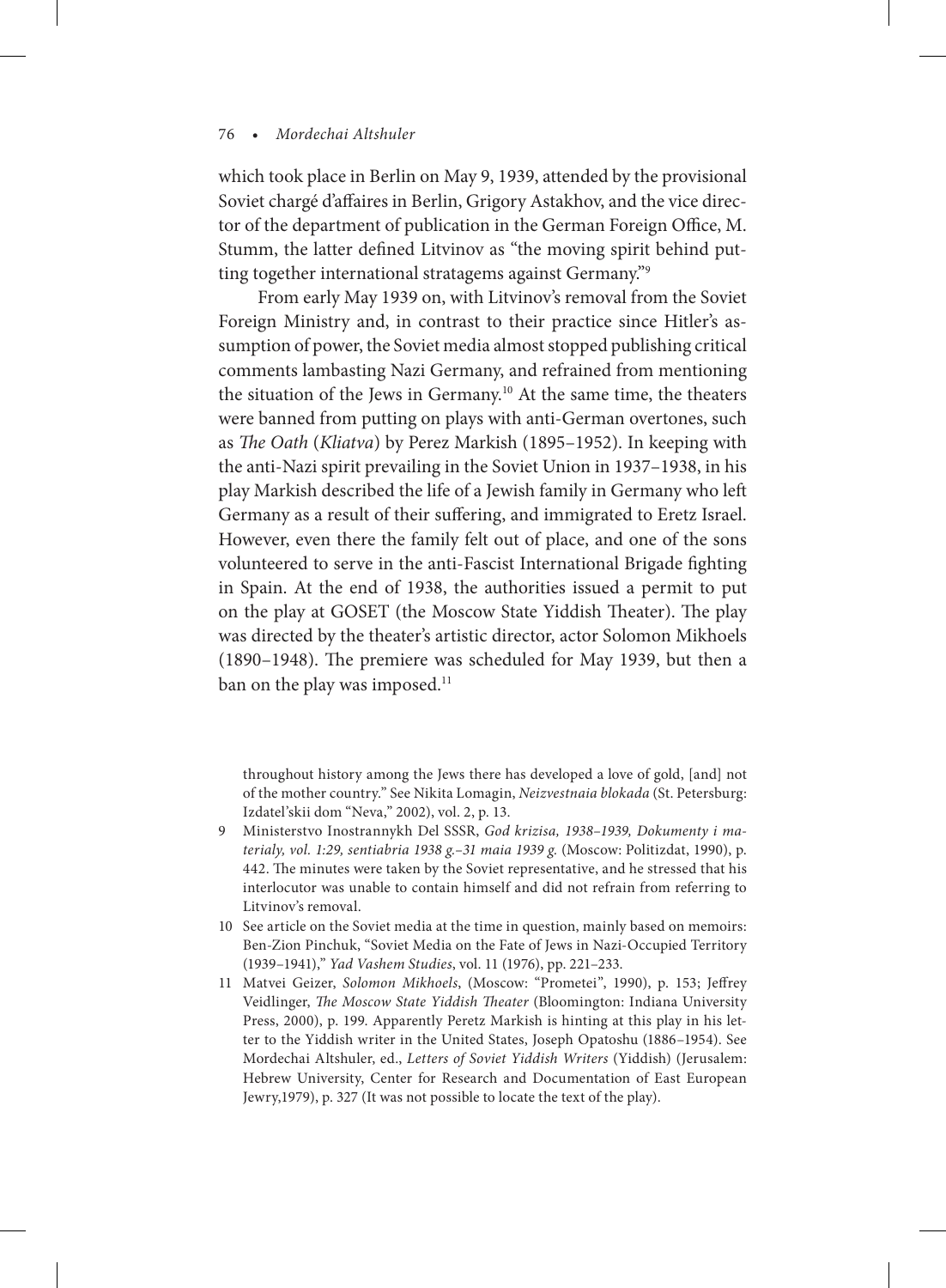### **Reports about the Persecution of Jews Filter through to the Press**

From May through August 1939, although official information about the situation of the Jews under the Nazi regime was withheld from the Soviet public, reports about antisemitic events and the iniquities committed by the Nazis nevertheless sometimes trickled through into the press.

On May 13, 1939, *Pravda* published a piece about Fascists attacking Jews in the streets of Bratislava, Slovakia, which was under Nazi influence, and beating them up. Some two weeks later, on May 30, *Pravda* reported that the suicide rate in Germany had gone up markedly "in the wake of the pogroms against the Jews last year [*Kristallnacht*]." That month, the paper also reported that in Germany, Polish Jews were being arrested for the purpose of expulsion, and an item also appeared about the intention of enacting anti-Jewish laws in Italy.12

On June 12, 1939, *Izvestia*, the official organ of the Soviet government, published an article by I. Zilberfarb, entitled "German Fascism and its Campaign against the French Revolution." *Inter alia*, Zilberfarb disagreed with the antisemitic claim that the French Revolution was the handiwork of Jews and similar arguments about the Bolshevik October Revolution.<sup>13</sup>

Two weeks later, on June 27, *Izvestia* published a letter written by the renowned Jewish writer, Lion Feuchtwanger, then living in France, to the translator of his books from German to Russian. In the *Izvestia* article, Feuchtwanger was defined by the paper as the "renowned anti-Fascist German writer." The content of the letter related to the upcoming completion of his book *The Expulsion* (*Izgnanie*), which appeared in installments in two Soviet periodicals from August 1938 on. In this novel, Feuchtwanger described the lives of German refugees, including many Jews, who were in France actively opposing the Nazi regime. The Jewish figures in the book stressed their origins and vehemently criticized the Nazi regime. Not long after the letter was published in August 1939, the publication of the novel was halted, both in the Moscow German-language periodical, *Internationale Literatur*, and in the parallel Russian version, *Internatsional'naia literetura*. 14

<sup>12 &</sup>quot;Presledovaniia evreev v Germanii," *Pravda*, May 20, 1939.

<sup>13</sup> I. Zil'berfarb, "Germanskii fashizm v pokhode protiv Frantsuskoi revoliutsii."

<sup>14</sup> Lion Feikhtvanger, *Sobranie sochinenii* (Moscow: "Khudozhestvennaia literatura," 1965), Vol. 5, p. 523.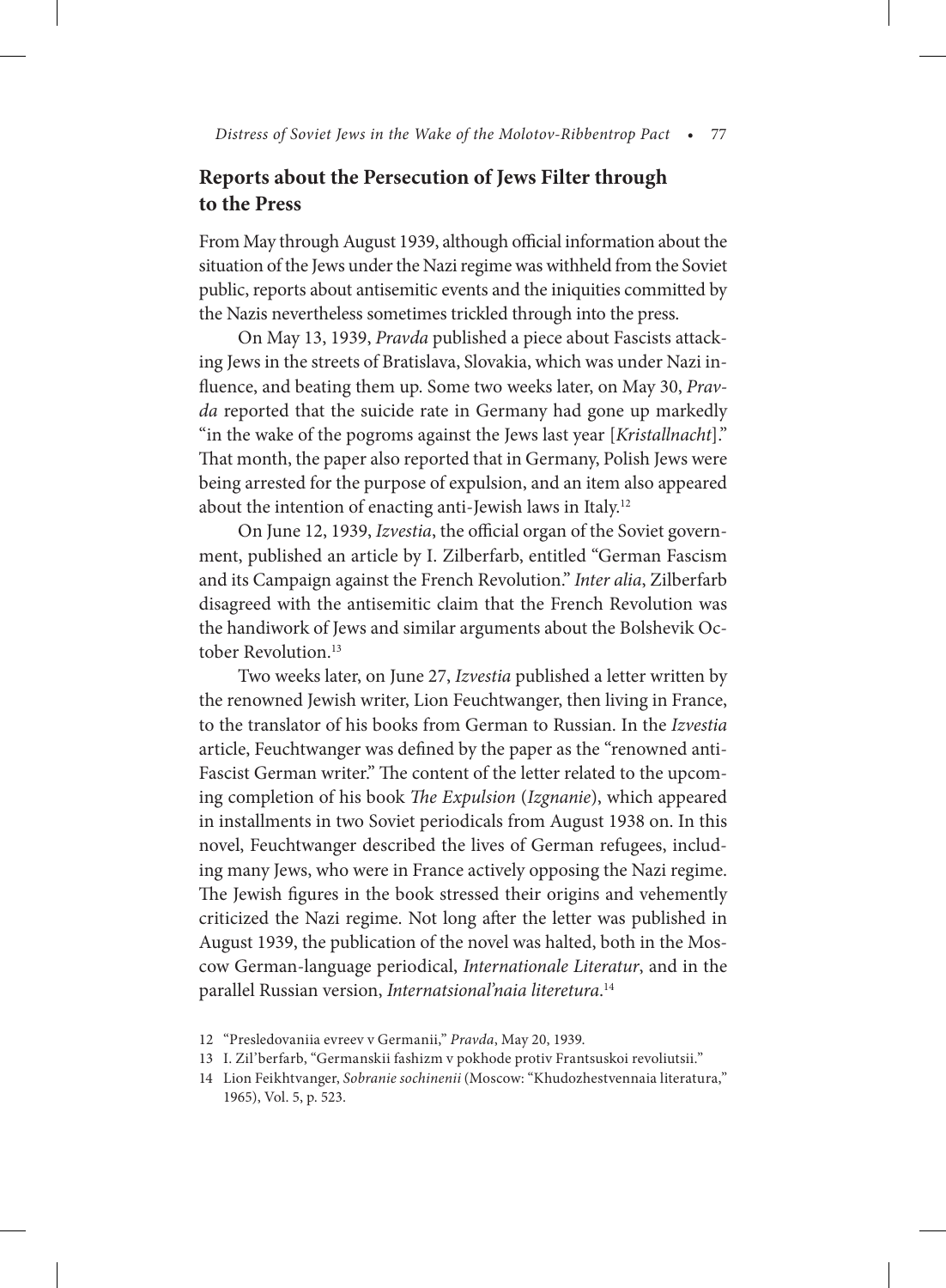In July 1939, an apparently innocent review of the world movie industry was published in *Izvestia*. The writer of the article also included a description of Charlie Chaplin's *The Great Dictator*, noting that Fascist circles were using threats in an effort to prevent filming of this movie. In this connection, he also referred to a film about a Jewish musician who had been forced to leave Germany because of his Jewishness.15

From May to August 1939, the Soviet press published items about antisemitic events and the restrictions imposed on Jews in Germany proper16 as well as in those countries which were under German control, such as the Czech Republic,17 Slovakia,18 and Moravia.19 *Izvestia* also reported on the first trial to be held in Prague on the basis of the racial Nuremberg Laws, which were designed to strip the Jews of all rights.20 From time to time, reports were also published about the fate of Jews who fled or were expelled from the countries under Nazi control.<sup>21</sup>

- 15 "V mire kino," *Izvestia*, July 12, 1939.
- 16 "Geto v Berline," ibid., May 27, 1939.
- 17 On June 18, 1939, *Pravda* published a prominent item about a pogrom against Jews in Brno and the harsh restrictions imposed by the authorities on the Jewish population in the city, under the headline "Evreiskie pogromy v Chekho-Slovakii."
- 18 A short item published in *Izvestia* on August 14, 1939, reported that "[a] Fascist mob in Bratislava destroyed three synagogues and beat up numerous Jews."
- 19 "Novyi zakon germanskogo 'protektora'," *Izvestia*, June 24, 1939, "Antisemitskie zakony v Chekho-Slovakii," *Vechernaia Moscow*, August 19, 1939; an article published in *Izvestia* on August 17, 1939, under the title D.I. [author],"Pod fashistskoi piatoi," about Nazi Germany's takeover of the Protectorate, states that the Jews were removed from all the economic and cultural institutions, together with everyone who was "under Jewish influence." The article also emphasized that the Education Ministry had given instructions for schools not to admit more than four percent of Jewish schoolchildren.
- 20 On the basis of the Nuremberg Laws, Dr. Herbert Levy was sentenced to two and a half years in jail, and his German wife was given a two-year prison sentence, "Okkupanty nervnichaiut," *Izvestia*, July 16, 1939.
- 21 "Begstvo evreev iz Chekhoslovakii," *Vechernaia Moskva*, August 10, 1939; "Mytarstva evreev-bezhentsev," ibid., August 19, 1939; on June 8, 1939, *Pravda* published a short item to the effect that an official in the German government was making contacts in London about the planned emigration of Jews from Germany.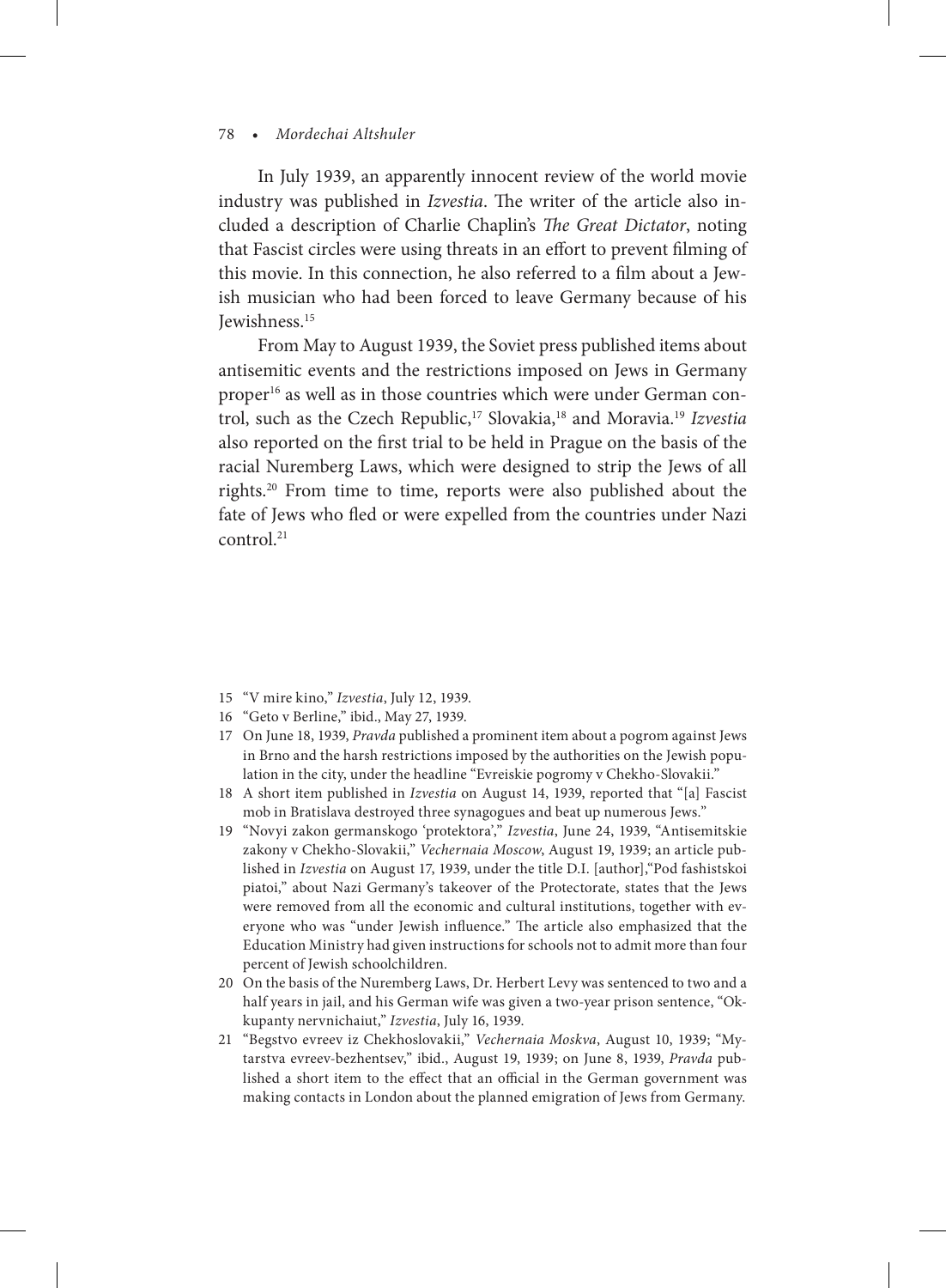### **The Molotov-Ribbentrop Pact and Strict Censorship**

After the thawing of relations between them, the Soviet Union and Germany began negotiations on a commercial agreement, during which the Soviet Union also demanded a political arrangement.<sup>22</sup> On August 23, 1939, five days after the official signing of the commercial accord, Soviet Foreign Minister Molotov and his German counterpart Joachim von Ribbentrop (1893–1946) signed a non-aggression pact between the two countries, pledging neutrality in the case of aggression by a third country. This agreement became known as the Molotov-Ribbentrop Pact.<sup>23</sup>

A secret protocol was appended to the non-aggression treaty about spheres of influence in Eastern Europe. This stipulated: "In the event of a territorial and political rearrangement in the areas belonging to the Baltic states (Finland, Estonia, Latvia, and Lithuania), the northern boundary of Lithuania shall represent the boundary of the spheres of influence of Germany and the USSR." The protocol also specified the Soviet Union's interests in Bessarabia, and added, "the German side declares its complete political disinterestedness in these areas." Regarding Poland, the secret protocol stipulated, "In the event of a territorial and political rearrangement of the areas belonging to the Polish state, the spheres of influence of Germany and the USSR shall be bounded approximately by the line of the rivers Narew, Vistula, and San." It also stated, "the question of whether the interests of both parties make desirable the maintenance of an independent Polish state and how such a state should be bounded can only be definitely determined in the course of further political developments."24

- 22 Oglasheniiu podlezhit, *SSSR-Germaniia, 1939–1941* (Moscow: Terra-Knizhnyi klub, 2004), p. 17. See also David J. Dallin, *Soviet Russia's Foreign Policy, 1939–1942*  (New Haven: Yale University Press, 1952), pp. 55–63.
- 23 According to Dmitrii Volkogonov, Ribbentrop, during his visit to Moscow on August 23, 1939, suggested that the preamble to the Soviet-German treaty should refer to the friendly relations between Germany and the Soviet Union. When a report reached Stalin about this proposal, he reacted in the following vein: "The Soviet government cannot in all honesty confirm to the Soviet people that there are friendly relations with Germany, after the Nazi government has for six years dumped vast quantities of effluent on the Soviet government." Dimitrii Volkogonov, *Stalin* (Russian), vol. 2, p. 30.
- 24 Raymond J. Sontag and James S. Beddie, eds., *Nazi-Soviet Relations: Documents from the Archives of the Foreign Office* (Washington: Department of State, 1948), pp. 76–78.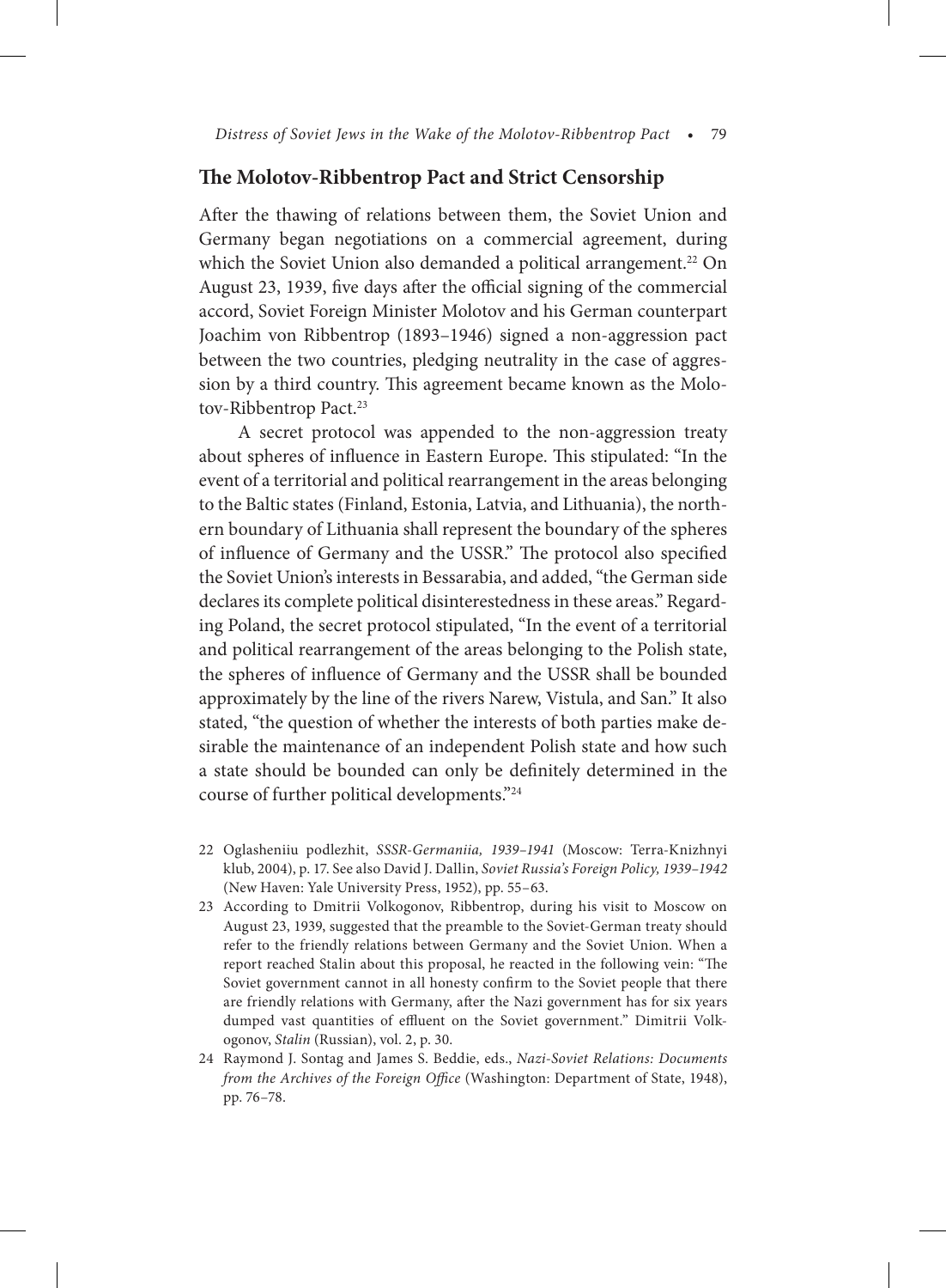Following the signing of the Molotov-Ribbentrop Pact, the ban in the Soviet Union on publishing official criticism of Germany was tightened. For example, the censor deleted the following sentence from a book of lectures about the typology of technological processes: "Raging Fascism is destroying the progress of science and technology, leading to medieval terror in the countries [over which it has control]."25 The censor banned the dissemination of a detailed curriculum of the University of Leningrad for the 1939–1940 academic year, because Germany was presented in it as an aggressive country, and England and France as countries that were "protecting democratic freedom."26 In the city of Krasnodar, for example, the censor discovered in a 1940 anti-religious booklet a passage which he defined as "a text that runs counter to our ties with Germany," and gave instructions for the booklet to be corrected and the page with the objectionable passage to be reprinted.<sup>27</sup> In libraries, anti-Nazi books were removed from the shelves and placed in "special storerooms" (*spektskhran*), with access granted to a select few only.28 The Soviet press therefore completely stopped reporting on

- 25 *Tsenzura v Sovetskom Soiuze, 1917–1991, Dokumenty* (Moscow: Rosspen, 2004), p.285.
- 26 Ibid., p. 286.
- 27 *Istoriia Sovetskoi politicheskoi tsenzury, Dokumenty i kommentarii* ( Moscow: Rosspen, 1997), p. 321. Refraining from mentioning Germany at that time sometimes assumed ridiculous dimensions. One such example happened to the Russian-Jewish satirist Il'ia Il'f (1897–1937) — whose real name was Il'ia Fainzil'berg: In his 1937 notes Il'f quoted one of the propagandists in the Soviet Union who said that "today we have Fascism in Germany," but when the notes were published in 1939 the word 'Germany' was replaced by 'Italy.' See Il'ya Il'f, *Zapisnye knizhki*  (Moscow: "Tekst," 2000), pp. 565, 588. In early 1941 the journal *Znamia* published extracts from Ilya Ehrenburg's novel *The Fall of Paris*, and the censor replaced every occurrence of the word 'Fascists' with "reactionaries." See Mordechai Altshuler, "Erenburg i Evrei, Nabrosok portreta," in Mordechai Altshuler, Yitzhak Arad, and Shmuel Krakovski, eds., *Sovetskie Evrei pishut Il'e Erenburgu, 1943–1966* (Jerusalem: Yad Vashem, 1993), pp. 9–105.
- 28 For example, N. Korneev's book *Portraits of the Third Reich*, published in the Soviet Union in 1933, discussed Nazi policy toward the Jews and was removed to the "special storerooms." The censor who gave the instruction for this step wrote, "Under the current circumstances, the book's content does not fit in with our foreign policy." See Arlen Blium, *Evreiskii vopros pod sovetskoi tsenzuroi, 1917–1991* (St. Petersburg: Peterburgskaia iudaika, 1996), p. 84. Another book placed in these "special storerooms" was E. Otval't's *Hitler's Path to Power*, which came out in Moscow in 1933. See also *Tsenzura v Sovetskom Soiuze, 1917–1991, Dokumenty*  (Moscow: Rosspen, 2004), p. 291. Newspapers from overseas, particularly from the United States, which continued to reach the editorial offices of Yiddish papers in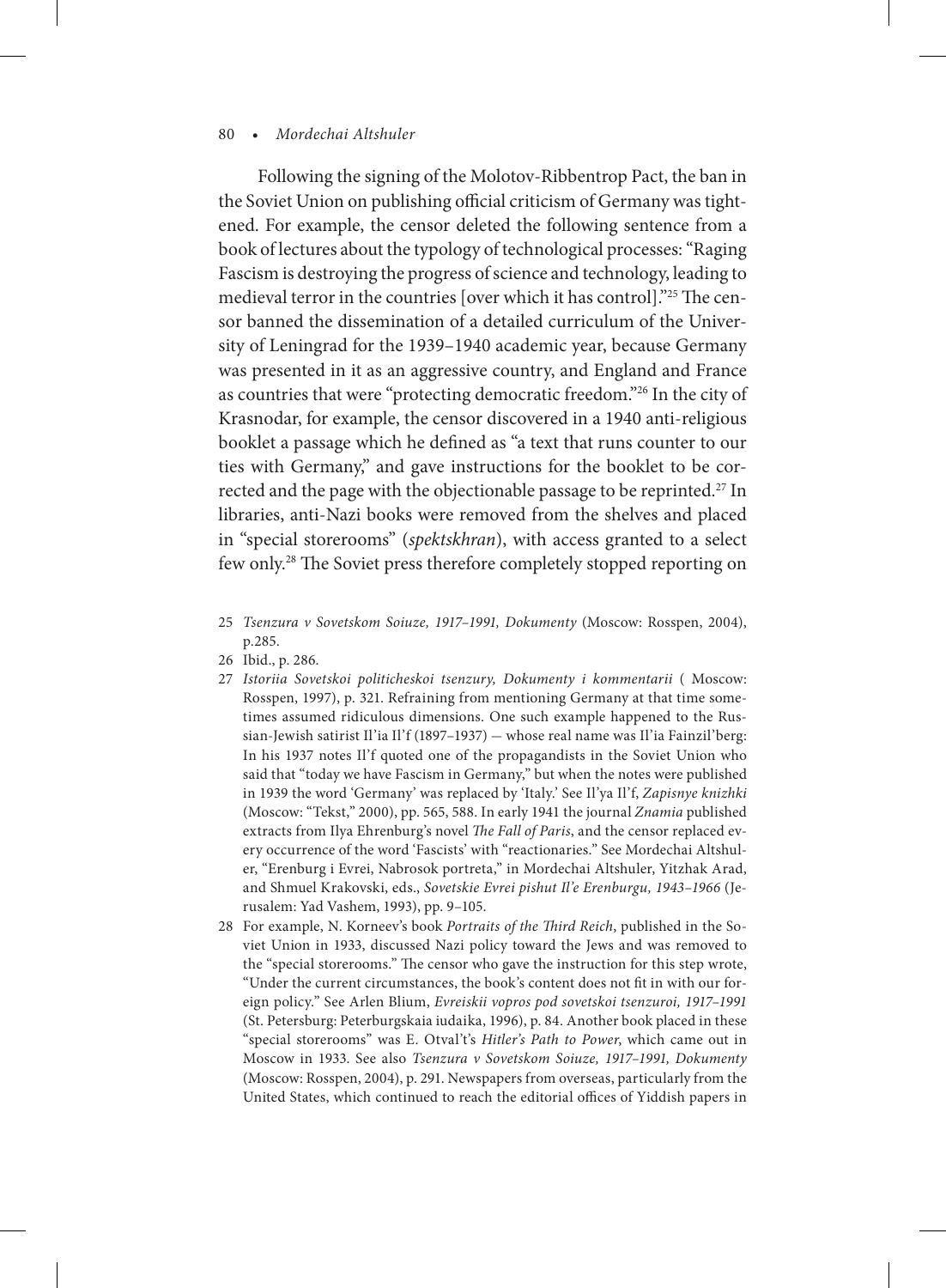the Nazis' actions in Germany and in the occupied countries, and also ceased to publish news items about the Jews' situation, let alone their persecution, apart from some occasional references to antisemitism in countries combating Germany.29 This situation continued until the German invasion of the Soviet Union on June 22, 1941. Most of the population was also cut off from external media. However, there was an additional channel of communication that was no less effective, and possibly more so, than the official one when it came to passing on information: word of mouth.

In the early 1950s, a study undertaken in western countries, based on a large sample group of people from the Soviet Union, investigated the sources of information available to them during the period under consideration here. The research indicated that the information transmitted by word of mouth was frequently, even among educated circles, considered more reliable than that published in the official media.<sup>30</sup> One witness recounted that she and her family fled from Kiev in sufficient time, long ahead of its occupation by the Germans, as the result of an encounter with a Russian teacher who vigorously urged them to

the Soviet Union, and contained descriptions of the Nazis' oppression of the Jews, were locked away. Many years later an account was given by a journalist and writer from Warsaw, Melech Cherny (Chernov), about an opportunity he was given to look at these papers, when he asked his colleagues in Kiev in 1940 what was going on in Warsaw: "A side door was opened up in the attic [of the editorial offices of *Der Shtern* newspaper] and I was pushed inside … There were all the Jewish papers — *Forverts, Der Tog, Der Morgen Journal* … A Jew was not allowed to read all of this … There I saw the great destruction … From the papers I learned about everything — killing, murdering … ghettoes and everything that goes along with them. I lay down and read the headlines, utterly absorbed." Interviewed May 15, 1971, Diaspora Research Institute, Tel Aviv University, p. 12.

- 29 One article, for example, stated that antisemitic propaganda in France was growing on a daily basis: "The Fascist authorities are forcing the Jews to resign from important positions in the press, banks, and insurance companies," *Izvestia*, August 8, 1940; "Vnutrennee polozhenie Frantsii," "Antisemitskii zakon vo Frantsii," ibid., October 20, 1940.
- 30 In 1950–1951, 2,700 people from the Soviet Union were interviewed in Europe and the U.S.A. about the sources of information available to them in 1940. The research showed that for around fifty percent of the respondents, word-of-mouth reports were a regular source for obtaining information, and for thirty-three percent they were the most important source of information. Peter H. Rossi and Raymond A. Bauer, "Some Patterns of Soviet Communications Behavior," *Public Opinion Quarterly*, vol. 16, no. 4 (Winter 1952–1953), pp. 653–670; Raymond A. Bauer and David B. Gleicher, "Word-of Mouth Communication in the Soviet Union," ibid., vol. 17, no. 4 (Winter 1953–1954), pp. 297–310.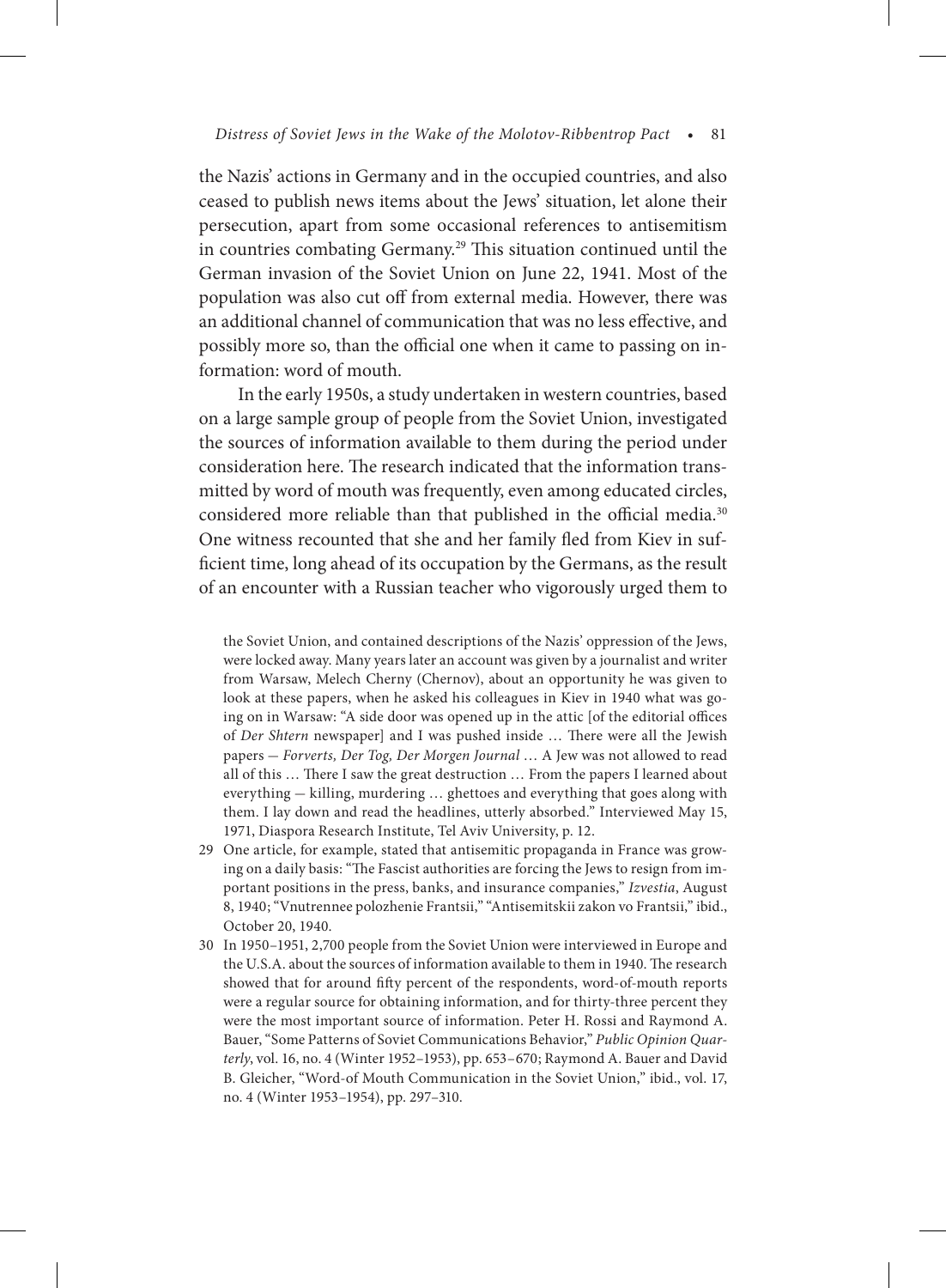leave the city immediately: "You know what's awaiting you!" she said to her. The witness also said that the teacher "knew more from word of mouth than we [knew] from the press."31 This state of affairs should be borne in mind during any discussion of the information available to Jews in the Soviet Union following the Molotov-Ribbentrop Pact concerning the Nazis' conduct toward the Jews in the areas which had come under occupation.

## **The "Boundary and Friendship Treaty" and the Division of Poland**

On September 1, 1939, Nazi Germany invaded Poland and within a far shorter time than expected, the Polish army collapsed. Germany therefore asked the Soviet Union through diplomatic channels to bring the Red Army into Polish territory, in accordance with the spirit of the text of the Molotov-Ribbentrop Pact.<sup>32</sup> However, using a variety of excuses,<sup>33</sup> the Soviet authorities endeavored to postpone such a move, either because they wanted the Germans to first wipe out all of the armed Polish forces, or because they wanted to be convinced that the Polish state had actually ceased to be. Already during a meeting between Molotov and the German ambassador in Moscow that took place on September 10, Molotov was wondering how to explain the Soviet invasion of Poland to the masses without looking like an aggressor. In this connection he said, as reported by the ambassador, that "the Soviet government had intended to take the occasion of the further advance of German troops to declare … that it was necessary for the Soviet Union, in consequence, to come to the aid of the Ukrainians and the White Russians threatened by Germany."34 Germany objected

- 31 Interview with Rita Degtiar, born 1918. She was studying in the Faculty of Biology at Moscow University; when the war between Germany and the Soviet Union broke out, she returned to her parents' home in Kiev. My thanks to Dr. Leonid Finberg, who enabled me to use material from the Institute of Judaica in Kiev, which in the 1990s conducted over 100 interviews on the subject of "Jewish life in Ukraine in the twentieth century."
- 32 See dispatches by the Reich Foreign Minister to the German ambassador in Moscow of September 3 and 9, 1939, in Sontag and Beddie, *Nazi-Soviet Relations, 1939– 1941*, pp. 86, 99.
- 33 Ibid., pp. 87, 90, 91.
- 34 Ibid., p. 91.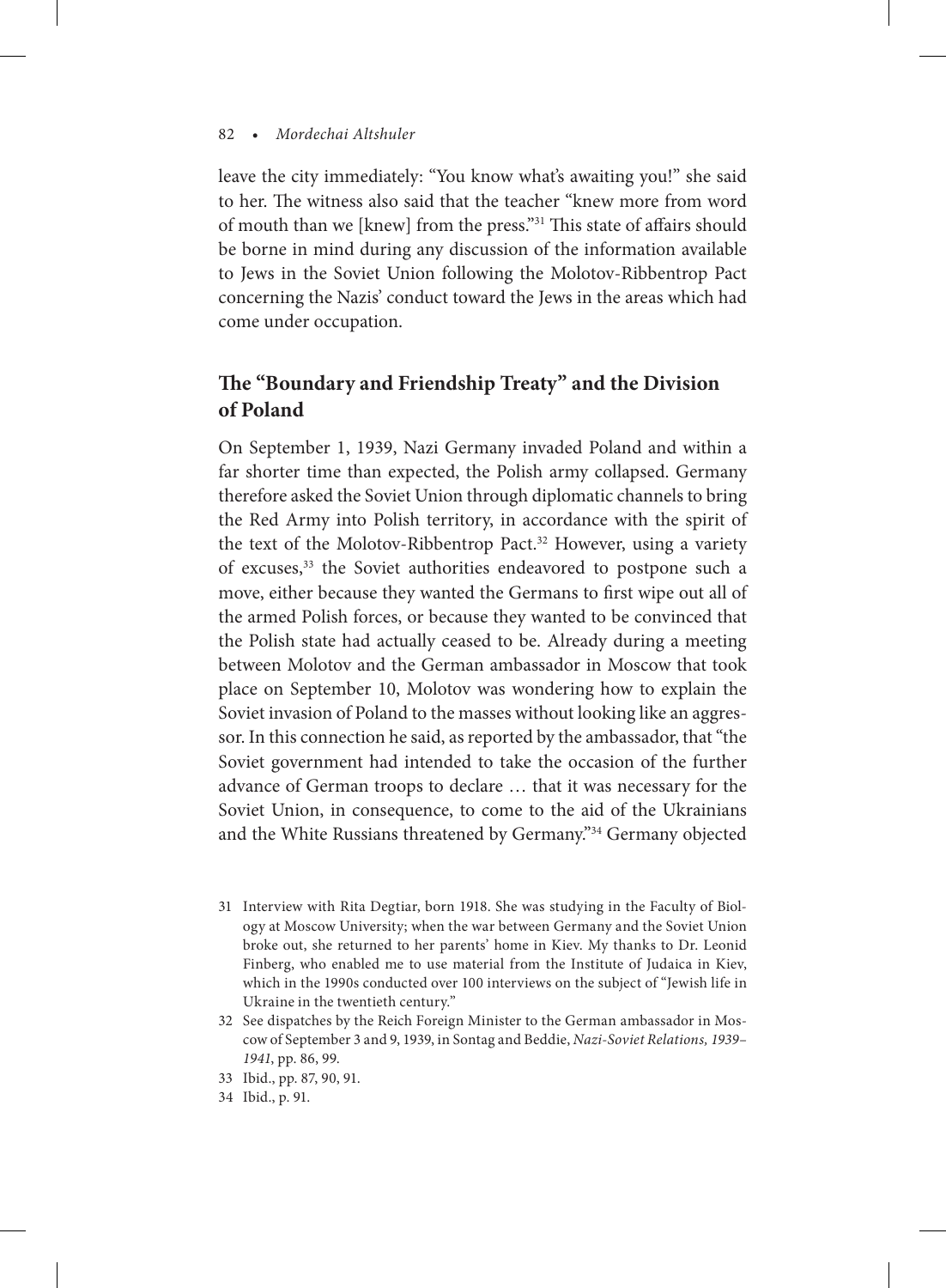to this wording and argued that it contravened the Molotov-Ribbentrop Pact.

On September 14, an article appeared in *Pravda* stating that, *inter alia*, "forty percent [of the Poland's population] are national minorities, mainly Ukrainians, White Russians, and Jews" who were oppressed by the Poles. On September 17, 1939, the Red Army invaded Poland, claiming that the Soviet Union was liberating their Ukrainian and White Russian brothers who were discriminated against in Poland, which had ceased to exist as a state.

Now, in contrast to the veiled wording of the Molotov-Ribbentrop Pact concerning the Soviet and German spheres of influence in Poland, a precise delineation was required for the borders between the two states in occupied Poland. This was dealt with in the "Boundary and Friendship Treaty" between the two countries, which was signed in Moscow on September 28, 1939.<sup>35</sup> In one of the secret protocols appended to this treaty, it was stipulated "that the territory of the Lithuanian state falls into the sphere of influence of the USSR …while the province (*Wojewodstwo*) of Lublin and parts of the province of Warsaw fall into the sphere of influence of Germany."36 Three main reasons which would have appeared to have led the Soviet Union to renounce those Polish areas are: a) an unwillingness to include a large Polish population in an area under its control**;** b) the strategic importance of Lithuania was greater than that of those parts of Poland; and c) the desire to seemingly confer some legitimacy on the occupation, since the new border between the two countries more or less followed the Curzon Line which the British had set in 1920 as the border of independent Poland.

The protocol appended to this agreement stipulated that German (*Reich*) nationals and other persons of German descent who wished to migrate to Germany or to territories under German jurisdiction could do so, with the same applying to persons of Ukrainian or White Russian descent who wished to migrate to the Soviet sphere of influence. In this agreement, no reference was made to the Jews, although two weeks earlier *Pravda* referred to them as one of the national minorities oppressed by the Polish authorities. On the basis of this statement, a

<sup>35</sup> Ibid., pp. 105–106; see also Dallin, *Soviet Russia's Foreign Policy*, pp. 75–80.

<sup>36</sup> Sontag and Beddie, *Nazi-Soviet Relations, 1939–1941*, pp. 105–106.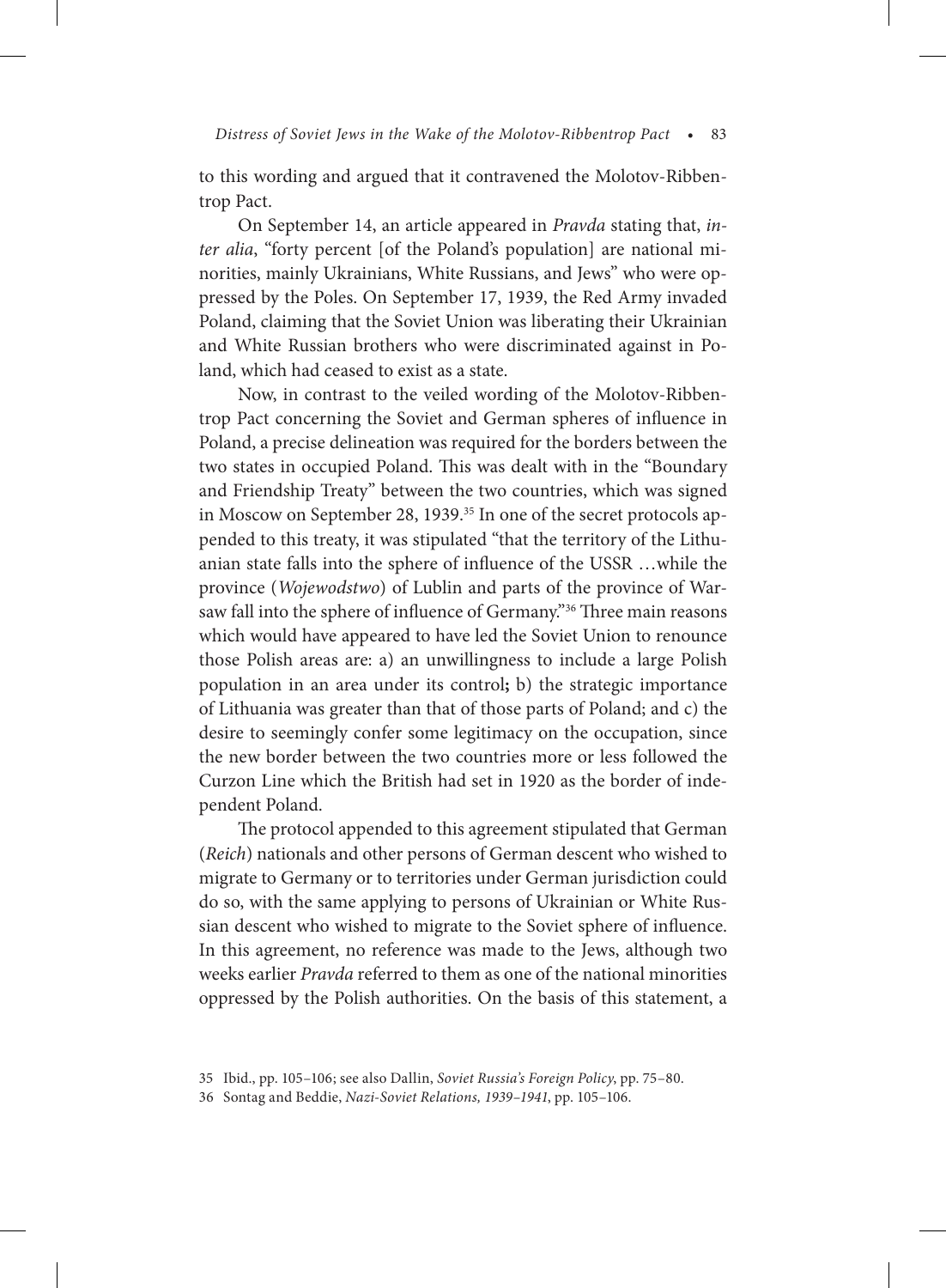German-Soviet population exchange committee was set up, with Maxim Litvinov heading the Soviet team on the committee.

In the "Boundary and Friendship Treaty," it was also stipulated that "[t]he necessary reorganization of public administration will be effected in the areas west of the [border] line … by the Government of the German Reich, in the areas east of this line by the Government of the USSR."37 The Supreme Soviet of the Soviet Union did indeed resolve, on November 1–2, 1939, to annex the areas of Eastern Poland and to add them to the Republics of Ukraine and White Russia.38

Those who prior to September 1, 1939, were living in those parts of Poland which were annexed to the Soviet Union (including some 1,200,000 Jews) were automatically given Soviet citizenship. In addition to them, in those areas which became known as Western Ukraine and Western Belorussia, there were also several hundred thousand refugees whose permanent places of residence prior to World War II, according to the "Boundary and Friendship Treaty," were in Germany's sphere of control. An estimated 150,000–250,000 Jews were among these refugees.

In the first months of the occupation of Eastern Poland, the Soviet authorities tried to convince the refugees to volunteer for work in the USSR in its pre-1939 borders. The majority of the refugees did not respond to this offer, whereupon the authorities presented them

38 *Polish-Soviet Relations, 1918–1943,* Official Documents (Washington: Polish Embassy, 1943), pp. 102–104. The session of the Supreme Soviet at which the annexation of the territories of Eastern Poland to the Soviet Union was approved was addressed by the representative of Western Belorussia, who falsely claimed that the Poles had closed the Belorussian and Jewish schools (in contrast, in Soviet Eastern Belorussia, the schools which taught in Yiddish were closed down on orders from the authorities as early as 1938). Another representative of Western Belorussia who addressed the session also referred to the discrimination of the Jews under Polish rule, and pointed out that Jewish students were compelled to sit on separate benches in the lecture theaters, and stressed that this phenomenon had now been done away with once and for all. *Izvestia*, November 3, 1939, summary of speeches by Lelina Tirletskii. The Ukrainian writer Aleksander E. Korneichuk, in his address to the Supreme Soviet which decided that Western Ukraine should join the Soviet Union, also referred to the Jews as one of the peoples who were oppressed by the Poles and had now been liberated. One of the laborers from the crude oil workers in the Drohobycz region pointed out on the same occasion that the Ukrainian and Jewish bourgeoisie worked together with their Polish counterparts and oppressed the Ukrainian and Jewish laborers, *Izvestia*, November 2, 1939.

<sup>37</sup> Ibid., p. 106.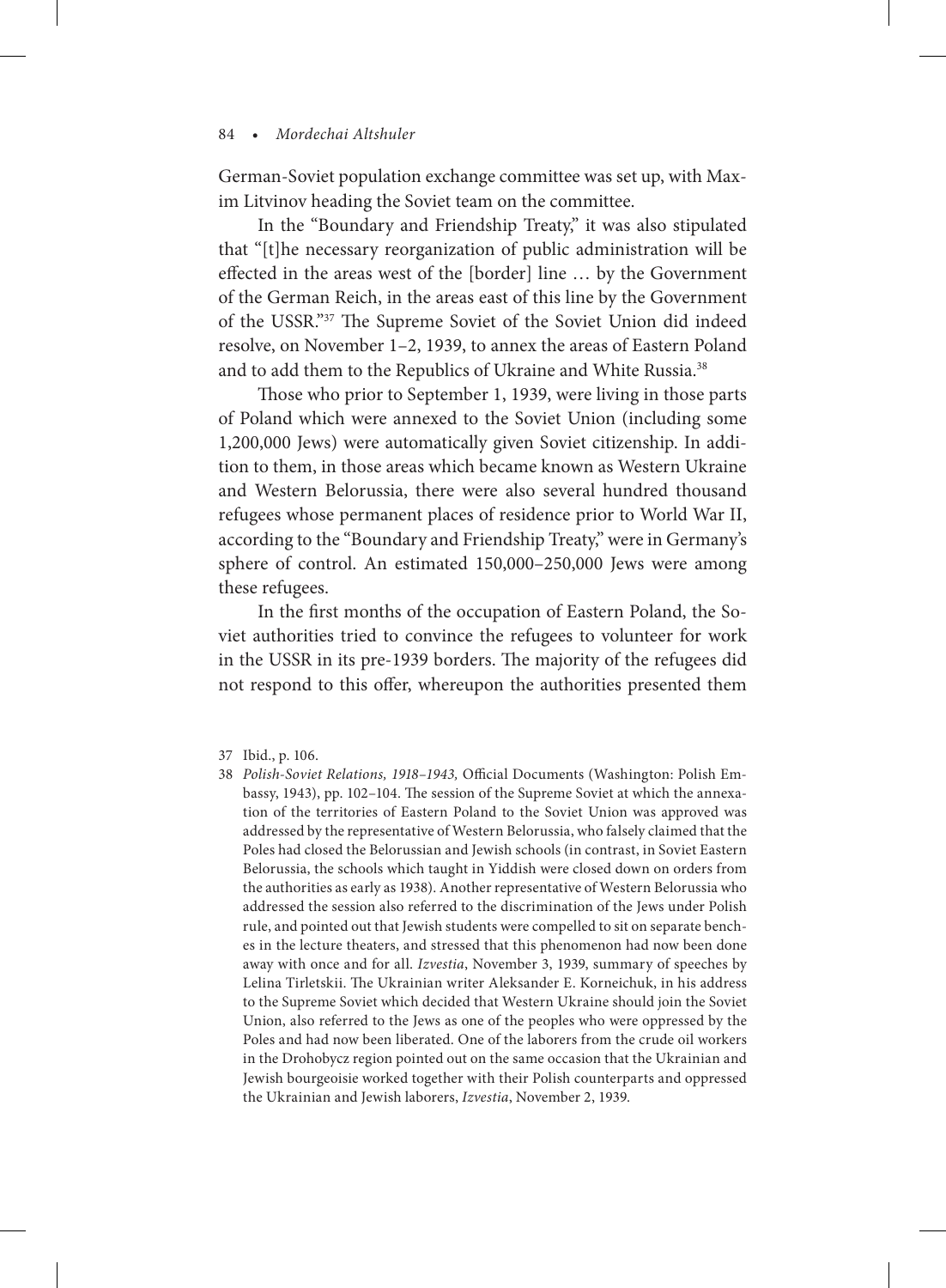with two options: to accept Soviet citizenship with certain restrictions, or "to go home," i.e., return to the German sphere of influence. Any refugees who refused to accept Soviet citizenship were exiled (*Spetsposelenets*) to remote areas of the Soviet Union. The deportation took place between June 29 and the second half of July 1940.<sup>39</sup> In this operation, 77,228 refugees were deported from Western Ukraine and Western Belorussia;<sup>40</sup> 84 percent of them were Jews and 11 percent, Poles.<sup>41</sup>

### **The Jewish Refugees: An Eyewitness Account**

The Jewish refugees included many who had already experienced the terror of German occupation — either Jews from places which had been briefly occupied by the Germans until the annexation, or refugees who had fled to this area from the Nazi sphere of influence on the western

- 39 Some 2,200 men from the police and security services were assigned to handle the deportation of the refugees from the city and district of Lwów. Ivan Bilas, *Represivno-karatel'na sistema v Ukraine, 1917–1953* (Kiev: Libid, 1994), pp. 149–150.
- 40 With regard to the precise number of refugees who were exiled, there are certain differences in the reports of the Soviet security services. One of the reports, for example, refers to 77,920 people, while the report summarizing the operation gives the figure of 77,710, or even 76, 382 individuals. Ibid., pp. 160, 167–168. On July 30, 1941, an agreement was signed between the Polish government-in-exile in London and the Soviet Union. This agreement had an addendum, in which the Soviet Union promised to grant a pardon to Polish citizens, and on August 12 the Supreme Soviet approved the pardon. On the eve of the implementation of the pardon, the Soviet security services reported on the refugee Polish citizens (*bezhentsy*) with whom they were dealing, and gave the figure of 78,399 people. These were broken down by nationality as follows: 82.4 percent Jews, 10.9 percent Poles, and 6.7 percent other nationalities. Of these refugees, 76,968 people were broken down by age groups as follows: Men and women aged over sixteen years — 72.5 percent (38.2 percent men, 34.3 percent women), teenage boys and girls aged fourteen to sixteen — 5.4 percent , and children up to the age of fourteen — 22.1 percent. *Deportatsii* — *Zakhidni zemli Ukraini kintsa 30-kh pochatku 50-kh rr. Dokumenti, materiali, spogadi,* (L'viv: Natsional'na akademiia nauk Ukraini**,** 1996), vol. 1, pp. 150–155.
- 41 The decision about the deportations was taken by the Soviet Union government on April 10, 1940. In the eight months from the end of July 1940 to April 1, 1941, the number of refugees deported dropped by one-and-half percent as a result of people fleeing, as well as mortality. Viktor Berdinskikh, *Spetsposelentsy, Politicheskaia ssylka narodov Sovetskoi Rossii* ( Moscow, Novoe literaturnoe obozrenie, 2005), p.61. In the Volhynia District, 11,771 people (3,567 families) were deported, 75.8 percent Jews and 15.6 percent Poles, *Deportatsii*, p. 105.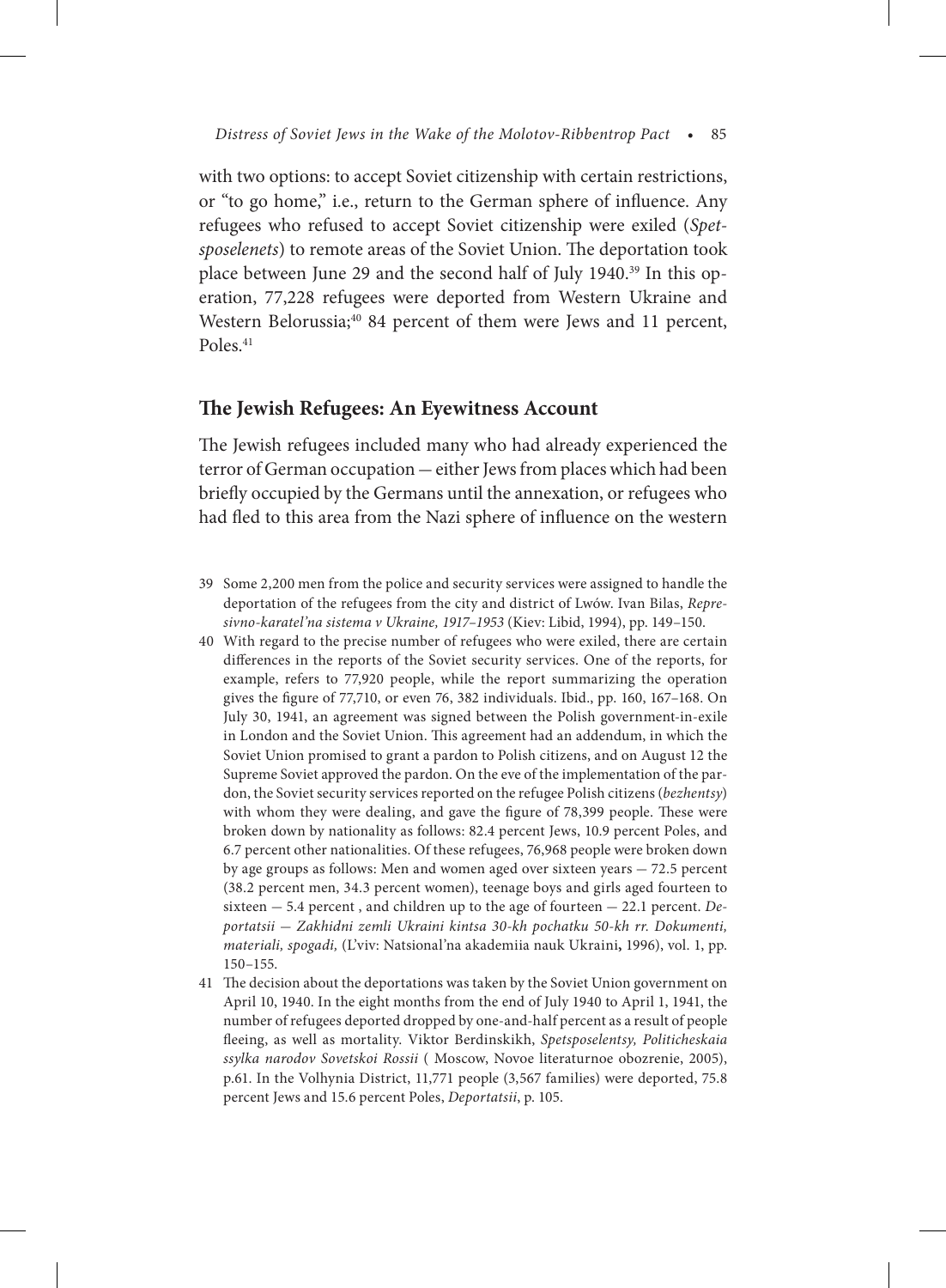side of the new Soviet-German border. During this short period, many of them experienced various forms of persecution, including robbery, murder, and the proclamation of draconian decrees.<sup>42</sup> Jews began to flee to Poland's eastern border even before the area was transferred to Soviet control, but also after the annexation many Jews took the risk of clandestinely crossing the border in order to escape German violence.43 The numbers of refugees who fled to Western Belorussia and Western Ukraine on their own initiative were also swelled by large numbers of Jews who were expelled to these areas from Poland by the Nazi occupation authorities as part of their policy at the time: to rid the areas under their control of Jews.<sup>44</sup> This was described as follows by

- 42 For example, in the seven days during which the Germans controlled the city of Bialystok, they looted Jewish homes and murdered women who refused to remove the gold rings from their fingers. During this same period, around 100 Jews were murdered and some 200 Jewish stores were looted. See Sara Bender, *Facing Death: The Jews of Bialystok , 1939–1943,* (Hebrew) (Tel- Aviv: Am oved, 1997), pp.64–65; in the Volhynia District, the Germans were in charge of the town of Luboml for a few days, during which time they maltreated the Jewish residents; in the town of Kolna in Western Belorussia, where the Nazis were also in charge for a few days, they dragged the Jews out of the synagogue and forced them to clean their horses; and in towns which came under the authority of the Red Army after being under Nazi occupation for a certain period, this had been the fate suffered by all Jews. See Dov Levin, *The Jews in the Soviet Annexed Territories 1939–1941* (Hebrew), published by the Hebrew University and the Ghetto Fighters' House (Jerusalem-Tel Aviv: Hakibbutz Hameuhad, 1989), p. 36.
- 43 The violent treatment of the Jews began immediately and was an essential feature of the occupation. The Jews were forced to wear a white band with a Star of David, or a yellow badge or patch; in Warsaw the Jews were expelled from food lines and seized for forced labor, their stores were looted, and their beards were cut off; in Łódź thousands of Jews were murdered in the first months of the occupation; in October 1939, a decree was issued requiring the Jews of the Generalgouvernement to present themselves for forced labor. In November 1939, the ghetto was set up in the city of Piotrków, in December 1939 in Łódź, and in November 1940 in Warsaw — and the Jews were banned from leaving the ghetto.
- 44 On the expulsion of the Jews from the town of Terespol, in the Lublin area, see Shmuel Spector, *The Holocaust of Volhynian Jews 1941–1944* (Jerusalem: Yad Vashem and The Federation of Volhynian Jews, 1990) p. 26; on a similar expulsion from the town of Przemyśl, see Iakov Khonigsman, *Katastrofa evreistva Zapadnoi Ukrainy* (Lwów: 1998), pp. 88, 92; on the brutal expulsion of the Jews from Poland to Western Belorussia and Western Ukraine, see also Yosef Litvak, *Polish- Jewish Refugees in the USSR, 1939–1946* (Hebrew) (Jerusalem-Tel Aviv: The Hebrew University, Ghetto Fighters House, 1988), pp.41–48. "Jewish Refugees from Poland in the USSR, 1939–1946," in Zvi Gitelman, ed., *Bitter Legacy: Confronting the Holocaust in the USSR* (Bloomington: Indiana University Press, 1997).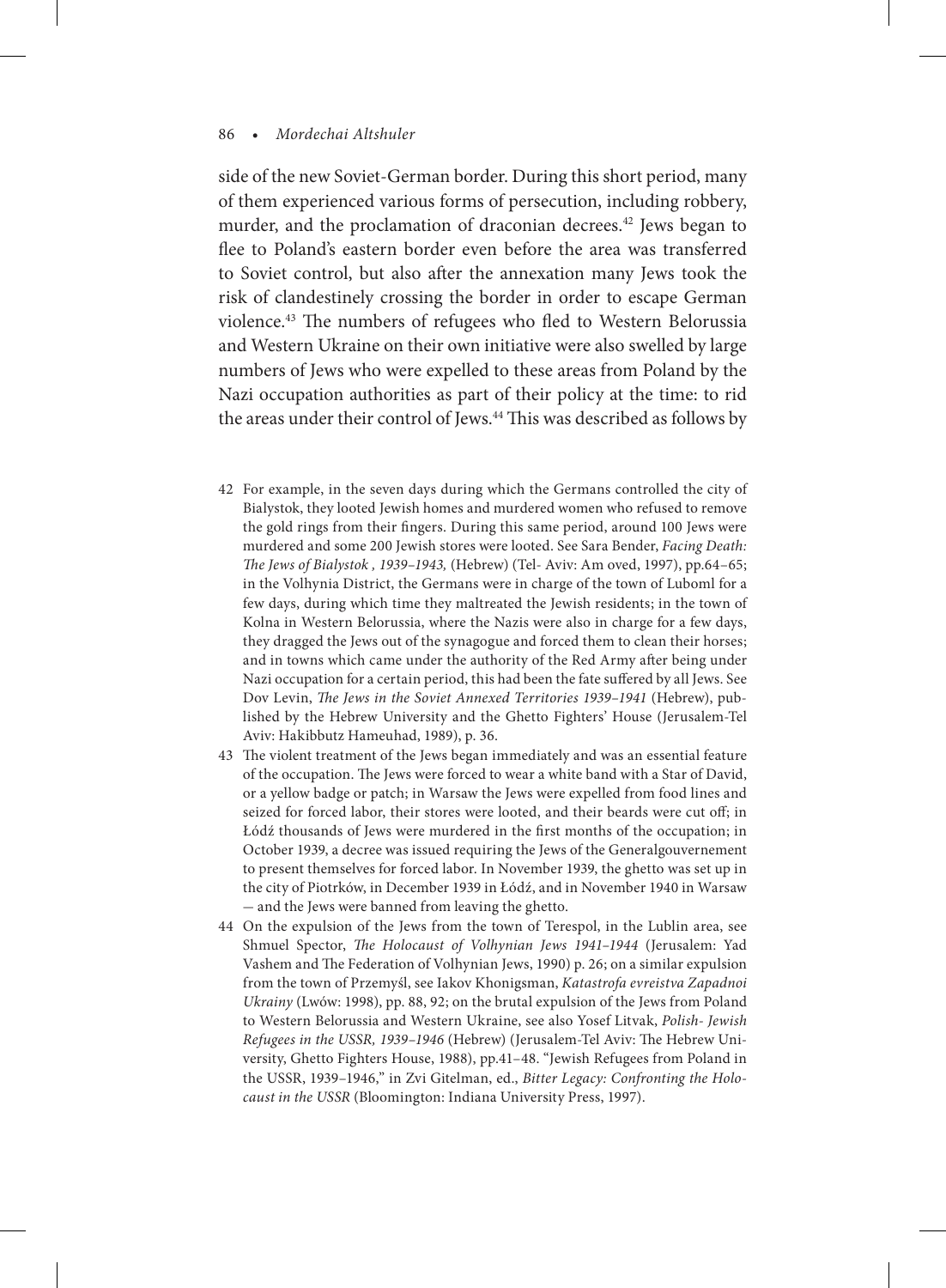a Jew who was expelled from Belz and managed to reach the town of Sokal in Western Ukraine:

One day, when it was already autumn [1939] … a terrible howling was heard from the direction of the bridge over the Bug … Everybody, including myself, ran to the bridge … We saw lots of people on the other side, the Germans were pushing them toward the river, toward the bridge. We also saw how every so often the Germans hit these poor wretches with their rifle butts … We soon found out that the crowd on the other side were Jews who the Germans wanted to make flee … Late at night, the people being persecuted managed to cross the river.45

The Jewish refugees who reached Western Belorussia and Western Ukraine told the Jews whom they met, whether locals or refugees who had preceded them, about what was happening across the border.<sup>46</sup> In one eyewitness account, for example, a woman reported that "news kept coming all the time to Bialystok from the Generalgouvernement … These news items aroused great interest first and foremost among the refugees."47 Another eyewitness from Bialystok said that "the connection with Warsaw was maintained as a result of the migration of the refugees across the border and the news which arrived from there increased the worries about one's nearest and dearest who had remained in that inferno."48 A witness who at that time was in Lvov indicated that

- 45 Chaim Holtzman, "Belz-Siberia-Bukharia-Belz" (Hebrew), in Yosef Rubin, ed., *Belz* — *Memorial Book* (Hebrew) (Tel Aviv: Association of Ex-Belzers, 1974), p. 417. The Soviet security services also reported on October 31, 1939, of the violent expulsion of Jews to the Western Ukraine. On November 6, 1939, extensive information, collected from the refugees' accounts, was provided to the head of the Ukraine NKVD about the Nazis' maltreatment of the Jews. NKVD head, Ivan Serov (1905–1990), commented on this documentation as follows: "These accounts must be checked again through our agencies worldwide, because very frequently the accounts of those who cross the border illegally are not confirmed. Hence they [the accounts] must be treated with caution." See "Organy Gosudarstvennoi Bezopastnosti SSSR v Velikoi Otechestvennoi Voine," *Nakanune Sbornik dokumentov*, vol. 1, book 1 (Noianbr' 1938–Dekabr 1940) (Moscow: Kniga i biznes, 2005), pp. 118–122.
- 46 Khonigsman, *Katastrofa evreistva Zapadnoi Ukrainy*, p. 99.
- 47 "Konspiracyine Arkhiwum Getta Warszawy," Ringelblum Archive, vol. 3, Relacje z Kresów, ed. Andrzej Zbikowski (Polish) (Warsaw: ZIH, 2000), p. 127.
- 48 Ringelblum Archive, vol. 3, p. 191. In his diary entry for July 1, 1941, Belorussian poet Maxim Tank wrote that the writers from Warsaw and Łódź, who were in Bialystok at that time and most of whom were Jewish, said that in the letters received from the German part of occupied Poland, they were advised to move away from the new neighbor. See Maxim Tank, "Dzenniki." *Polymia* (Minsk: 1996), no. 9, p. 147.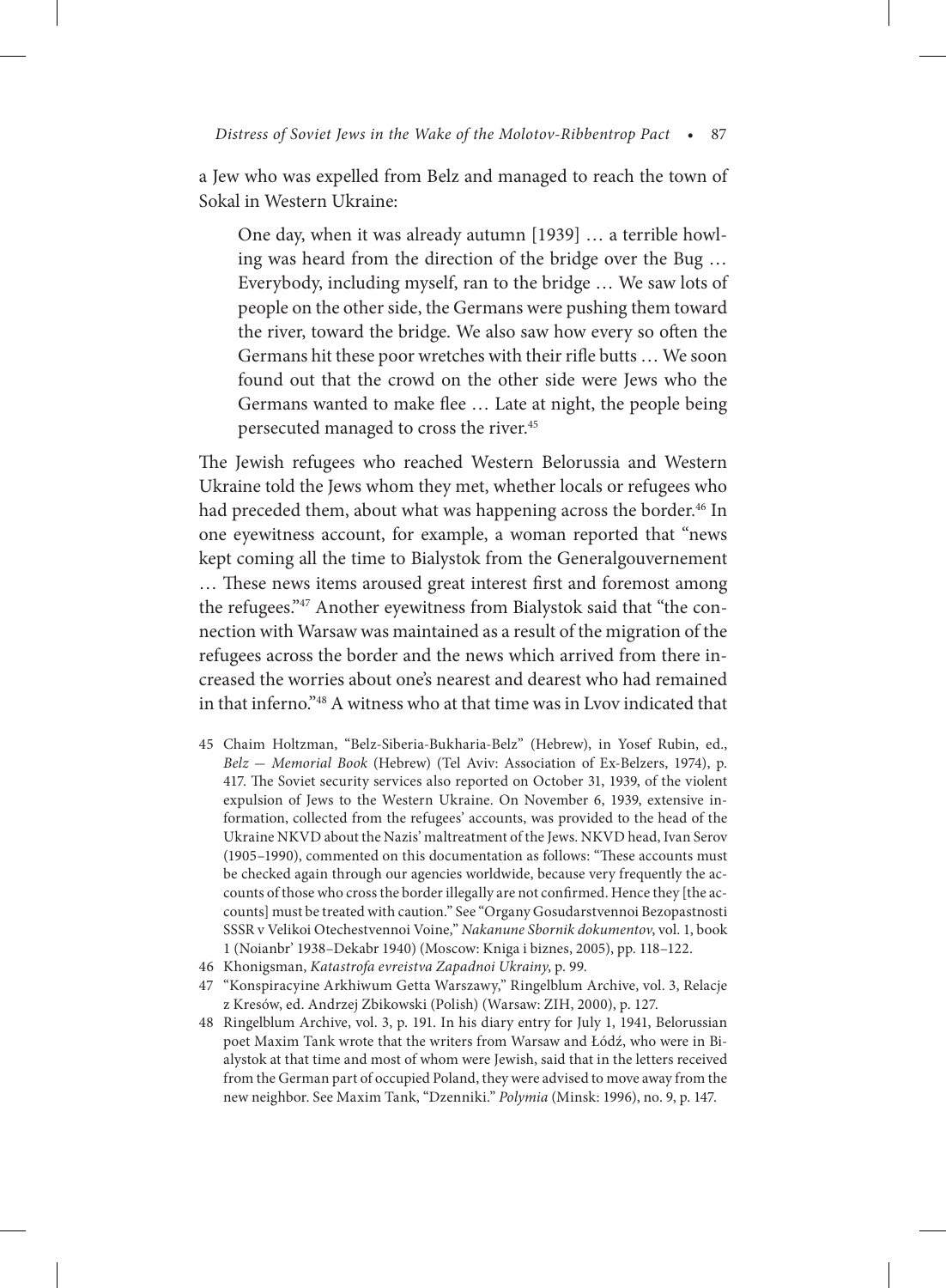"we knew all the details about the torments undergone by the Jews in the areas of Western Poland [under German occupation]."49

A great deal of information about the situation of the Jews in the areas under Nazi occupation also arrived through letters. Both the refugees and the local Jews in Western Belorussia and Western Ukraine had relatives in Poland, and lively correspondence took place between the families by mail or through smugglers. In letters sent by mail, the Jews were careful not to write things explicitly, and recipients had to read between the lines.<sup>50</sup> In contrast, in letters brought by smugglers, the information was provided in detail and in plain language.<sup>51</sup> The Yiddish writer Itzik (Yitchak) Kipnis (1896–1974) from Kiev related in his memoirs that from time to time he used to receive letters from Poland, from which he realized that "the Civil War-period pogroms were a mere trifle compared with what was now being done to the Jews of Poland."52

Another channel of information was Polish radio broadcasts, transmitted from Paris and London. These programs also included reports about the situation of Polish Jewry. The Jews who listened to these broadcasts were mainly from educated circles.<sup>53</sup>

- 50 An eyewitness who was in Bialystok at the time wrote in 1942: "Letters were exchanged continuously and regularly between the [General]gouvernement and the areas occupied by the Soviets. On both sides there was a fear of daring to make comments, or even to hint at political subjects. Use was made of codes, which were so naïve and comprehensible that the German censor did not hesitate to add his comments to the letters." See Ringelblum Archive, vol. 3, p. 128; see also, ibid., p. 171; in his memoirs, one of the eyewitnesses describes the letters which the refugees in Borisov received from their relatives in Poland as follows: "On the letters received from Warsaw there was a stamp with German writing: 'Special place of residence of the Jews.' The relatives wrote along these lines: 'All of the Mendelevicz family have gone to live with Grandma Haya, and the Katsovicz family's old folk have been taken in by Uncle Reuven." The addressees knew perfectly well that Grandma Haya and Uncle Reuven had been resting in the cemetery for a good long while." See Aleksandr Rozenblium, *Pamiat' na krovi* (Jerusalem: 1998), p. 17.
- 51 For more material on the subject, see Litvak, *Polish- Jewish Refugees in the USSR, 1939–1946,* pp. 21–64; Ringelblum Archive, vol. 3, p. 191; see also: *Oglasheniiu podlezhit, SSSR-Germaniia*, pp. 167–168.
- 52 Yitchak Kipnis, "Fun mayne togbikher" (Yiddish), *Sovetish heymland*, no. 1 (1965), p. 73.
- 53 Tikva Fatal-Knaani, *The Jewish Community in Grodno and Its Vicinity during the Second World War and the Holocaust, 1939–1943* (Hebrew) (Jerusalem: Yad Vashem, 2001), p. 96.

<sup>49</sup> Ringelblum Archive, vol. 3, p. 694.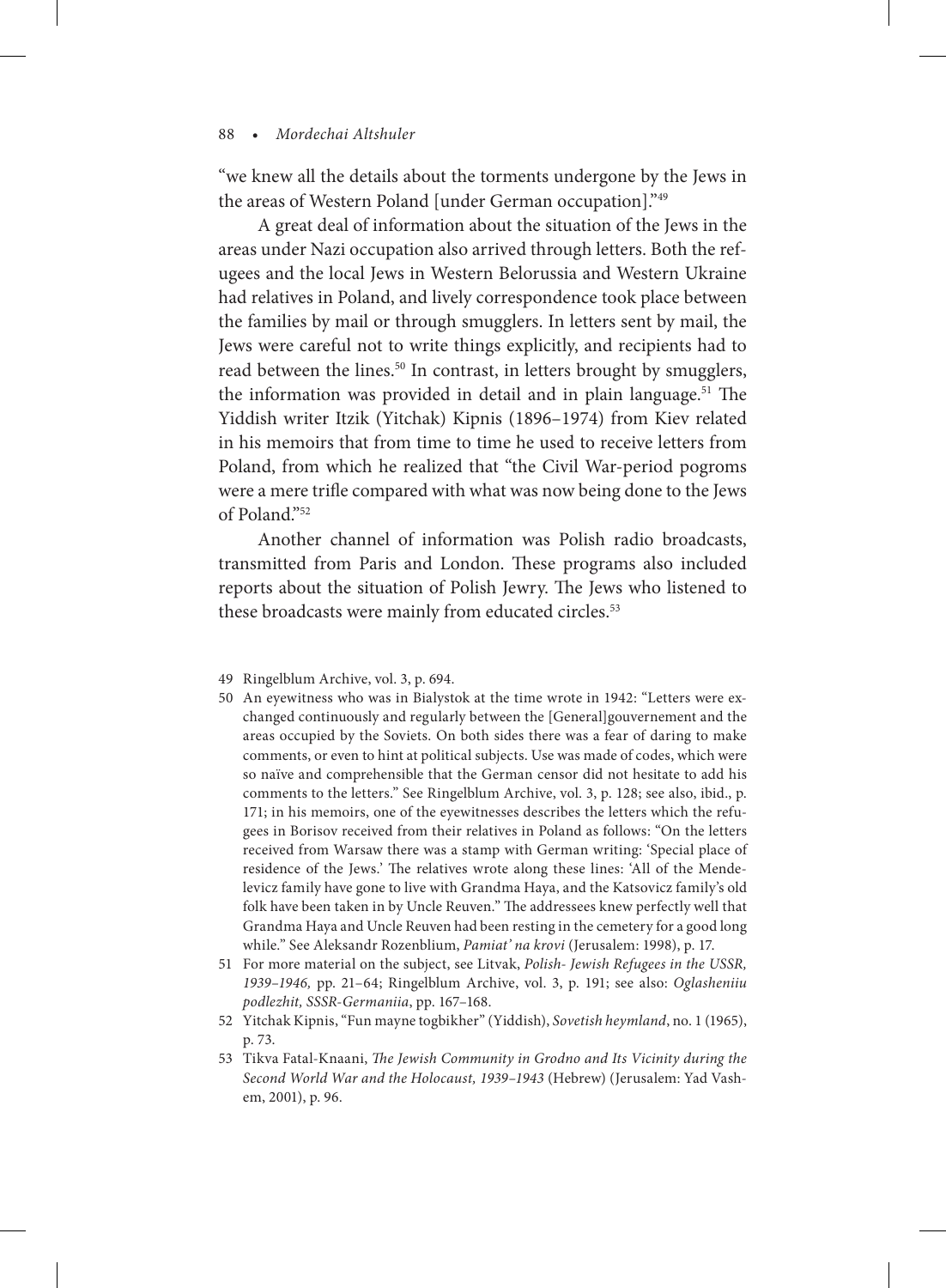#### *Distress of Soviet Jews in the Wake of the Molotov-Ribbentrop Pact* • 89

It can therefore be stated with a fair degree of certainty that although the Soviet media refrained from carrying reports about the desperate plight of the Jews in the areas occupied by the Nazis, most of the Jews in Western Belorussia and Western Ukraine were extremely aware of the state of affairs, mainly as a result of the information that reached them by word of mouth. Did the rumors about the ghettoes, about forced labor, about the humiliations and the murders which were the everyday experience of Polish Jewry also reach the ears of Jews in the Soviet Union, those living east of the annexed areas?<sup>54</sup> This question becomes even more relevant in light of the fact that, despite the annexation, it was impossible to cross the old border from Western Belorussia and Western Ukraine to their eastern counterparts — and vice versa — without a permit.

## **The Migrations of the "Easterners" and the "Westerners": A Useful Tool for Transmitting Information**

Eyewitness accounts indicate that despite the difficulties, there was movement of Jews in both directions over the old border, in other words, between Western Belorussia and Western Ukraine and their eastern counterparts. Well settled Jewish Soviet citizens, known as the "Easterners" (*Vostochniki*), visited the western area, and sometimes even moved back and forth, while many "Westerners" (*Zapadniki*) migrated eastward to the Soviet Union. Both populations told the Jews in the Soviet Union, in ways which will be described in detail below, the refugees' stories, including how the Nazis were treating the Jews.

The "Westerners" were primarily refugees who had migrated eastward, especially for work purposes. The "Easterners" included three main groups of Jews who were "responsible" for the word-of-mouth passing on of information: men and officers serving in the Red Army, people in the Soviet apparatus, and "cultural emissaries."

The Jewish officers, numbering around three thousand, were part of the half a million or so members of the Red Army (men and officers) who invaded Western Belorussia and Western Ukraine and brought

<sup>54</sup> Also see my article, "Escape and Evacuation of Soviet Jews at the Time of the Nazi Invasion," in Lucjan Dobroszycki and Jeffrey S. Gurock, eds., *The Holocaust in the Soviet Union* (New York: Armonk, 1993), pp. 77–104.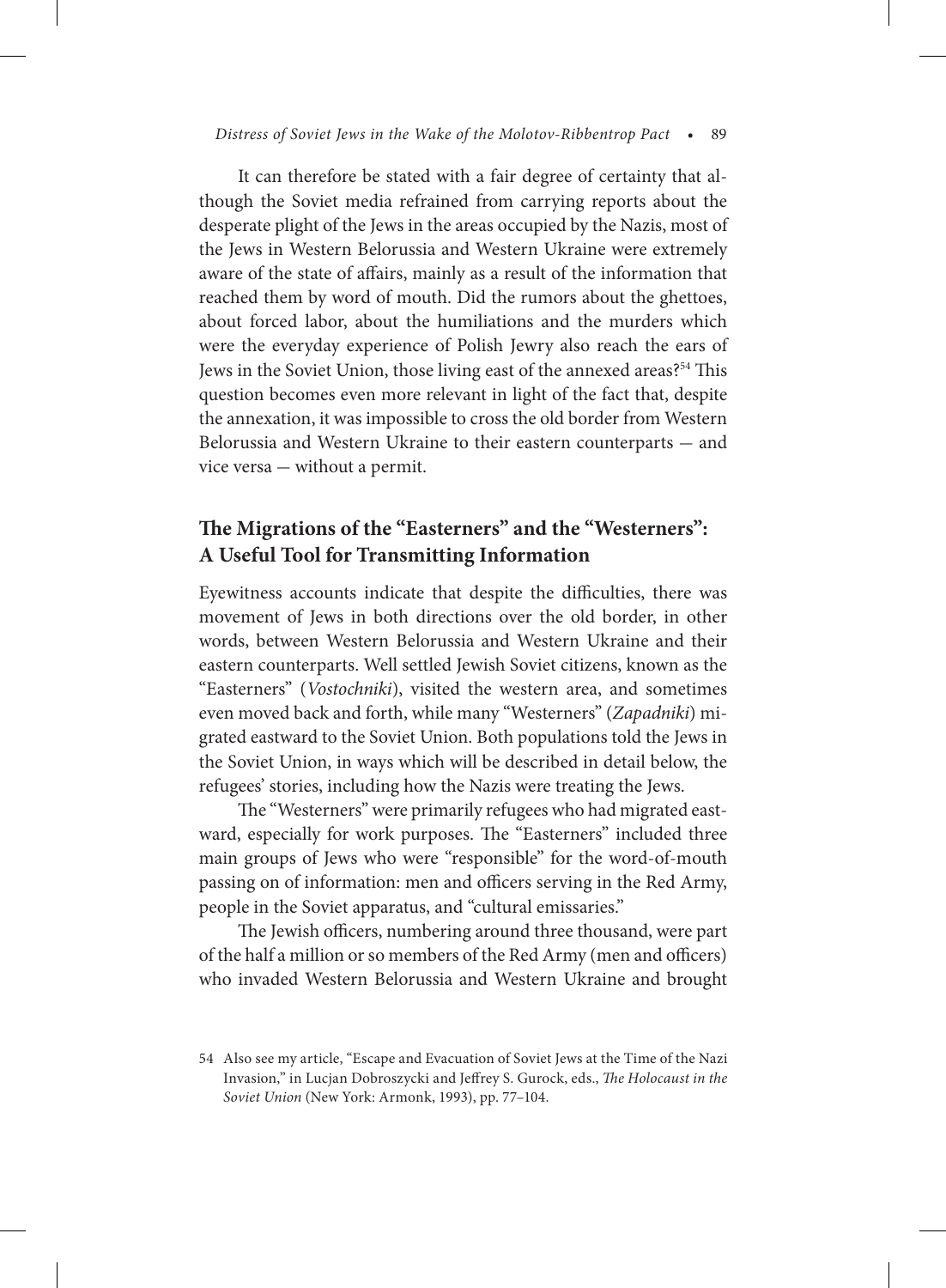these areas under Soviet protection.<sup>55</sup> In order for local residents not to view them as an "occupying army," apparently the soldiers, and above all the officers, were given unequivocal orders to treat the residents decently, and even get to know them. The Jewish officers therefore tried to talk to the Jews whom they met in Yiddish, but to their amazement, they discovered that some Jews, especially in Eastern Galicia, did not know the language.

One of the officers recounted that when he and his comrades entered the city of Belz with the army, "groups of Jews gathered round them and the Belzers peppered them with all sorts of questions."56 In the early 1940s, a woman refugee from Warsaw told of an encounter with officers: "In one of the restaurants [in the city of Rovno, Western Ukraine] I once met a number of Jewish officers and talked to them. One of them asked a lot of questions about where I was from and what my living conditions were like."57 A young Jewish soldier described his impressions of the Jews whom he met in Bessarabia in June 1940, saying, "I was particularly struck by the men — not old ones — with their curly sidelocks on the cheeks, dressed in long kaftans and with skullcaps on their heads. I greeted them with "Shalom aleichem," and most of them answered me out loud, "Aleichem shalom."58 In encounters with

- 55 According to the population census of January 1939, Jewish officers made up 0.6 percent of the total numbers of those serving in the Red Army. See my article, "A Note on Jews in the Red Army on the Eve of the Second World War," *Jews and Jewish Topics in the Soviet Union and Eastern Europe*, no. 2, 18 (Jerusalem, 1992), pp. 37–39. It is possible that the percentage of Jewish officers among the Red Army soldiers who invaded Eastern Poland was larger, for the following reasons: first, the units which entered Poland were from the armies of Ukraine and Belorussia wherein, according to many indicators, the percentage of Jews was higher than in other units; second, on the eve of the Soviet invasion of Poland, some of the reservists were called up in Belorussia and the Ukraine, where the percentage of Jews in the population as a whole was relatively high. See N. S. Lebedeva, "Chetvertyi razdel Pol'shi i katynskaia tragedii, *Drugaia voina, 1939–1945*, Iu. N. Afanas'ev, ed. (Moscow: RGGU, 1996), pp.237–295. See also Dimitrii Tolochko, "Faktor ob"edineniia Belarusi osen'iu 1939 g. v istorii Rechinskigo raiona," *Chatsviortyia mizhnarodnyia dounarauskiia chytanni* (Gomel': 2004), pp. 166–173.
- 56 Holtzman, "Belz-Siberia-Bukharia-Belz," p. 415.
- 57 Ringelblum Archive, vol. 3, p. 594. On encounters with Jewish officers cited in the Ringelblum Archive, see also Iuli Margolin, "Sentiabr' 1939," *Vremia i my* (Israel: 1977), no. 13, p. 212.
- 58 Naum Dashevskii, *Vospominaniia bez vesti propavshego,* (Moscow: Moskovskii rabochii, 1990), p. 18. "This is how I remember the events of the time: The day that the Red Army arrived, I was with my parents in the town of Skidel, which is near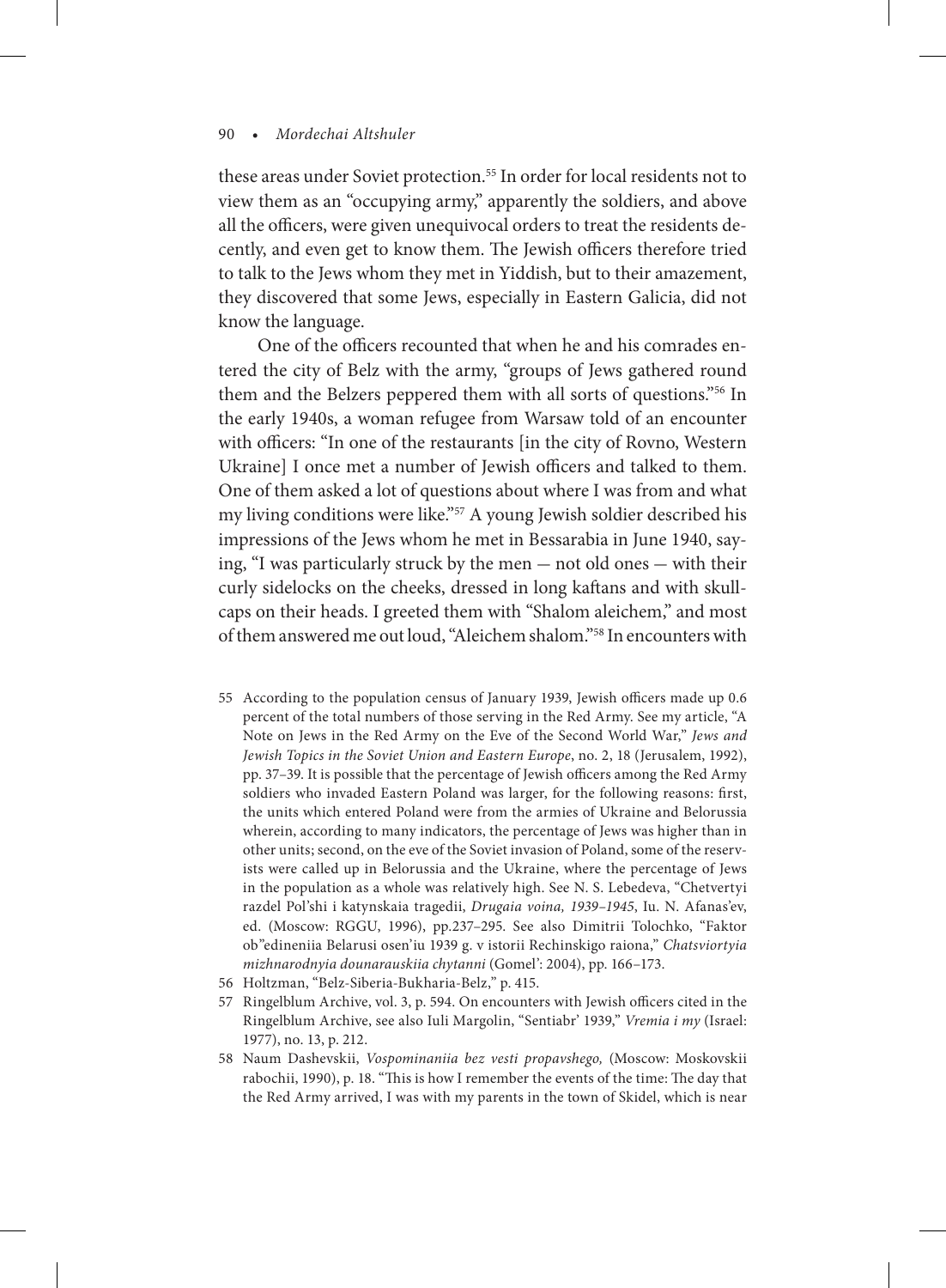members of the various Jewish communities, the officers heard about what was going on in Poland. During leaves and visits, they apparently passed the information on to their relatives and friends at home.

Jewish members of the Communist Party and Komsomol (the Communist Youth Movement) were sent with thousands of their comrades to the annexed areas in order to establish the Soviet government. By early 1940, more than 4,500 Party members and 6,000–8,000 Komsomol members, including a fair number of Jews, had been sent to Western Belorussia. Of the 2,800 activists sent to the central city of Bialystok, for example, 21.5 percent were Jews. In other cities in Western Belorussia, the Jews made up around nine percent of the total number of Party activists sent from the East. Some estimates put the number of people at around 30,000 sent from the official apparatus during the twenty-two months of Soviet rule, including between ten and fifteen percent Jews.59 Some of the Jewish activists were especially sent there in order to operate among the Jewish public  $-$  in Yiddish.<sup>60</sup> Based on these figures, and in the absence of direct statistics, it stands to reason that a similar number of activists and of Jews were sent from the East to Western Ukraine.<sup>61</sup> It may therefore be concluded that the total number of people from the Soviet apparatus who were sent from the

Grodno, Western Belorussia. The residents were asked to accommodate Soviet officers and my parents asked two officers to join us for Friday evening. They spoke Yiddish like us [Lithuanian-Belorussian] and were very moved when my mother lit the Sabbath candles and my father made kiddush and they tried to fit in with the Shabbat songs, at least as far as the melodies were concerned."

- 59 Ringelblum Archive, vol. 3, pp. 34–35.
- 60 Beinish Shulman, who was a printing worker in Minsk and was very familiar with Yiddish literature and the Soviet reality, was appointed acting editor of the Yiddish paper *Bialystoker Shtern*. A Soviet Jew called Yaakov Zeikin was appointed director of the Jewish theater in Lwów, and he was given actors from Dniepropetrovsk, whose Yiddish theater had been shut down. The Jewish theater in Bialystok acquired a director and group of actors from the city of Baku after the Jewish theater there too was closed down. See Dov Levin, "The Jewish Theatre in the Territories Annexed to the Soviet Union (1939–1941)" (Hebrew) in Mordechai Altshuler, ed., *The Jewish Theater in the Soviet Union* (Jerusalem: 1996), pp. 96–102; Levin, *A Period in Parentheses* (Hebrew), pp. 61–65; Yitzhak Arad, *History of the Holocaust*, *Soviet Union and Annexed Territories* (Hebrew), 2 vols. (Jerusalem: Yad Vashem, 2004), vol. 1, p. 125.
- 61 It is known that 4,485 activists, including 336 Jews, i.e., 7.5 percent, were sent to the Drohobicz District in Western Ukraine. See S. Filippov, "Deiatel'nost' organov VKP(b) v zapadnykh oblastiakh Ukrany i Belorussii v 1939–1941 gg.," *Repressii protiv poliakov i pol'kikh grazhdan* (Moscow: "Zven'ia," 1997), p. 47.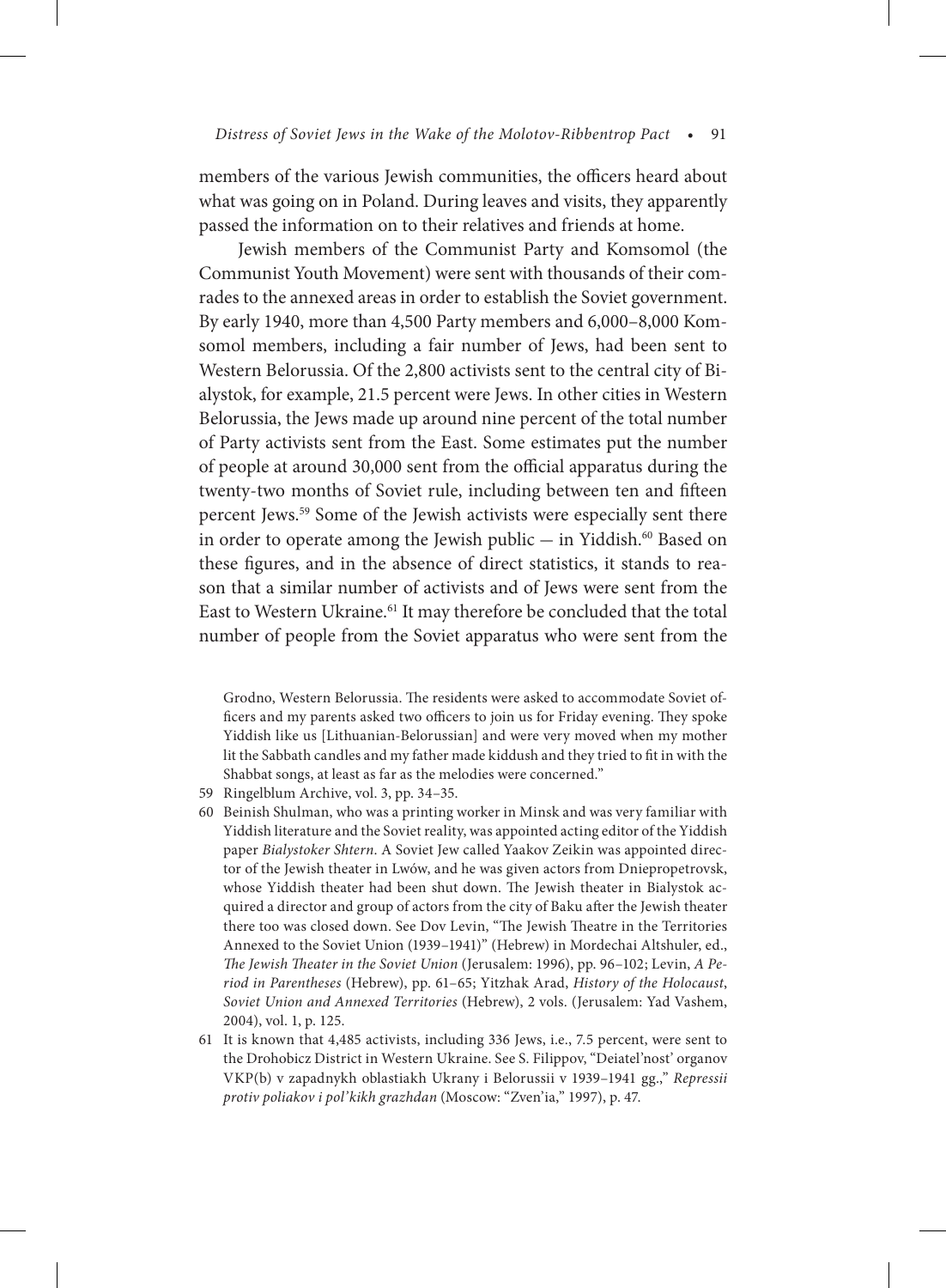East to Western Belorussia and Western Ukraine (excluding the Vilna area) would have been at least 60,000 (in addition to army, police, and security apparatus personnel), of whom between 6,000 and 9,000 would have been Jews.

Since many of the Party activists brought their families with them, it may be reasonably assumed that prior to the Nazi invasion, some 12,000–18,000 Jews would have come to Western Belorussia and Western Ukraine. These people lived in localities in which also came hundreds of thousands of refugees fleeing Nazi persecution, and there is no doubt that from them they heard reports of the atrocities. The Soviet *apparatchiks*, and especially their family members, frequently traveled back to their homes in the Soviet Union, whether to meet relatives or bring home to the East gifts and hard-to-find consumer items, which they had acquired in the "new" areas. When they met with relatives and friends, who were thirsty for news about what was happening in the "big wide world," they also spoke about what was happening on the other side of the new Soviet-German border and about the Nazis' subjugation of Jews in Poland. These accounts reinforced the information recently received (up to the Molotov-Ribbentrop Pact) by Soviet Union citizens, through the press, radio, cinema, and spread by word of mouth among the Jewish population.

Those known as "cultural emissaries" included Yiddish-language writers and other creative and cultural figures as groups of artists sent by the Soviet authorities to the annexed areas so that their residents "would be convinced" of the ostensible flourishing of national cultures in the Soviet Union, including Yiddish culture. Thus the Yiddish Theater from Kiev was sent to put on performances in the cities of Western Ukraine, and the theater from Minsk was sent to perform in Western Belorussia. In addition to these performances, theater actors also held meetings with local cultural activists, and subsequently spread among Jews on the eastern side the accounts that they heard from them about what was happening on the other (western) side of the border.

There were also delegations of writers. Lvov was visited by a delegation of Soviet Yiddish writers. Its members included Dovid Hofshteyn (1889–1952), Motl Talalaevskii (1908–1978), Moyshe Khashchevatskii (1897–1943), and Avraham Walednitzki (1897–1959). In February 1940, Western Belorussia was visited by a large delegation of Yiddish writers, including Leib Kvitko (1890–1952), Shmuel Halkin (1897–1960), Yehezkel Dobrushin (1884–1960), Prof. Yitzhak Nus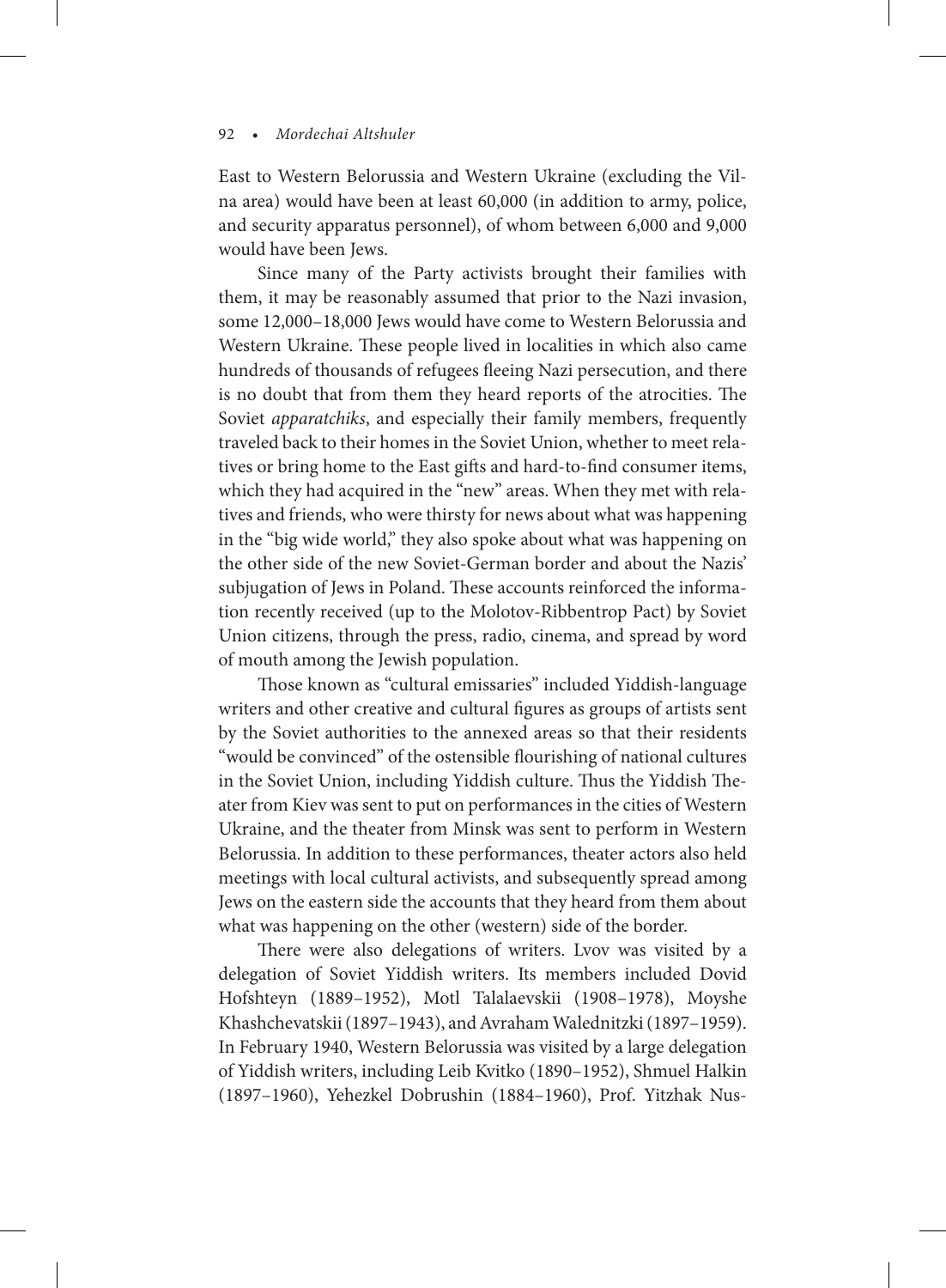inov (1889–1951), Aharon Kushnirov (1890–1949), Shmuel Godiner (1885–1945), Buzy Olevskii (1908–1941), Eli Gordon (1907–1989), Leib Strongin (1896–1968) — director of the *Der Emes* publishing house — and Hirsch Kamenetskii (1895–1957), secretary of the Jewish Section of the Belorussian Writers Association. The head of the delegation was the poet Peretz Markish.

The following account of what happened to Peretz Markish during the delegation's visit to Bialystok was provided by a Yiddish writer called Yitzhak Yanasovich (born 1909), who had fled there from Warsaw. He writes, "Once, together with Markish and Nusinov, we walked into the hotel lobby and suddenly saw two German officers there, dressed in all their finery with swastikas on their sleeves … When Markish saw the officers, his legs gave way and if we hadn't have caught him by his arms, he would have passed out."62 When they left the hotel, Yanasovich told Markish that Jews who spat after seeing German officers in the city's streets had been arrested and deported. When he heard this, Markish reacted with a typical outburst: "I will still direct the attention of the [Communist] Party's local committee to the fact that the feelings of the Jews should be respected…. Ah well — all right, we have an agreement with them [the Germans], but that doesn't mean that we have to fling our arms round their necks."63 Yonasovich also recounted how Yitzhak Nusinov, who was also a member of the delegation and grasped the implications of what Markish had said, reminded him that he was a Soviet citizen and he should be careful not to interfere in foreign policy. According to Yonasovich, Markish accepted Nusinov's warning wholeheartedly and positively.

During the Yiddish writers' visit, many refugees approached the delegation with requests to help their relatives to flee from the Nazi occupation area in Poland, and described their terrible sufferings to them. In fact, when Markish's delegation returned to Moscow, Nusinov approached Soviet Deputy Foreign Minister Solomon Lozovsky  $(1878-1952)$  with a request for assistance.<sup>64</sup>

Another delegation of writers which visited Western Belorussia included Zelig Akselrod (1904–1941), Lipe Reznik (1890–1944), and

<sup>62</sup> Yitzhak Yanasovich, *With Yiddish Writers in Russia* (Yiddish) (Buenos Aires: 1959), p. 308.

<sup>63</sup> Ibid., p. 308.

<sup>64</sup> Genadii Kostyrchenko, *Tainaia politika Stalina; Vlast' i Antisemitizm* (Moscow: "Mezhdunarodnye otnosheniia," 2003), p. 193.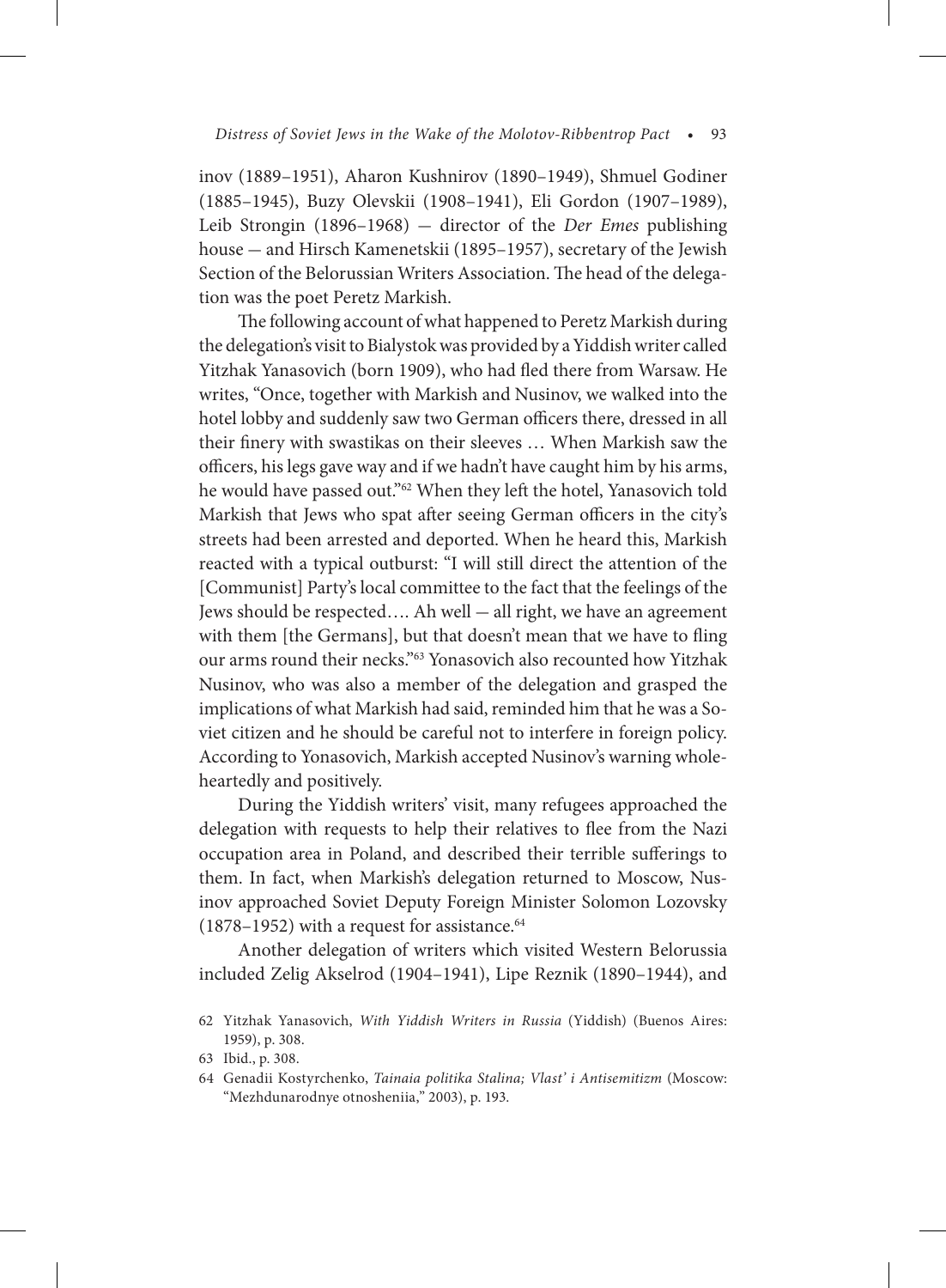Eliyahu Kahane (1909–1944). An additional delegation, headed by writer Itzik Feffer (1900–1952), which visited the same area in the fall of 1940, also included Hirsh Orland (1893–1946), Avraham Gontar (1908–1981), and Faivl Sito (1909–1945).<sup>65</sup> At their public appearances, the writers extolled the cultural activities in the Soviet Union, but in private meetings with local wordsmiths, they spoke openly about the gagging of free speech and the restricting of culture, and warned that a similar situation was likely to come about in the annexed territories. Writer Faivl Sito provided the following account of the depressing reports that the writers heard during their visit:

I will remember my entire life the horrifying tales I heard from refugees [in Bresk-Litovsk in November 1939]. An old Jew who had just come from Warsaw … told how a German killed his wife before his very eyes and raped his fifteen-year old daughter and then murdered her … The same Jew recounted how the Hitlerite miscreants forced him to clean the sidewalk in Marszałkowska Street [Warsaw] with his tongue.<sup>66</sup>

When the chairman of the Association of Belorussian Journalists, Yoel Lifshitz, returned to Minsk from his visit to Western Belorussia, he aroused a commotion among the Jews when, according to an account by Hersh Smoliar from Minsk, "he brought from liberated [i.e., annexed to the Soviet Union] Western Belorussia a yellow Star of David which a Warsaw Jew had ripped off his clothes after crossing the Soviet border."67

In 1940 Markish, inspired by such accounts, wrote his poem *To a Jewish Dancer*. In this work the poet referred to the Nazi "monster," stomping about with an ax. In order to introduce a new order in the world, he carries a corpse with him, branded with a yellow star…. Later in the poem, the poet writes, "Let the graves rise up from Rotterdam to Warsaw, let the graves rise up from every path that has been obliterated…. And there is no sword in the world that has not been

67 Hersh Smoliar, *From the Ghetto of Minsk* (Yiddish) (Moscow: 1946), p. 4.

<sup>65</sup> Hersh Smoliar, "Jewish Life in Soviet Western Belorussia, 1939–1941: Flourishing and Decline," *Shvut*, 4 (1976), pp. 126–136; Eliyahu Ionas, *Evrei L'vova v gody Vtoroi Mirovoi Voiny i katastrofy* (Moscow: Rossiiskaia biblioteka Kholokosta, 1999), pp. 71, 79; see also Ringelblum Archive, vol. 3, p. 124.

<sup>66</sup> Faivl Sito, "To annihilate the Fascist dogs so that they will never rise from the dead," *Der Shtern* (Yiddish) (Kiev), July 7, 1941.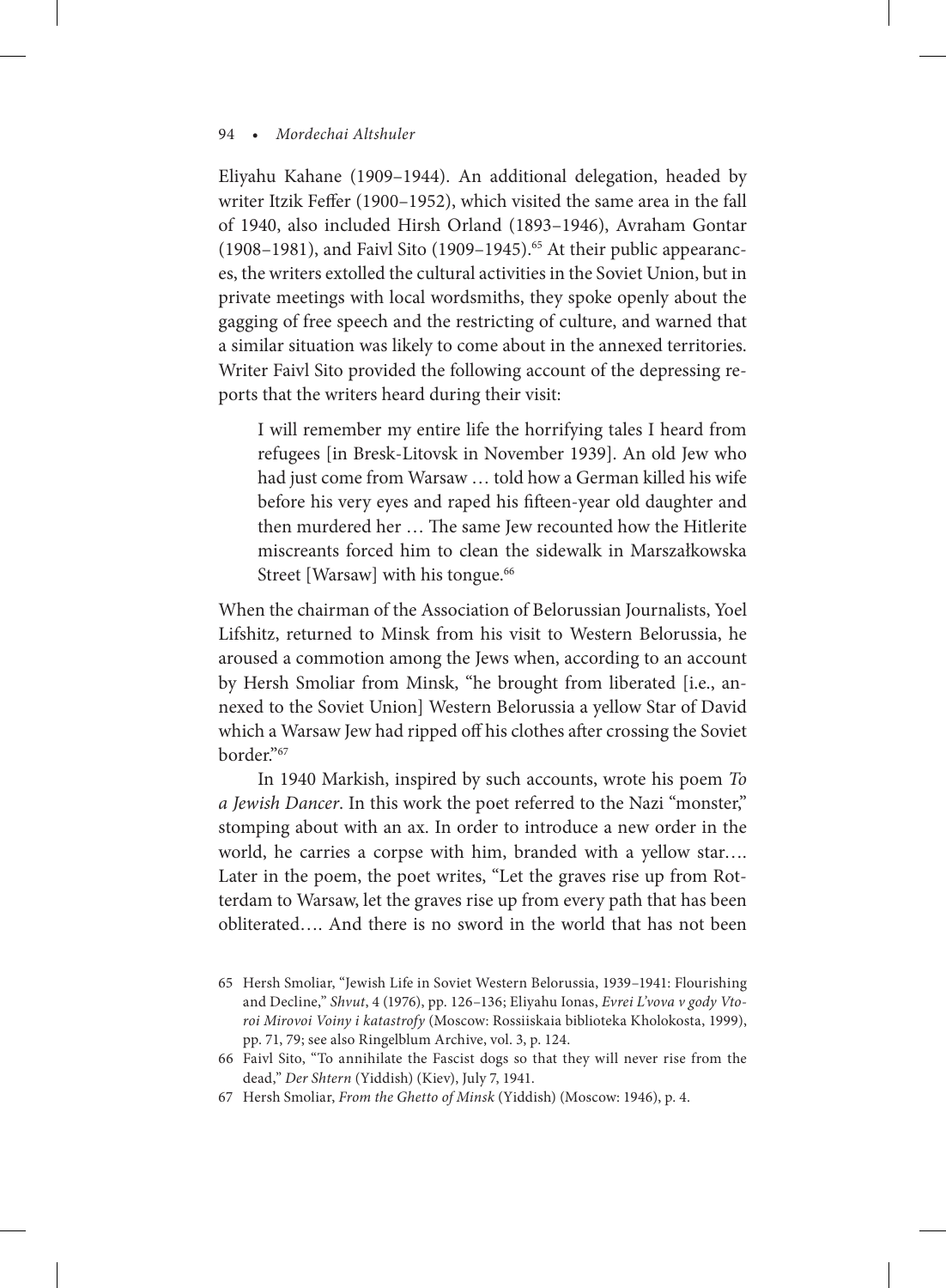sharpened on your body [the Jewish Dancer], and no sword that has not been broken on you."68 Given the Soviet Union's policy, clearly this poem could not be aired in any public setting, and hence it was only read among the poet's friends.

In other words, Yiddish cultural figures who visited the annexed areas knew full well what the Nazis were doing, as well as about the Jews' situation on the other side of the border, but their hands were tied and they were unable to help. Their feelings of distress and frustration in light of their helplessness are clearly reflected in their accounts. It stands to reason that not only Markish expressed his feelings in his writing; other writers and poets must have written about the subject clandestinely, even if so far no traces of such works have been discovered. It can also be safely assumed that these men of letters did not keep to themselves the accounts that they had heard, but shared them in like-minded circles.

Another group which provided word-of-mouth information consisted of the volunteer workers. The hundreds of thousands of refugees in Western Belorussia and Western Ukraine were a heavy burden on the local authorities, which, as early as October 1939, began to put them to work in the original Soviet Union areas. On November 10, 1939, the Politburo — with Stalin's approval — decided to set up a committee to handle the "exploitation of the refugee labor force."69 Based on this decision, the authorities inaugurated a comprehensive information campaign among the refugees. This campaign continued up to around the end of February 1940, and made use of many different means to persuade people. In the town of Sokal, for example, a Soviet propagandist was sent to the synagogue where many of the refugees prayed. It is noteworthy that no coercive means whatsoever were applied.70

Refugees who voluntarily agreed to work in the Soviet Union were sent for careful examinations by medical committees. These check-

<sup>68</sup> Peretz Markish, "To a Jewish Dancer," in Chone Shmeruk, ed., *A Mirror on a Stone*  (Yiddish) (Tel Aviv: Y. L. Peretz, 1964), pp. 467–469.

<sup>69</sup> The committee members were Lavrenty Berya, Nikolai Bulganin, Nikolai Shvernik, and L. Korniets; see *Deportatsii* , p. 55.

<sup>70</sup> See Litvak, *Polish- Jewish Refugees in the USSR, 1939–1946*, p. 100; Holtzman, "Belz-Siberia-Bukharia-Belz," p. 418.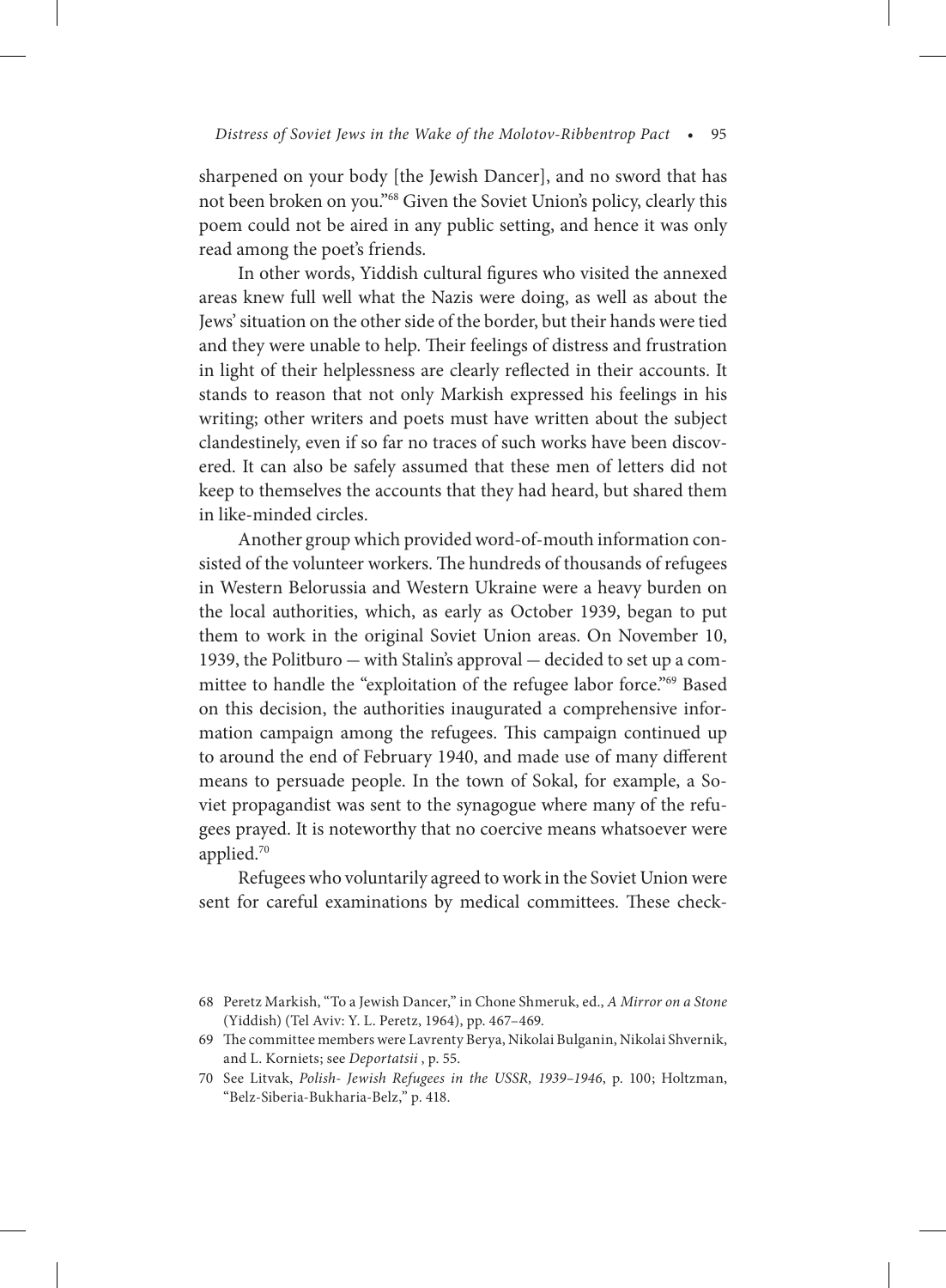ups were also required in order to pass the suitability-for-work tests.<sup>71</sup> Those who met the criteria signed an employment contract with the  $emplyer – either a factory or a local authority – for a period of one$ to three years. Most of the refugees who volunteered to go east to work were young; some of them were on their own while others had families. Their chances of finding accommodation or a livelihood in Western Belorussia and Western Ukraine were extremely slim.72 Sometimes they had to spend hours in line waiting to be included among those registering for work in the East.73 The description below of one of the convoys leaving Bialystok for work in the Soviet Union — provided by a witness whose brother had joined the convoy — indicates also the authorities' attitude to public expressions of anti-German feeling:

In early December some 3,000 people, mainly men who had decided to go to the interior of Russia, assembled in the courtyard. They had already had their medical checks and signed a contract for one to three years.

 … A group of 200 men [including the witness' brother] was assigned to the Moscow District. … There is a festive atmosphere. The groups line up according to their assignment to different cities and areas. There is an orchestra at the head of the line, as well as a small unit of Red Army soldiers. Next to the line are the accompanying persons — their relatives — and everyone keeps pace with the people who are going. The streets are full of people looking at the people marching, accompanied by an orchestra and singing… The marchers shout slogans against Fascism, which is oppressing the Jewish masses in the areas where their relatives are. When the shouts [of the marchers] were heard, the orchestra and the Red Army people made themselves scarce, knowing that there must be no shouting against friends and allies.<sup>74</sup>

- 71 This involved volunteering for work inside the Soviet Union proper, something that differed, both fundamentally and in practical terms, from deportation, in contrast to what is implied in one of the articles published in post-Communist Poland. See D. Backowski, "Przesiedlenie ludnosci do wschodnich obwodow Bialoruskej SRR jesienia 1939 tzw. Biezencow," *Biuletyn Zydowskiego Institutu Historycznego,*  nr. 1, (1997), pp. 77–96.
- 72 Litvak, *Polish- Jewish Refugees in the USSR, 1939–1946*, pp. 97–101.
- 73 On long lines of refugees in the city of Brześć, who wanted to register for work inside the Soviet Union, see Ringelblum Archive, vol. 3, p. 237; Levin, *Period in Parentheses*, pp. 202–205.
- 74 Ringelblum Archive, vol. 3, p. 76.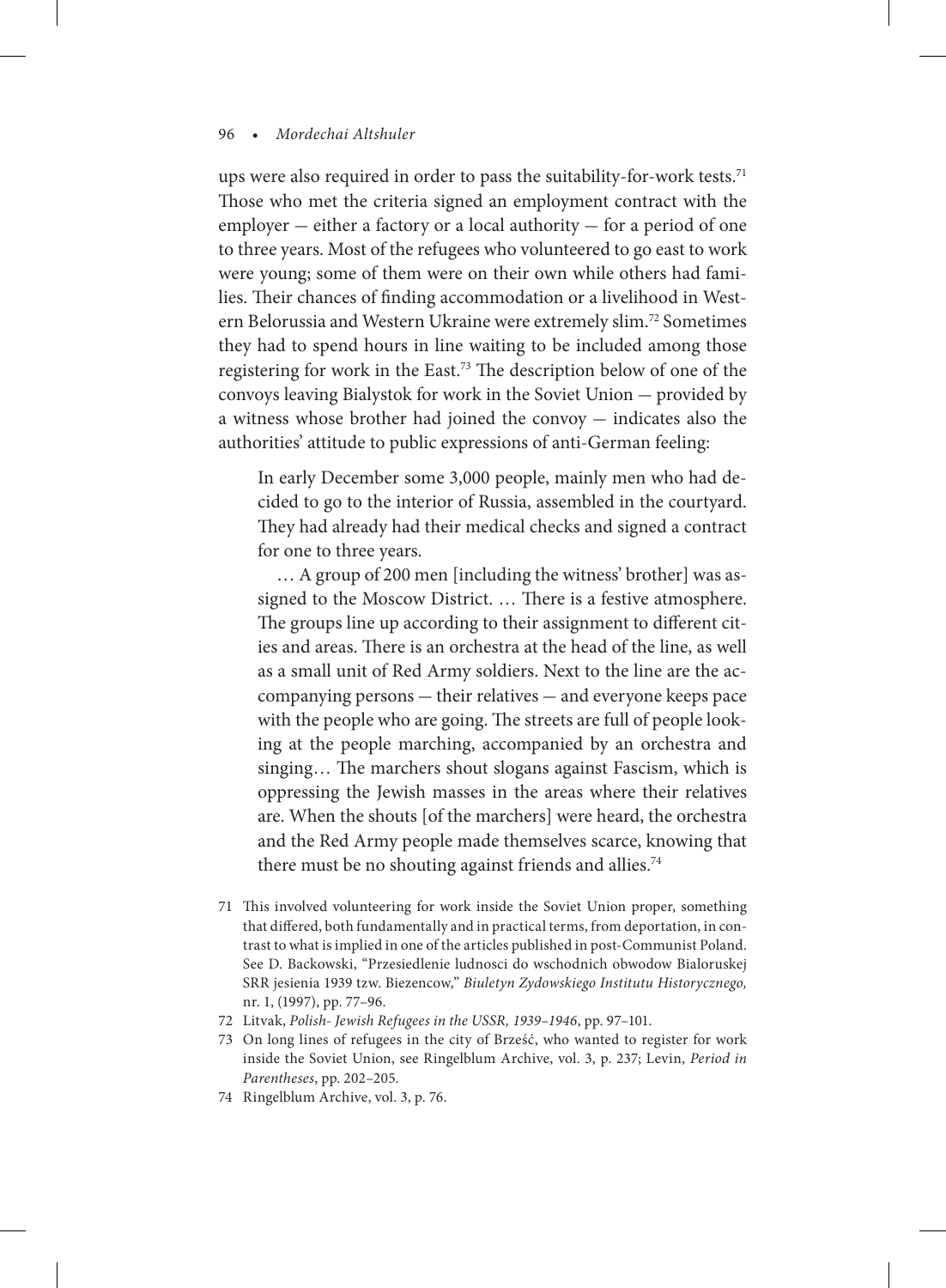After this public protest, although the festive accompanying of convoys of volunteers was stopped, the numbers of those seeking to go eastward to work did not drop.<sup>75</sup> According to a number of estimates, more than 15,000 left from Lvov alone, while more than 30,000 volunteers departed Bialystok.76 Hence, the total number of these refugeevolunteers who were sent to work in a variety of locations in the Soviet Union would appear to have been between 50,000 and 70,000, mainly Jews. However, it should be noted that after experiencing living conditions in the Soviet Union, quite a few volunteers returned to Western Ukraine and Western Belorussia.

Some of the refugee-volunteers (whose numbers cannot be determined) were sent to areas with small Jewish populations. One can therefore assume that they found little opportunity in such places for talking about the horrors inflicted on Jews under the Nazi regime.<sup>77</sup> The Jewish volunteers who fetched up in Eastern Belorussia and Eastern Ukraine were in a completely different situation. In those areas, according to the January 1939 census, there were some two million Jews,78 mainly Yiddish speakers, and the common language naturally brought about a closeness between the refugees from Poland and the locals.

It is estimated that in late 1939 and early 1940 there were at least 27,000–30,000 Jewish refugee-volunteers in Eastern Belorussia and Eastern Ukraine. This estimate is based on partial figures, as follows:

In February 1940, there were at least 13,000 (or thereabouts) Jewish refugee-volunteers in Eastern Belorussia on the basis of statistics

<sup>75</sup> For a description of another convoy that left Bialystok on October 26, 1939, see Ringelblum Archive, vol. 3, p. 260. On the large numbers of Jewish refugees in Lwów who wanted to go off to work in the Soviet Union, ibid., p. 687.

<sup>76</sup> About Lwów, see ibid., , p. 503.

<sup>77</sup> Refugees were sent to work in kolkhozes and plants in the Caucasus and the Donbas coal mines, ibid., p. 687; the Urals, ibid., pp. 76. 80, 149; Magnitogorsk, Novosibirsk, and Tashkent, ibid., pp. 76–77; Kirov, see Yehoshua Shtengel, *Problems among Jews in Poland* (Yiddish) (Tel Aviv: Ney-Leben, 1977), p. 207; Rostov-on-Don, see testimony of Shepik, born 1919, Yad Vashem Archives (YVA), 03/1377.

<sup>78</sup> According to the January 1939 population census, there were 1,600,000 Jews in the Ukraine, and 375,000 in Belorussia. See Mordechai Altshuler, ed., *Distribution of the Jewish Population of the USSR, 1939* (Jerusalem: Hebrew University of Jerusalem, Center for Research and Documentation of East European Jewry, 1993), pp. 9, 11.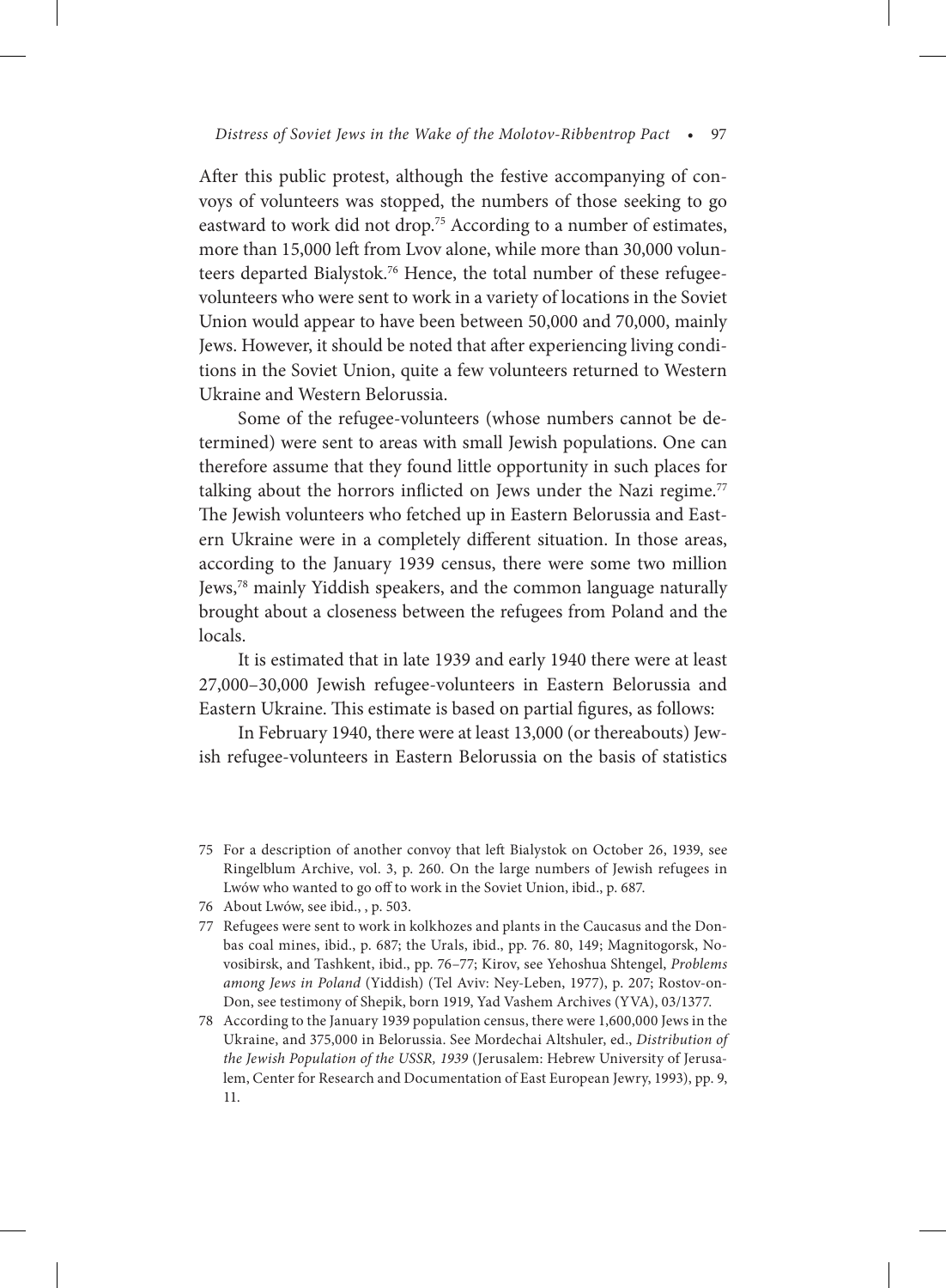available for the following districts:<sup>79</sup> in the Vitebsk district  $-$  3,800; in the Mogilev district  $-3,600$ ; in the Minsk district  $-3,200$ ; in the Gomel district  $-1,400$ ; and in the Polesye district  $-900$ . Many of these refugees lived in towns with a Jewish population that made up between a fifth and a third of the population.<sup>80</sup>

In Eastern Ukraine, there were around 14,000 Jewish refugee-volunteers in 1939, out of a total of 32,775 refugees sent to work in the different districts: 35 percent in the Vinnitsa district; 26 percent in the Zhitomir district; 12 percent in the Chernigov district; 11 percent in the Poltava district; seven percent in the Kirovograd district; four percent in the Nikolayev district; and two percent in the three remaining districts in each of the districts — Odessa, Sumy, and Kamenets-Podolski.

The estimate of the number of Jewish refugee-volunteers in Eastern Ukraine is based on distribution by nationality figures known for three districts where the Jews constituted forty-one percent of the total refugee body, assuming that this statistic reflects the distribution by nationality in all the districts.<sup>81</sup>

The Jewish volunteers, who were mainly younger than the average age of the refugees and were sent to work with the locals, established social ties with the inhabitants, and even more so with the Jews among them.82 After an extended period in which they had been cut

- 79 Emanuil Ioffe and Viachislav Selemenev, "Jewish Refugees from Poland in Belorussia, 1939–1940", *Jews in Eastern Europe*, no. 1 (32) (Jerusalem: 1997), pp. 45–60. See also Ringelblum Archive, vol. 3, pp. 117, 122–123, 260, 263, 267; Evgenii Rozenblat, "'Chuzhdyi element': evreiskie bezhentsy v Zapadnoi Belorussi" (1930–1941), Oleg Budnitskii and Konstantin Burmistrova, eds., *Istoriia rossiiskogo i vostochnoevropeiskogo evreistva: Novye istochniki, novye podkhody* (Moscow: "Dom evreiskoi knigi," 2004), pp.333–361.
- 80 In Gomel (Homel), the Jews constituted 29.4 percent of the town's population, in Vitebsk 22.2 percent, in Orsha 21.3 percent, and in Moghilev 19.8 percent. See Altshuler, *Distribution*, p. 39. See also testimony by Mikhael Kovlaski, who fled the town of Sejny for Grodno, and from there made his way to Moghilev, YVA, O.3/858.
- 81 *Deportatsii*, p. 6.
- 82 Interview with Lyuba Goldberg, held on December 30, 1968, Oral History Documentation Division, Institute of Contemporary Jewry (51), 25; Ster Elisavetskii, born 1929, who lived in the town of Berdichev and studied at a Russian school, related in his testimony that refugees from Krakow and Zamość came to the town and worked in the tailoring and shoemaking factories: from the interviews of the Institute of Judaica in Kiev, p. 21; testimony of Yitzchak Abarbanel, born 1930, who fled with his relatives from German occupied territory and made it to the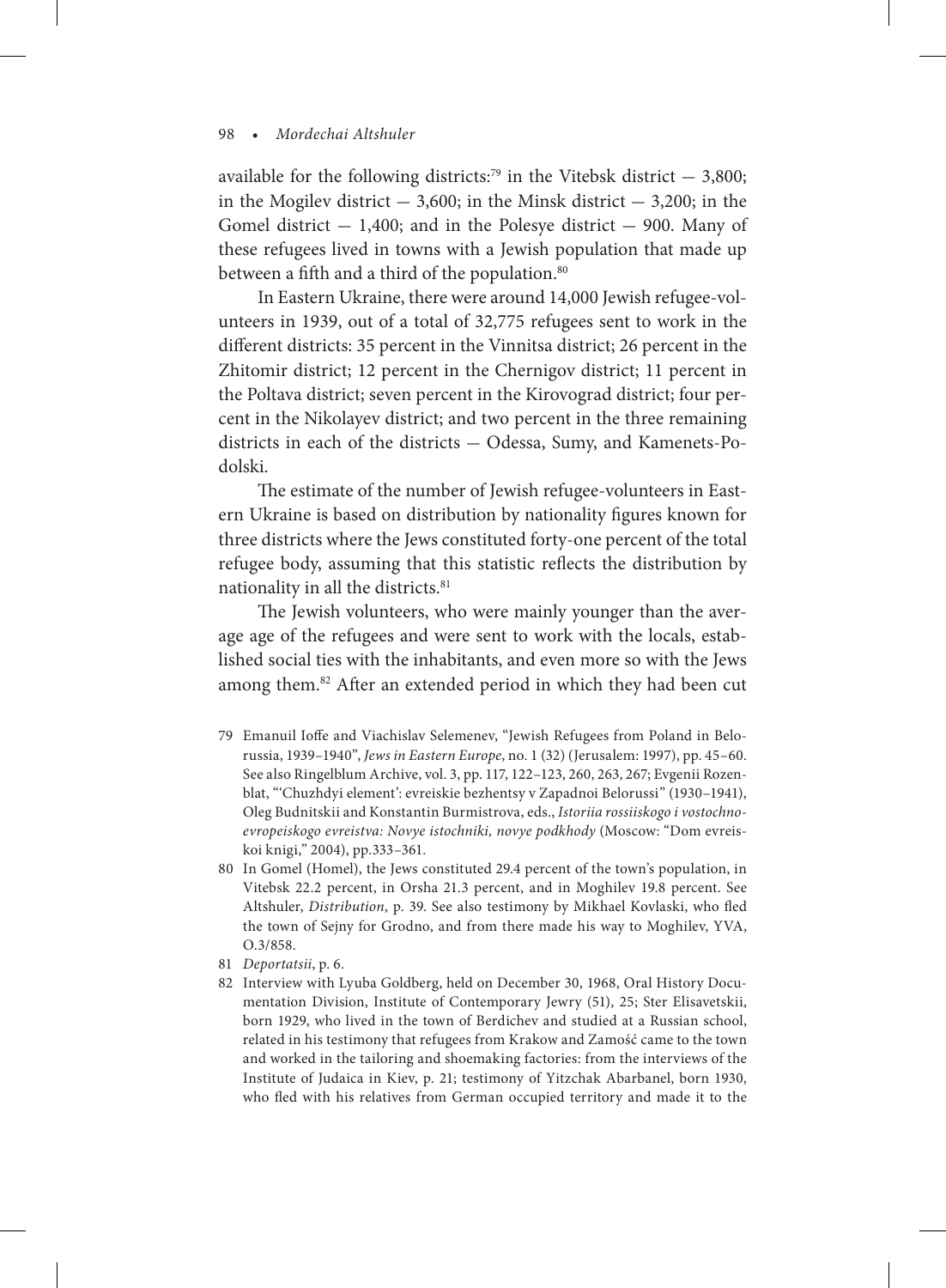off from any knowledge about what was going on outside the Soviet Union, and did not believe in the information which was published in the Soviet media, inhabitants craved to hear every scrap of information and wanted to know what was going on in Poland. One of the volunteers who was sent to work in Kiev reported: "When we appeared in the beautiful Kiev streets, we were a sensation. Groups of people surrounded us, asking all sorts of questions. Interpreters always turned up, unbidden, and translated the questions and answers from Russian and Ukrainian into Polish or Yiddish."83

# **The Refugees' Social Integration as a Vehicle of Communication**

Jewish families often invited the refugees into their homes.<sup>84</sup> Some of the latter even lived in apartments or apartment buildings with local Jews.<sup>85</sup> An account was given of the refugees' integration into the

town of Ludmir, Western Belorussia. From there they made their way to the town of Kherson, where they lived until the outbreak of the Soviet-German war, YVA, 975/835. Liubov' Fainzil'berg, born 1925/6, lived in Uman, testified that shortly after the beginning of the war in Poland refugees arrived from there and lived in her family's home in Uman. The witness indicated that the refugees told the family members about the Nazis' persecution of the Jews. From the interviews of the Institute of Judaica in Kiev (pages not numbered). Another witness known only as Feldman, born 1923, recounted how refugees from the Polish territories came to where she lived in El'sk — 30 kilometers from Mazir in Belorussia. Her parents gave them a warm welcome. Oral History Documentation Division, Institute of Contemporary Jewry (58), 9.

- 83 Shlomo Shtokfish, *In Circle of Rage; My experiences in the second Word War* (Yiddish) (Tel Aviv: Israel Buch, 1975), p. 38; see also Ringelblum Archive, vol. 3, p. 264; one of the witnesses, a young woman born in 1920, gave the following account: "In 1939 there was the Polish campaign. [Refugees] came here to Kiev and everybody went to look at them." Raisa Matsievich, from interviews of the Institute of Judaica in Kiev, p. 18.
- 84 Ringelblum Archive, vol. 3, p. 263.
- 85 Two women (mother and daughter) from Łódź, seamstresses by trade, lived in the home of Fruma Davidson in Minsk: interview of March 11, 1969, Oral History Documentation Division, Institute of Contemporary Jewry, (51) 22, p. 41; another witness who graduated university in Kharkov and was assigned to work in Yalta testified: "I was in a Jewish company and it had [people] who came from territories which had been annexed to the Soviet Union": testimony by Miriam Reinbeck, born 1914, given on June 29, 1985, YVA, O.3/4257; see also "An account by M.P., a war refugee," in Yehuda Slotsky, ed., *Babruysk: A Memorial Book to the Babruysk Community and its Daughters* (Hebrew) (Tel Aviv: Culture and Education, 1967), vol. 2, pp. 727–729.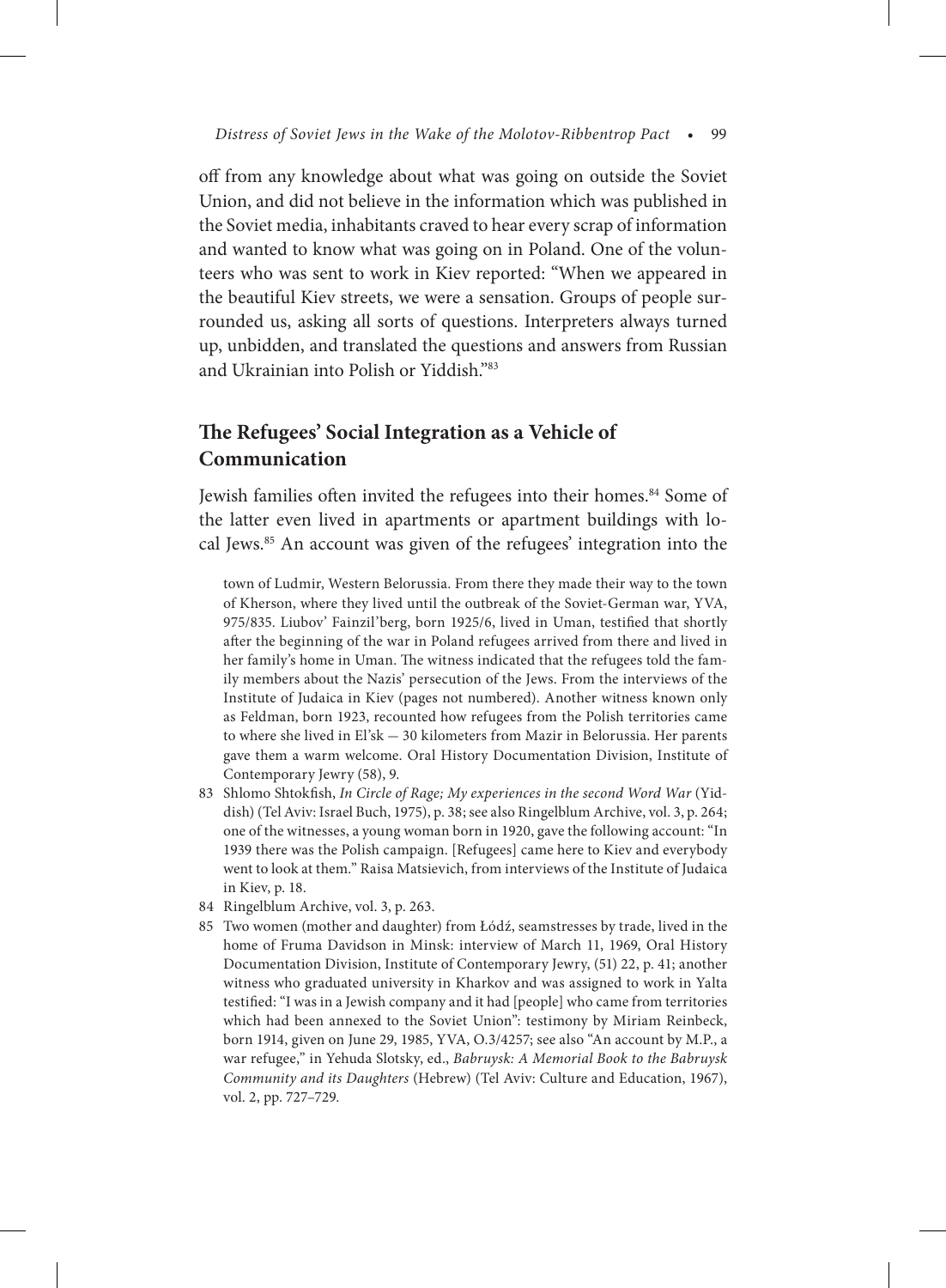local Jewish population by Yaakov Ingerman, who was born in 1919 and in September 1939 — a few days after the outbreak of World War  $II$  – came to visit the small town where he was born, Shepetovka in Ukraine, near the Polish border:

An influx of Jewish refugees started. The town … was absolutely flooded with Jewish refugees, and every Jewish house took in refugees… Most of the Jewish refugees were young… They arrived in the Soviet regions … and spread out to all the houses. Some of them started working in Shepetovka in all kinds of jobs. Craftsmen and people with a trade were immediately taken on, for example, in construction and the sugar factory. But they did not stay in Shepetovka for long. We put up four Jews in our home. One was taken on as a German teacher, and the three others worked in various places… The authorities did not let them stay in Shepetovka…. Those who did stay in town integrated very well and some of them married local girls.<sup>86</sup>

In other small towns as well, young men and women among the refugees married local young Jews.<sup>87</sup> Writing about the refugees whom he met in 1939 and were engraved in his memory, one witness commented that "for some reason they stuck out … because of their clothing … These were mainly Jews who had fled Poland… which had been occupied by the Germans… Many refugees also settled in Borisov … where they were given refuge and work."88 A woman living in Gorki, Eastern Belorussia, who was born in 1925, wrote, "In 1939 Polish refugees [meaning Jews from Poland] were living in Gorki. They spoke about the cruelties of the Fascists, but everyone thought that these people were panicky and were exaggerating."89

- 86 Yaakov Ingerman, *Between Despair and Hope* (Hebrew) (Tel Aviv: self-published, 1997), p. 21.
- 87 Interview with Assia Breslaver, who married a refugee from Łódź. The interview took place on April 8, 1969, Oral History Documentation Division, Institute of Contemporary Jewry, 7 (58); another interview, held on March 11, 1969, ibid., 22 (51), p. 42.
- 88 Rozenblium, *Pamiat' na krovi*, p. 17.
- 89 Reveka Aleeva, "Nashy gody, 'kak ptitsy letiat…'," *Mishpokha,* (Vitebsk: 1999), no. 5, p. 35. In her testimony, a witness called Feldman indicated that around the time of the Nazi invasion of the Soviet Union, she travelled from Yelsk to Minsk in order to enquire about the possibility of being admitted to university. In Minsk she met refugees who told her what the Germans were doing to the Jews. Oral History Documentation Division , Institute of Contemporary Jewry, (58), 9.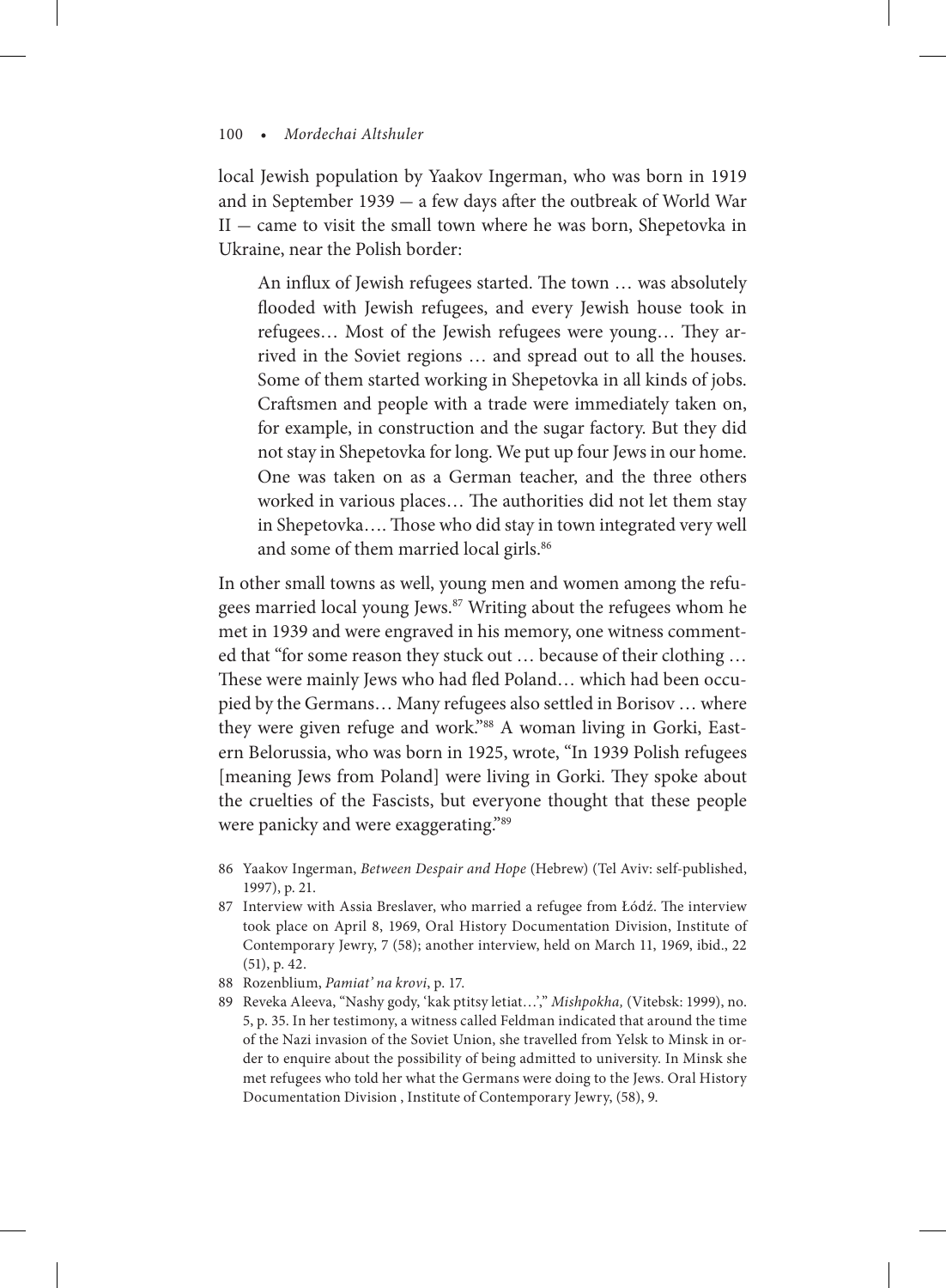#### *Distress of Soviet Jews in the Wake of the Molotov-Ribbentrop Pact* • 101

Even after they had left Western Belorussia and Western Ukraine to work in the Soviet Union, the refugees continued to correspond with their relatives whom they had left behind in Poland under the Nazi occupation. The letters informed the refugees about their difficult situation, and sometimes they sent their relatives food parcels.<sup>90</sup> It makes no sense to imagine that in their conversations in Yiddish with their "Eastern" hosts the refugees would not have described to them the Nazi outrages against their relatives, or the sufferings they had experienced in person. One of the witnesses, who met these refugees when she was about fourteen years old, said that when the Jews from Poland reached Minsk in 1939, they said that the Germans had beaten them but "we thought that they weren't telling the truth."<sup>91</sup>

The eyewitness accounts about the refugees' integration in Jewish society and the groups of Jews who moved back and forth between the western and eastern sides of Belorussia and Ukraine indicate that the reports about Nazi persecution and their conduct toward the Jews were indeed spread among some of the Jews in the Soviet Union. However, it should be noted that there was a gap between the information actually provided and the extent to which the Jews actually trusted it.

### **The Rumors and the Authorities**

As indicated earlier, from August 1939 the Soviet media virtually avoided making any reference to criticism of Germany. Any critical comments in written material, such as books, were deleted. But during the period prior to May 1939, and more specifically following 1933 Hitler's assumption of power in Germany, the Soviet Union waged an intensive anti-Fascist media campaign. This campaign impacted on a considerable proportion of people in the Soviet establishment. Consequently, many *apparatchiks* and intellectuals in the Soviet Union were

- 90 Testimony of Benjamin Weil, born 1921, from Łódź, who came to Bialystok and volunteered there to work in the Soviet Union; he worked in Gomel/Homel and Moghilev, YVA, O.3/741. Similar material is given in the testimony of Henrik Frenkel, born 1904, who escaped from Łódź to Lwów, where he volunteered to work in the Soviet Union, and was sent to one of the towns in the Vologda District, from where he sent food and clothing parcels to his family in the Łódź and Kielce ghettoes, YVA, O.3/1640.
- 91 Interview on September 29, 1968 with Yocheved Iverman-Rubinchik, born 1926, Oral History Documentation Division, Institute of Contemporary Jewry, (51) 16, p. 2.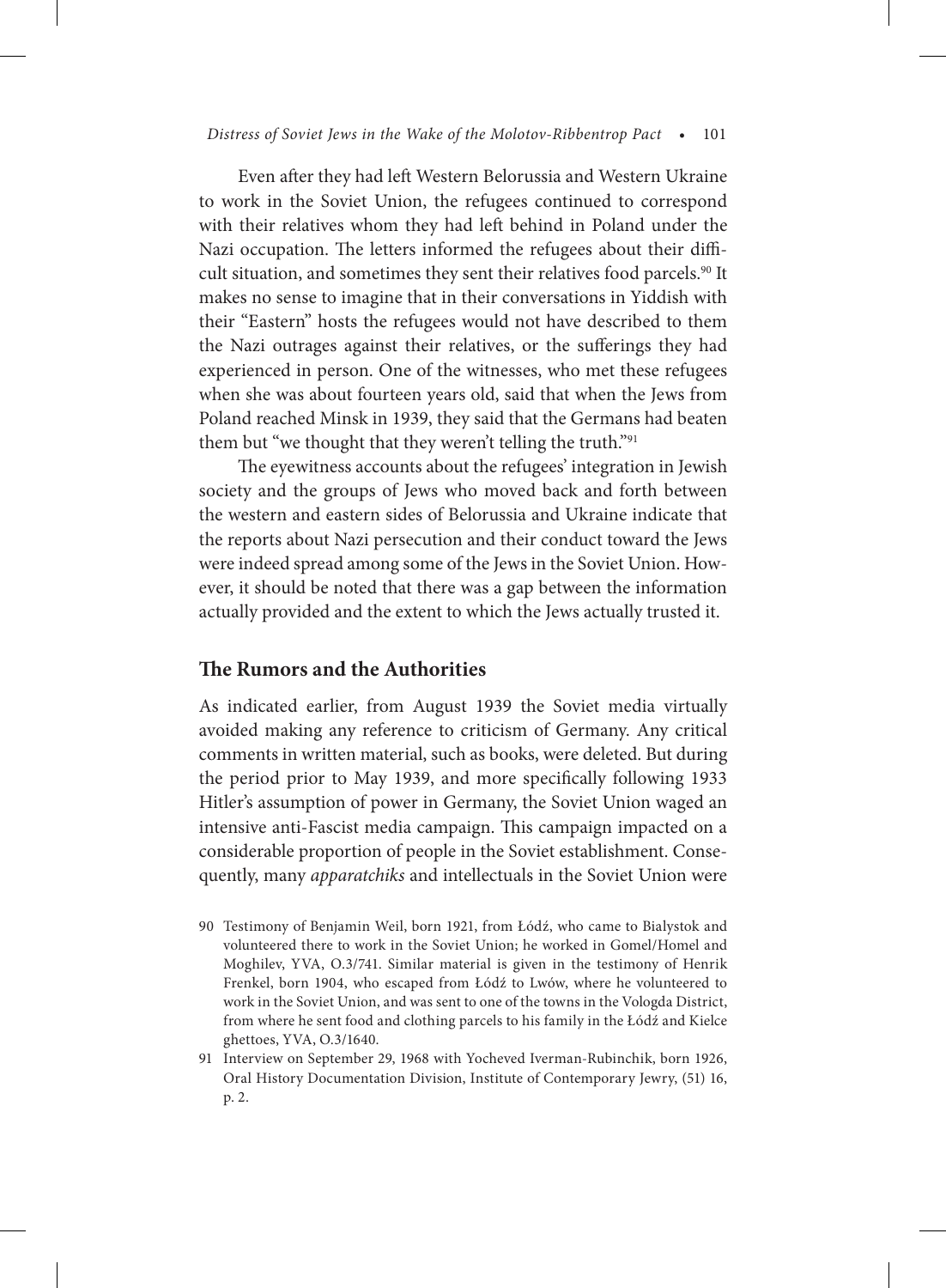surprised by the Molotov-Ribbentrop Pact,<sup>92</sup> but considered it a necessary evil. Some of them believed this "alliance" would not last long.

What went on behind closed doors at various levels of government following the signing of the agreement can be learned from the recently published memoirs of Leonid Brezhnev (1906–1982). At the time, Brezhnev was Party secretary in Dnepropetrovsk Province, with responsibility for military industry. In 1940 the province's Party secretariat called a meeting of propagandists. In Brezhnev's memoirs, he wrote about what happened at the meeting:

I can see it in my mind's eye as if it was yesterday. Suddenly one of the participants, a good lecturer called Sakhno, got to his feet and asked, "Comrade Brezhnev, must we explain that the non-aggression agreement is serious, and anyone who doesn't believe in it is disseminating provocative material? ... How are we to behave? Are we to explain, or not?"

 Time was fairly short, there were 400 people sitting in the auditorium, and they were all expecting an answer from me, and there wasn't enough time to mull it over. "Of course you must explain," I said. "Explain, comrades, and keep explaining, until not a single stone of Fascist Germany remains standing."93

Against the background of such observations, one should not wonder at what was written in his memoirs by a young Jewish man who was active in the Komsomol in Kiev: "In the Party institutions and the Komsomol, they explained the pact as a diplomatic agreement, as an agreement which was necessary because of the situation at that moment; but the criticism of Fascism in the Party institutions and the Komsomol did not change one single jot."94 A Jewish refugee who arrived in the

- 92 "I remember, as if it were today, the picture of Molotov-Ribbentrop. There was constant propaganda being thrown at us about preparing for the war [against Germany], and I just couldn't get my head round how this fitted in with the pact [with Germany]." Interview with Y.K., who was born in 1924 in the town of Dzhurin in the Vinnitsa District of Ukraine, where he attended a Yiddish-speaking school and then a Ukrainian one (interview held in October 1988), YVA, O.33/961C, p. 4.
- 93 Leonid I. Brezhnev, *Vospominania* (Moscow: Leonid Eksmo, 2005), p. 71.
- 94 Ingerman, *Between Despair and Hope*, p. 22. A witness called Maria Shokhat, who was finishing her studies at the Polytechnic Institute in Kiev when the Soviet-German war broke out (in other words was in her early twenties), was asked, "During the period of the Molotov-Ribbentrop Pact, were the Germans praised?" She replied, "There was never any praising of the Germans." From interviews conducted by the Institute of Judaica in Kiev, p. 10.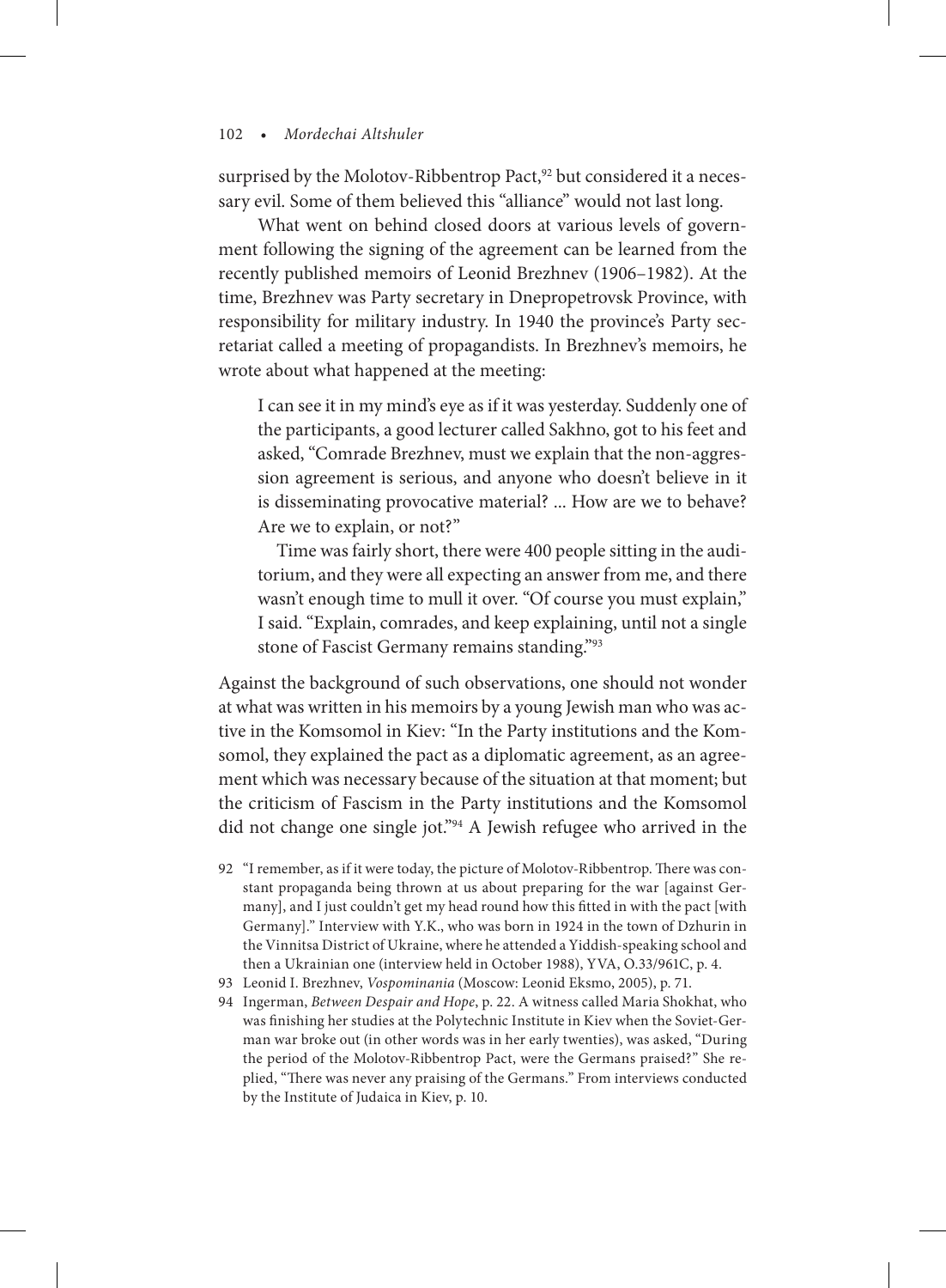Soviet Union at the end of 1939 came across something similar when he saw what he noted as an abundance of anti-Fascist posters on the walls of the cultural club.<sup>95</sup>

This ambivalent state of mind vis-à-vis Nazi Germany sowed confusion which was reflected, for example, in a letter that a high school teacher in Chkalov wrote to Foreign Minister Molotov in early November 1939. In her letter, the teacher described a lesson on "Germany's international situation" which took place in the presence of the director of the Communist Party's Propaganda Department. She wrote how during the class she quoted extracts from Molotov's speech in which he justified the agreement between the Soviet Union and Nazi Germany, and emphasized that even though in the past Germany had been portrayed as an aggressive country, while other countries in Europe had been depicted as peace-loving, it would appear that of all of them, it was Germany which was pursuing peace. However, after the lesson, the Party representative observed to her that she had presented the matter incorrectly. Then when she argued that this was how the Soviet Foreign Minister had presented things, he said to her, "Molotov had to say what he said, but we must also tell the students what Comrade Molotov was unable to say about our actual relations with Germany."96

An expression of the Soviet establishment's ambivalent attitude to Nazi Germany can also be found in a piece by the Jewish Russian writer, Ilya Ehrenburg (1891–1967). During a visit to Kharkov, Eastern Ukraine, on May 6, 1941, Ehrenburg uttered the following sentence to Shapiro, the editor-in-chief of Kharkov's Socialist newspaper, *Sotsialistichna Kharkovshchina*: "The anti-Fascist foundations in our country are very strong, and they must be preserved so they do not dissipate."97

The authorities also adopted an ambivalent attitude to the information the refugees disseminated among their social and family circles

- 96 Aleksandr Livshin and Igor Orlov, eds., *Sovetskaia povsednrvnost' i massovoe soznanie, 1939–1945* (Moscow: Rosspen, 2003), pp. 17–18.
- 97 Viachislav Popov, *Il'ia Erenburg; Dela i dni,* vol. IV, (St. Petersburg: Biblioteka Rossiiskoi Akademii Nauk, 2001), p. 299; "V nashei strane ochen' sil'na antifashistskaia zakvaska. I nuzhno chtob ona ne vivetrilas'." During the same visit, Ehrenburg was not afraid to make the following comments to the Ukrainian writer, Iurii Smolich (1900–1976): "You just can't live on the same globe with Fascism, you just can't exist when you know that somewhere, however far away from us it may be, a miniscule seed of Fascism is germinating." Ibid., p. 301.

<sup>95</sup> Benjamin Weil, YVA, O.3/741.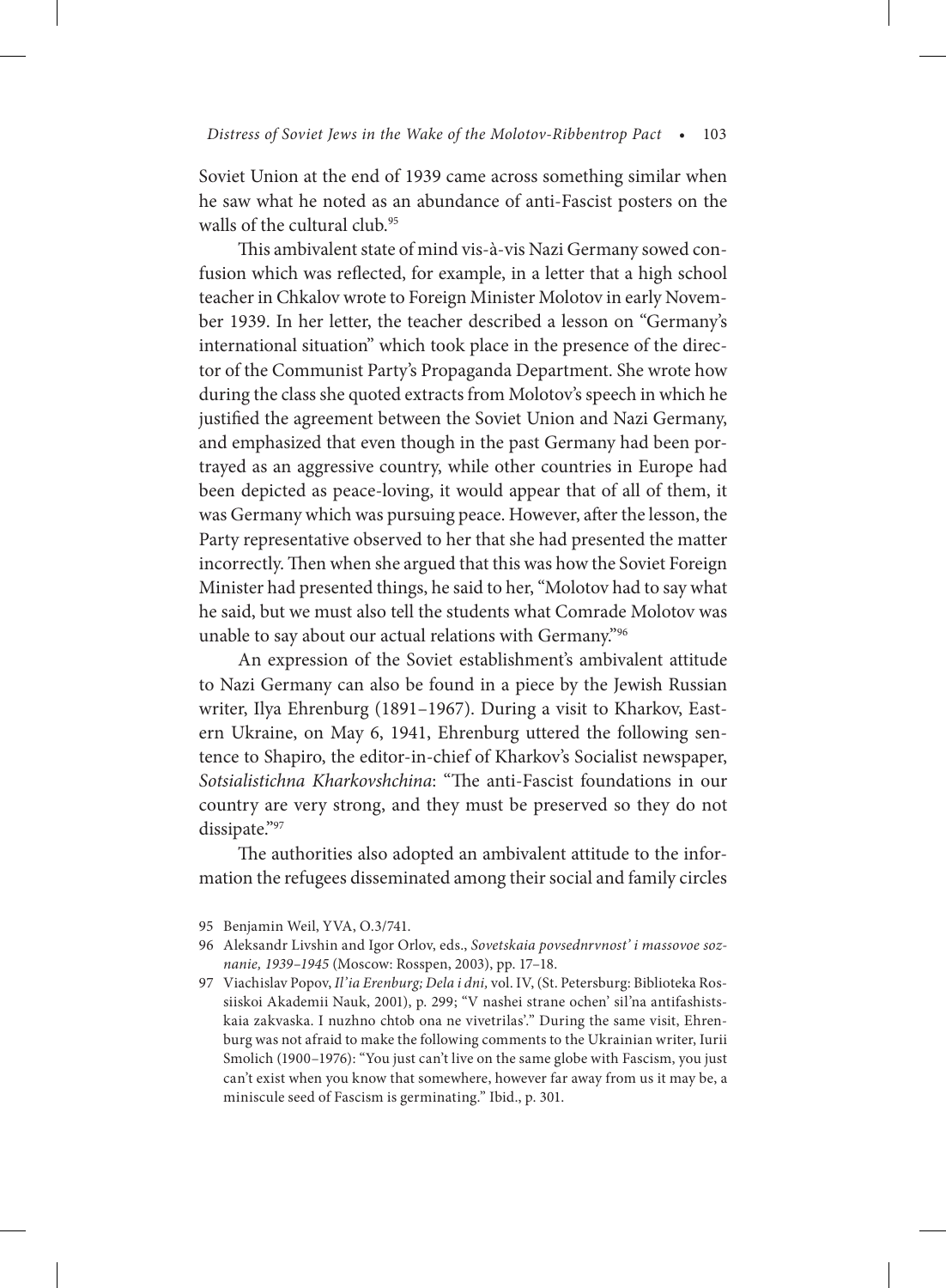concerning the Nazis' conduct. This tallied with the authorities' equivocal stance on Germany. As foreigners who had recently come to the Soviet Union, the refugees were a target for surveillance by the Soviet secret police, the NKVD, which suspected them not only of ideological heresy, but also of espionage.<sup>98</sup> In the NKVD reports about the refugees, complaints have been found about leaving workplaces without authorization, or about people who had been members of anti-Soviet parties, as well as complaints about refugees who said that life in capitalist Poland was better than in the Soviet Union.<sup>99</sup> However, to the best of our knowledge based on the material located to date, the NKVD reports did not contain charges about any anti-Nazi criticism voiced by the refugees. It is possible that the Soviet security services (and not just them) thought that the descriptions of the Nazis' persecution of the Jews added to the Soviet Union's status as a tolerant state.

The tale of one Jewish refugee who was incarcerated in Poland as a result of his membership in the Communist Party is indicative of this approach by the authorities. After he fled Poland, he was sent to work in the vicinity of Kiev. The man's wife and two children remained under German rule in the town of Wlodawa, and in their letters they sent him reports describing their dire situation. He therefore decided to ask the then First Secretary of the Communist Party in Ukraine, Nikita Khrushchev, for a special permit to bring his relatives to the Soviet Union. For this reason he went to Kiev. His gave the following account of his visit:

I traveled to Kiev to the Party HQ, and right there in the corridor I ran into a woman with a severe expression, an older woman in spectacles, who asked me intransigently: "Whom do you need, citizen? … If the citizen does not tell me on what matter he needs him [Khrushchev], he will get nothing." For lack of any other option, I tried to explain the matter to her in broken Russian, until I told her that I was a Jew. "Then you can speak Yiddish to me," she said. I was very happy and told her in detail about the tragic situation of Poland's Jews who fled, leaving the rest of their closest

99 *Deportatsii,* pp. 86–87, 104–105.

<sup>98</sup> The memoir writer was an activist in the underground Communist youth in Poland, for which he was imprisoned. When he reached the city of Kirov, he was interrogated for a number of months by the Soviet security services on suspicion of spying for Nazi Germany. See Shtengel, *Problems among Jews in Poland*, pp. 222–236.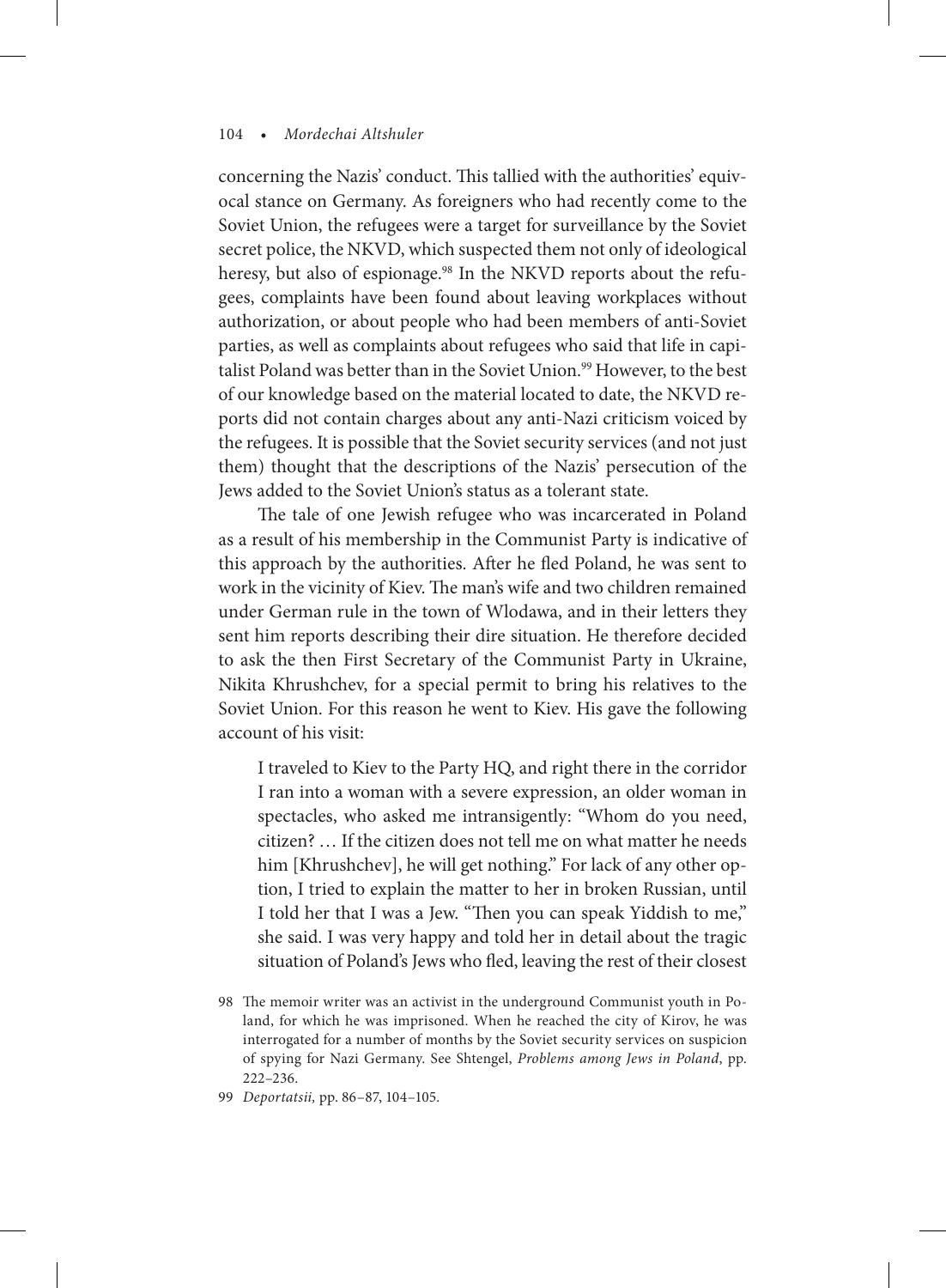relatives in Hitler's clutches. My words appeared to have a great impact on her, because tears welled up in her eyes.<sup>100</sup>

These two interesting facts  $-$  first, the man was not afraid to speak about this matter in the "holy of holies," in other words, in the offices of the Secretary of the Communist Party, nor was he afraid to repeat his words to Khrushchev himself; and second, the secretary who knew the establishment inside out did not consider what he said to be anti-Soviet remarks — jointly strengthen the assumption that the authorities did not crack down on such accounts, even though there was a ban on mentioning them in the media. A similar account is given by a refugee who was sent to work in the Urals mining district, and who in a eulogy commemorating one of his comrades did not flinch from making Hitler, with his harsh persecutions of the Jews, responsible for his death.<sup>101</sup>

In other words, the authorities in the Soviet Union did not prevent the spreading of unofficial reports and accounts about the Nazis' actions in Poland. Spread by word of mouth, these reached broad circles among some of Soviet Jewry within the pre-1939 borders.

### **How the Soviet Jews Related to the Rumors**

How were Soviet Jews affected by the rumors about the suffering of the Jews in the areas under the German regime? Did they realize the extent of the danger that would face them if Germany were to invade their country? There are no unequivocal answers to these questions. And in any case we must remember, as indicated above, that only when the Soviet Union was invaded did the persecutions take on the form of mass extermination, and that the policy of "purging" the Reich of Jews during the preceding period — complete with its violence and cruelty — was less extreme and *inter alia* was manifested in an attempt to expel the Jews from the Reich territories by forcing them under duress to migrate.<sup>102</sup>

- 101 Interview with Elihu Dembinsky, April 1982, YVA, O.3/6288.
- 102 On the Nazis' plans and actions for making the Reich *judenfrei*, see Israel Guttman, ed., *Encyclopedia of the Holocaust* (New York: Macmillan Publishing Company, 1990), vol. 2, pp. 1420–1421. In early 1940, the "Migration Directorate of the Government of the Soviet Union" (*Pereselencheskoe Upravlenie pri SNK SSSR*) an institution that dealt with migration within the Soviet Union — received two letters whose content was passed on to Prime Minister Vyacheslav Molotov on

<sup>100</sup> Shtokfish, *In Circle of Rage*, p.47.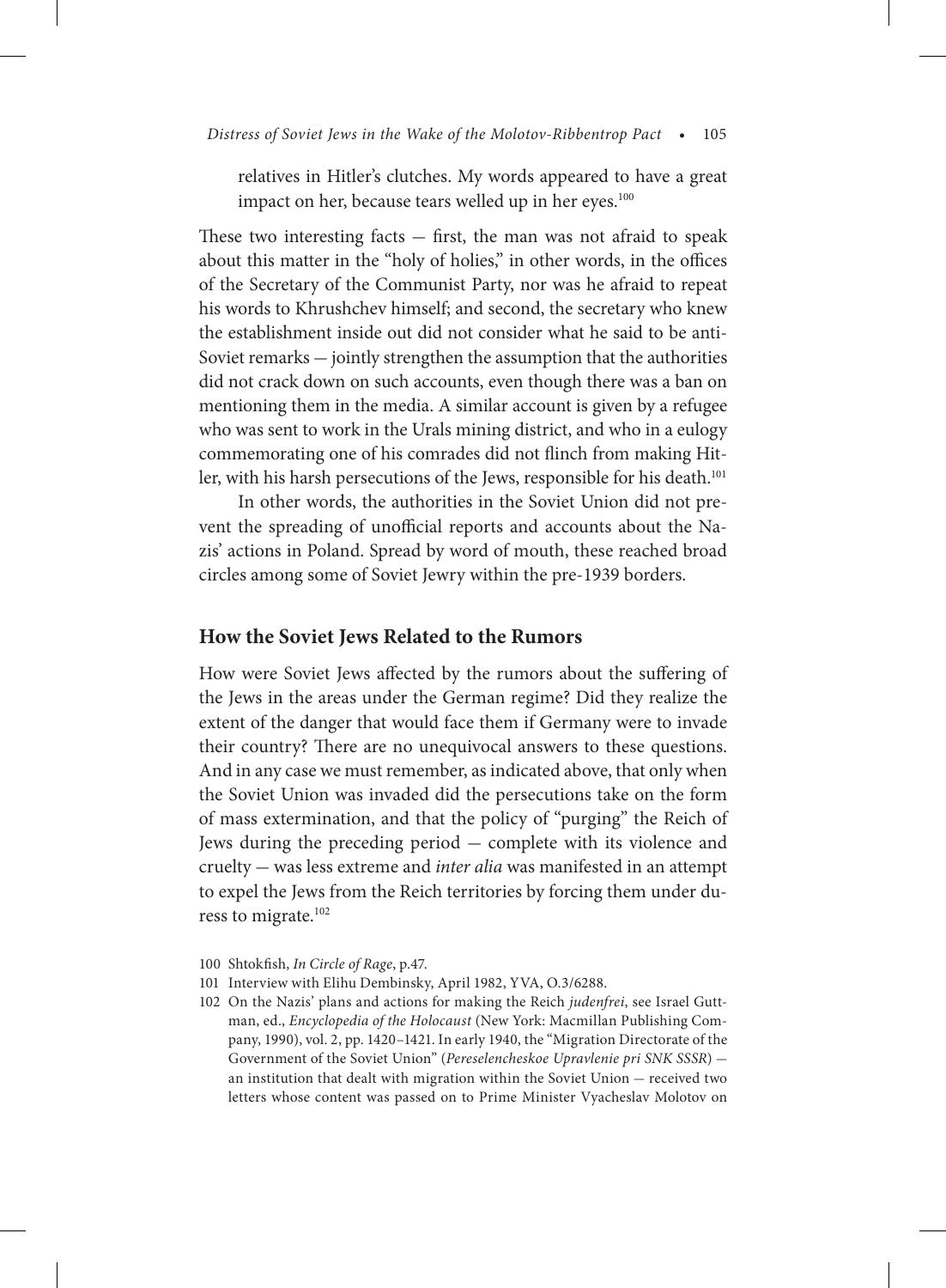However, from the rumors that reached the ears of Soviet Jewry about the terrible mistreatment of the Jews in the shape of deportation, incarceration in ghettoes, starvation, forced labor, torture, and murders, it was clear that the Jews had been thrown to the wolves. A day after the Nazis' invasion of the Soviet Union, a non-Jewish employee of a Kiev publishing house said, "It's going to be really hard for us and ours, and particularly for the Yids whom the Germans are shooting in bursts of gunfire, without a trial."103 Nevertheless, despite the assumption that the information about the Nazis' actions filtered down to the wider masses among the Soviet Union's Jews, it is impossible to determine to what extent they took the information on board, and what percentage of the Jews actually heard the rumors.104 Attitudes to the rumors were

#### February 9, 1940, as follows:

 The Migration Directorate of the Government of the Soviet Union has received two letters from the Berlin and Vienna Migration Offices, concerning the organization of the migration of Jews from Germany to the Soviet Union, viz., to Birobidjan and the Western Ukraine. According to the agreement of the government of the Soviet Union with Germany concerning the evacuation of population to Soviet territory, only Ukrainians, Belorussians, Ruthenians, and Russians are to be evacuated. We, therefore, consider that it is not possible to accept the proposals of the aforementioned migration offices.

I request instructions.

Enc. Six pages

 Head, Migration Directorate of the Government of the Soviet Union, E.M. Chekmenev

 The six pages that were appended to the letter were, apparently, referrals from Vienna and Berlin. From the wording of the letter, it is not clear whether the letters referred solely to Jews from Germany and Austria, or also to Polish Jews in the area under Nazi control. See Kostyrchenko, *Tainaia,* p. 189; Al'tman, *Zhertvy nenavisti: Kholokost v SSSR, 1941–1945*, p. 379. Altman's statement to the effect that the German authorities were requesting the acceptance of "about one third of the future victims of the Holocaust" must remain unsubstantiated as long as these referrals have not been located and evaluated.

- 103 Natsional'na Akademiia Nauk Ukraini, Institut istorii Ukraini, *Kiiv u dni natsists'koi navali za dokumentami radians'kikh spetssluzhb* (Kiev-Lwów: 2003), p. 94.
- 104 Drawing on Anatoly Kuznetsov's book *Babi Yar: A Document in the Form of a Novel*  (English version), David Floyd, trans. (London: Jonathan Cape, 1970) as evidence that nine out of ten Jews in Kiev did not know about the Nazis' brutality toward the Jews cannot be accepted as substantive proof (see Arad, *History of the Holocaust in the Soviet Union*, vol. 1, p. 181), for the following reasons: first, when Germany invaded the Soviet Union, Kuznetsov was 13 (he was born in August 1929); second, since he was not Jewish, he undoubtedly did not witness conversations held between Jews on this subject; and third, this book is a combination of memoir and literary reportage which is not bound to observe any standards of historical accuracy.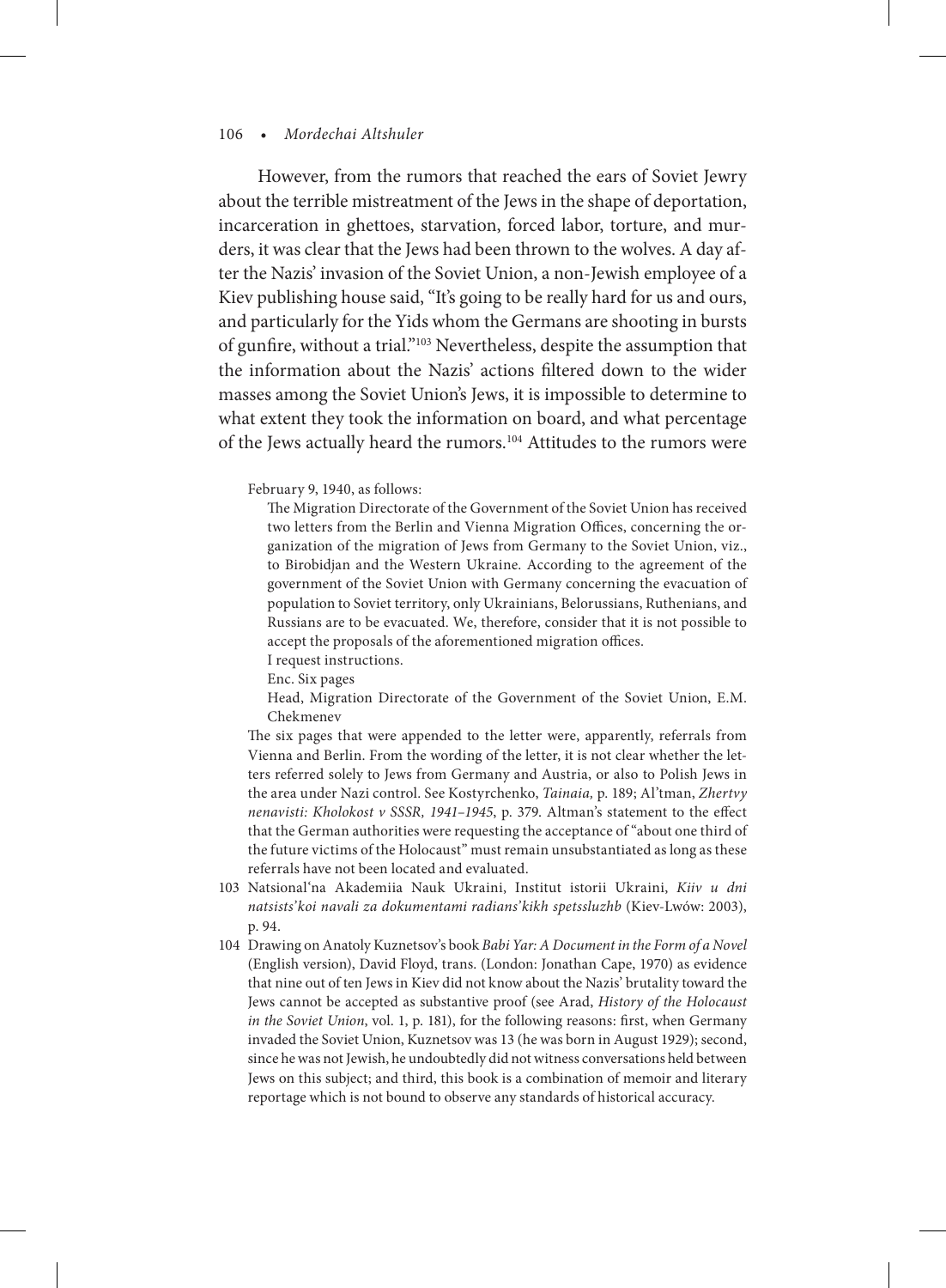not uniform. According to one account, some Jews related "… to the stories of the refugees who had fled the Nazis … warily. They viewed them as people in the grip of war panic, who insisted on interpreting general suffering … as deliberately getting at Jews."105

I would nevertheless argue that it would not be a mistake to assert that many Jews, particularly the educated ones, did understand based on the information that they received — the danger from Nazi Germany confronting them, and hence their reservations about the pact concluded between the Soviet Union and Germany were stronger than those of other parts of the population.

## **Emotional Contradiction and Distress — Between Fears and Patriotism**

The Molotov-Ribbentrop Pact was generally received positively in the Soviet Union, despite a feeling of unease resulting from the sudden switch from declared hostility to a friendship treaty.<sup>106</sup> As bloody hostilities raged in the world, life in the Soviet Union went on undisturbed. The "purges" of the late 1930s had come to an end, and some of the Gulag inmates were released. Ilya Ehrenburg noted that after the agreement "… there was a prevailing atmosphere of joy in Moscow, as if at a wedding."107 There were also tiny groups of citizens who admired Hitler for his achievements,<sup>108</sup> and there were also many peasants who hoped for war and the downfall of their country so that the *kolkhozes* would be dismantled.109

The Jews' reservations about the agreement were more passionate than those of the general population. Their unease ensued from the

- 105 Shalom Holavski, *In the Storm That Destroyed Everything* — *Eastern Belorussian Jewry in World War II* (Hebrew) (Jerusalem: Moreshet, Sifriat Hapoalim, the Hebrew University, 1988), p. 39; also, for testimony on the accounts of the refugees who came to the town of Lechitsy, see YVA, O.33/963C.
- 106 Sarah Davies, *Popular Opinion in Stalin's Russia: Terror, Propaganda and Dissent, 1934–1941* (New York: Cambridge University Press, 1997), p. 97–99.
- 107 Ilya Ehrenburg, *Liudi, godym zhizn*' (Moscow: Sovetskii pisatee', 1990), vol. 2, p. 223.
- 108 Davies, *Popular Opinion in Stalin's Russia*, pp. 96–97. This sympathetic attitude to the Nazis was reflected in a joke popular in the Soviet Union at the time: "In Germany, every worker has one car, while in our country they have two each: the black crow [i.e., a Black Maria, a vehicle used for prisoner transfers] and an ambulance."
- 109 Davies, *Popular Opinion in Stalin's Russia*, pp. 94–95.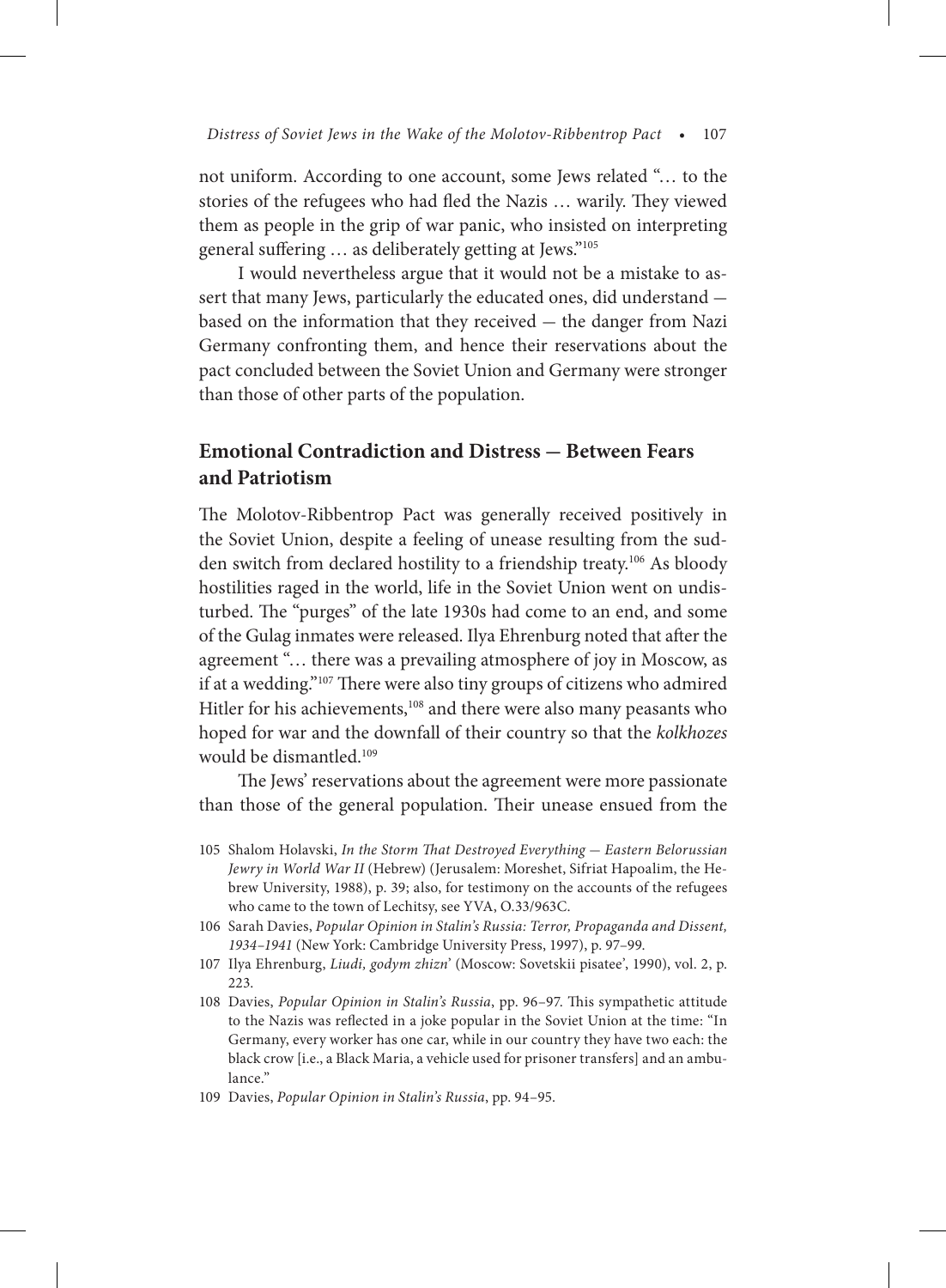fact that their country had entered into a friendship pact with the Jewish people's supreme enemy, and in addition they feared the Nazi threat should war break out.<sup>110</sup> While many of the Jews were involved in the Russian cultural elite, and saw themselves as an inseparable part of it, nevertheless even those whose ethnic identity played practically no role in their self-identity knew perfectly well that the Nazi racial doctrine classified them as members of the inferior race, and they found it difficult to go along with the general positive atmosphere. Senior government echelons were aware of this aspect of their being troubled by this state of affairs, as illustrated by the following anecdote. Writer Ilya Ehrenburg left occupied Paris for Moscow, en route passing through Germany. After reaching Moscow on July 29, 1940, he had a meeting with a senior official of the Central Committee of the Communist Party, and reported to him about the brutal Nazi policy that he had seen in action. Whereupon he received the following response: "Our foreign policy does not please people of a certain nationality. This we understand. They should please keep their feelings at home."<sup>111</sup>

Thus, Jews were discouraged from expressing their fears and emotions in public. This further heightened their troubled feelings and sense of distress. There were writers and poets who gave free rein to their feelings, by "writing for the drawer," whereas others only wrote about this many years later. Boris Slutskii (1919–1986), the Russian-Jewish poet, wrote a poem about the frustration felt as a result of being gagged and the fact that the press ignored what the Nazis were doing. The poem is called *Year Forty*: 112

- 110 Interview with Genia Kleinman, born 1915, who lived in the town of Bershad, held in July 1976, YVA, O.3/4148.
- 111 Ehrenburg, *Liudi, godym zhizn'*, vol. 2, p. 223. In an interview held many years later, Maria Shokhat said that the agreement between the Soviet Union and Nazi Germany "of course did not please us." Institute of Judaica in Kiev, p. 10.
- 112 Boris Slutskii was born in the Donbas District of the Ukraine, in the town of Slaviansk. He graduated from the Gorki Literary Institute, Moscow, in 1941. He published his first poems in 1941, but his other poems were not published until after Stalin's death. His special style, casting the language of poetry close to speech, constituted a major innovation in Soviet poetry and aroused a fair number of reservations. He was one of the outstanding opponents of the Stalinist regime, and a goodly number of his poems were published as *samizdat* works (the clandestine copying and distribution of government-suppressed literature). He was profoundly shaken by the Holocaust and many of his works were devoted to this subject, although he saw himself as a Russian poet and Russia as his homeland.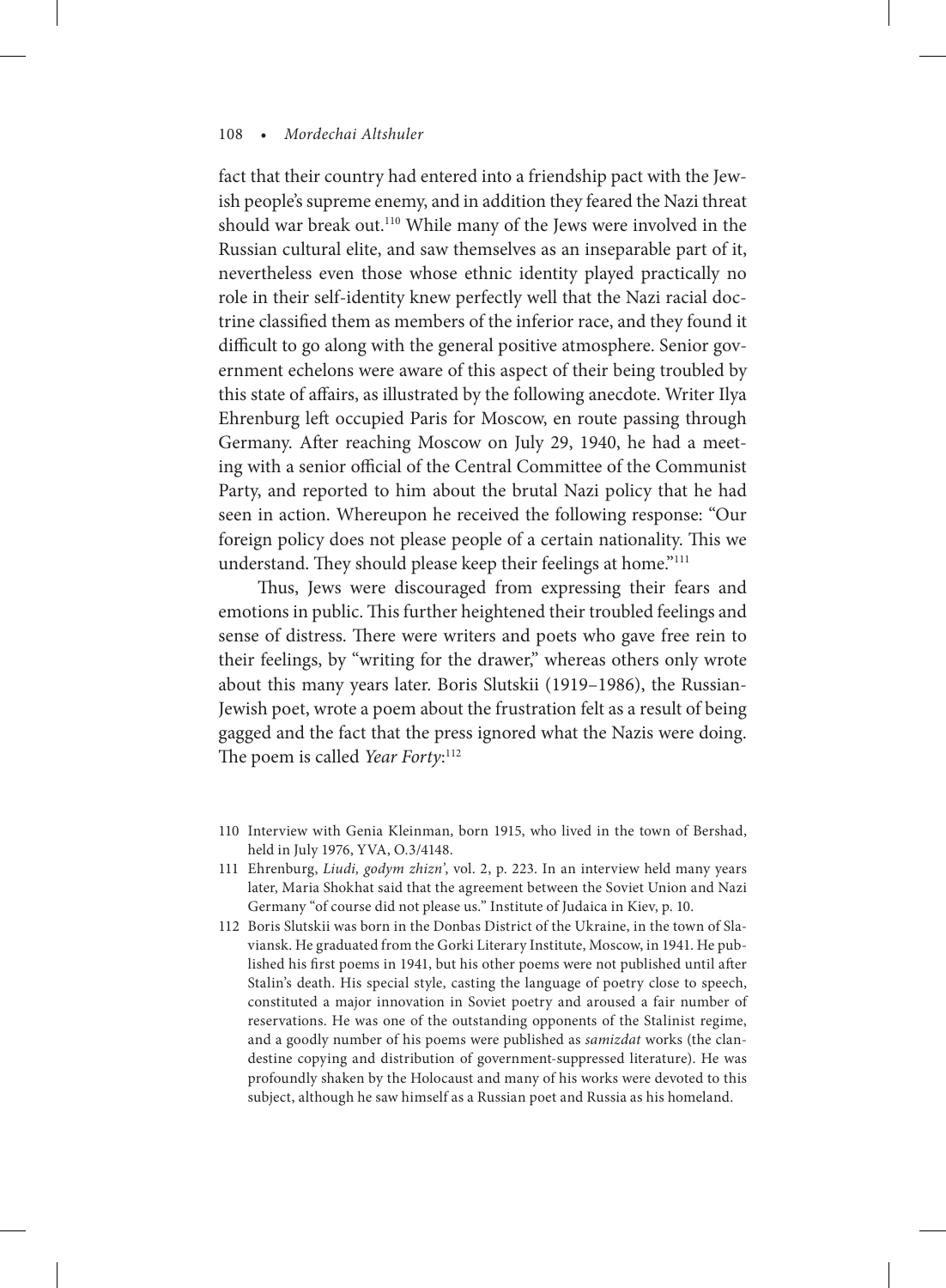| The day starts with newspapers,                          | Den' nachinaetsia s gazet,               |
|----------------------------------------------------------|------------------------------------------|
| in which there isn't a single<br>word – not a wordlet,   | V nikh ni slovechka - net,               |
| but we still read between the lines,                     | no vse ravno chitaem mezhdu<br>strok,    |
| how easy is the task of being a<br>prophet!              | kakaia dolzhnosť legkaia –<br>prorok!    |
| And between the lines, each man<br>will read his destiny | I mezhdu strok liuboi sud'bu<br>prochtet |
| and chance will determine<br>everything:                 | a perspektivy - vse opredeliat:          |
| Year forty.                                              | sorokovoi god.                           |
| A powder keg.                                            | Porokhovoi sklad.                        |
| Playing Wagner from every stage.                         | Igraiut Vagnera so vsekh estrad.         |
| And $I - I$ am not happy at this.                        | A ia etomu $-$ ne rad. <sup>113</sup>    |

*Distress of Soviet Jews in the Wake of the Molotov-Ribbentrop Pact* • 109

In this verse, the poet described the Jews' efforts to read between the lines in order to learn about the fate awaiting them, and expressed his feelings as both a Russian and a Jewish poet listening to the sound of Wagner's music, the symbol of Nazi antisemitism, from every stage.

In a similar spirit but in more explicit words, Ilya Ehrenburg wrote the following poem in January 1941:

| Rachels, Chaims, and Leahs are<br>wandering | Brodiat Rakhili, Khaimy, Lii, |
|---------------------------------------------|-------------------------------|
| Like lepers, half dead                      | Kak prokazhennye, poluzhivye  |
| Stones accompany their wander-              | Kamni ikh traviat, sleepy i   |
| ings, blind and deaf                        | glukhi                        |
| Barefoot old women are wandering            | Brodiat, razuvshis' pred      |
| before their deaths,                        | smert'iu, starukhi,           |
| Young people are wandering, hav-            | Brodiat mladentsy, razbuzheny |
| ing been woken up at night.                 | noch'iu.                      |
| Sleep pursues them, the earth does          | Gonit ikh son, zemlia ikh ne  |
| not want them                               | khochet                       |

113 Boris Slutskii, *Godovaia strelka* — *Stikhi* (Moscow: Sovetskii pisatel, 1971), p. 33.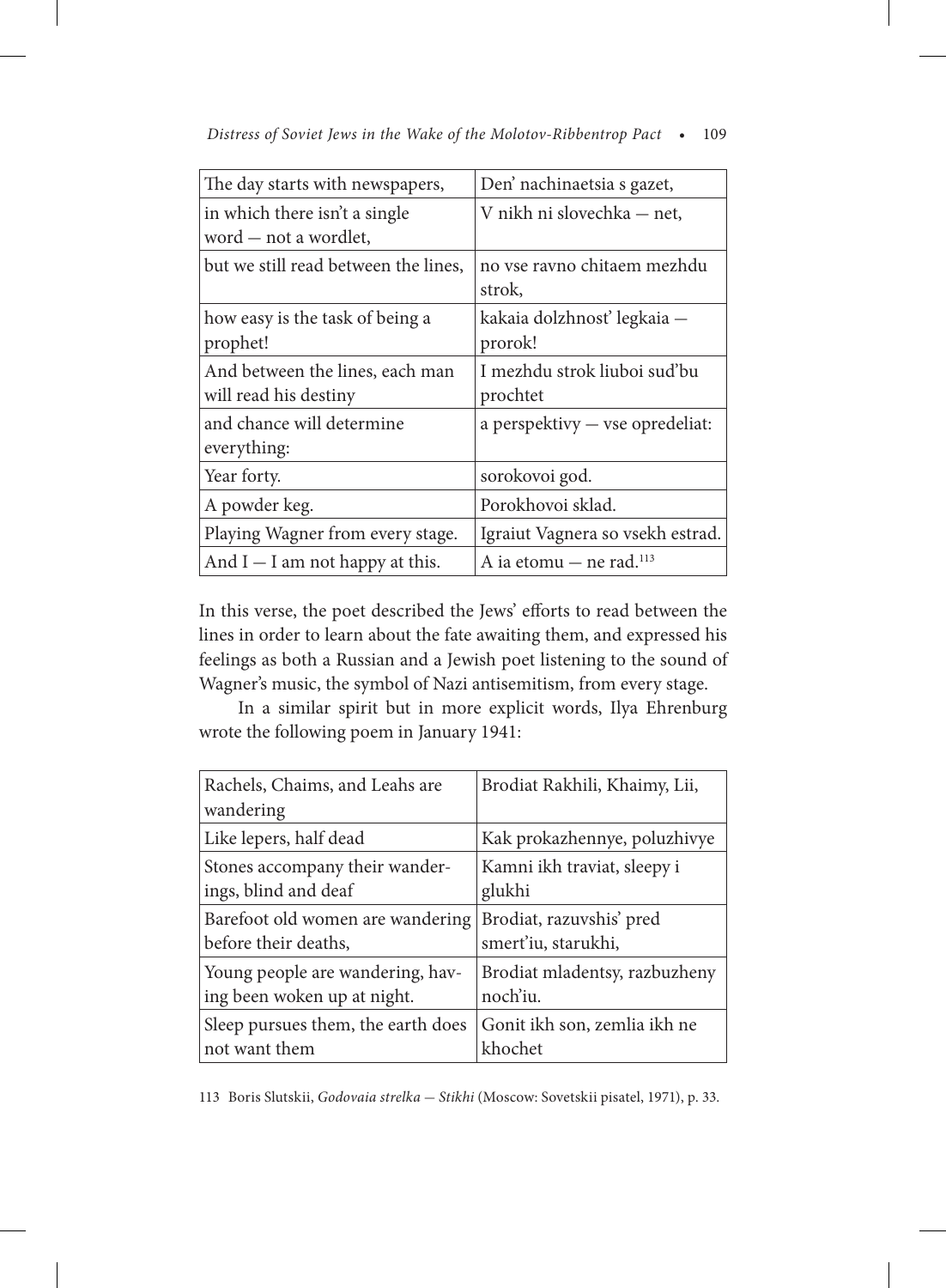| To my horror, the old wound has | Gore, otkrilas' staraia rana                        |
|---------------------------------|-----------------------------------------------------|
| opened up                       |                                                     |
| My mother's name was Hannah.    | Mat' moiu zvali po imeni -<br>Khana. <sup>114</sup> |

Being highly attuned to the mindset of the Soviet authorities, poets under the Soviet regime understood that the Molotov-Ribbentrop Pact did not augur well for them. The Soviet Jewish writer Grigori Baklanov,<sup>115</sup> who was a 16-year-old youth living in Moscow with his uncle Max Kantor when the agreement was signed, wrote in his memoirs about his feelings on the day that the pact was announced publicly: "People stood next to the newspaper display cabinet. I also went up to it. The paper was *Pravda*, and there was a photo in it: Molotov and Ribbentrop. Stalin in a white tunic. People standing next to me, looking and reading the announcement in silence. In silence they left, as if nobody saw anybody else."116 The young Baklanov came home to his uncle in silence and said nothing to him about the sensational announcement. Not until the evening, after they had already turned off the lights, did his forty-five year old uncle — who held a senior post in one of the major factories — say, as if casually: "Do you think … that it's a good thing? No way is it good! … Didn't you notice that they didn't invite [Lazar] Kaganovich to any of the negotiations?"117

Many years later, Baklanov expressed the Jews' distress during the twenty-two months of the alliance between Nazi Germany and the Soviet Union in his novel *July 1941*. The feeling of distress is expressed by one of the characters in the book — a Jewish infantry battalion commander called Brovalskii, who is serving on the new Soviet-German

- 115 Grigori Baklanov (Hirsch Friedman) was born in Voronezh in 1923. His mother was a dentist who married a simple man; because of her marriage, her ties with her family were severed. The father died in 1933. There was apparently no Jewish atmosphere whatsoever in the home; at least, this is the conclusion drawn from the writer's memoirs, in which he wrote that when his mother fell ill, he knelt in order to say his prayers. His mother died when he was a child, and her sisters looked after him and his brother, who was two years older. In 1939, Grigori was sent to Moscow to live with his uncle Motia (Maks Grigorevich Kantor).
- 116 Grigorii Baklanov, *Zhizn', podarovannaia dvazhdy* (Moscow: Vagrius, 1999), p. 25.
- 117 Ibid.

<sup>114</sup> Ilya Ehrenburg, *Stikhotvoreniia* (Moscow: Sovetskii pisatel, 1977), p. 167.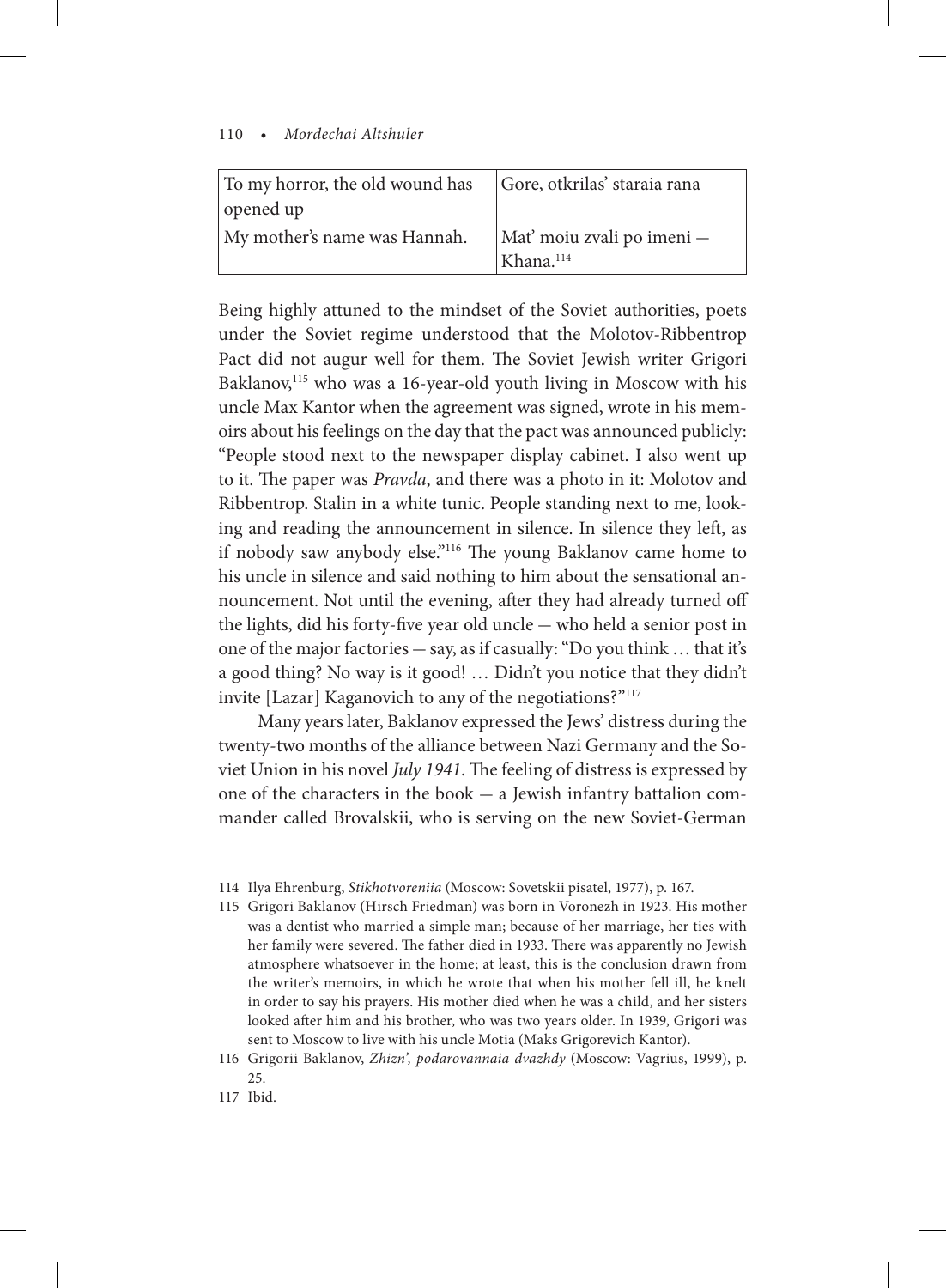border. A few weeks before the Nazi invasion of the Soviet Union, Brovalskii is given leave and goes off for a visit to Moscow. After his return, as he is sitting in the forest with his comrades-in-arms, one of them asks him, "And how are things in Moscow?" Baklanov gives the following description of Brovalskii's answer:

Brovalskii started pacing the forest nervously. "I don't understand a thing, damn it" … He suddenly blushed and because everyone saw, it was no longer possible to hide it. He stopped, his face furious and sad, [and told]… That evening [in Moscow] … he was having dinner at a restaurant with a lady. Their table was near the door, and two German Air Force (*Luftwaffe*) men came into the restaurant. They looked around and went to a table near him, which had free seats. One of them smiled elegantly at the lady, and Brovalskii was inclined to smile. They were guests here, and according to the new agreement — friends, and he was in a certain sense the landlord — the representative of the State… Suddenly the Germans stopped and the one who a moment earlier had been smiling said out loud in German: "Kurt, get up! There's a Jew sitting here — let's get out of here" … Brovalskii bit his lips until they bled in order not to get up and punch the German in the face. In his heart, he thought about it — something that would not have occurred to him a few years earlier … '[Red Army] battalion commander strikes a pilot from a friendly power in a restaurant' ... And he sat down, covered in confusion, a man who is not a coward, a man who is physically strong, a Red Army battalion commander. They — the Fascists from a foreign country — are behaving as they do at home, and he, in his own home, was forced to take the undesirable consequences into account … In his own country he himself experienced the insult of the Fascists, and could not respond.<sup>118</sup>

The anguish felt by Baklanov's literary hero arising out of his conflicting emotions — his loyalty to his country on the one hand, and his Jewish identity on the other — was something that many Jews experienced

<sup>118</sup> Grigorii Baklanov, *Ia ne byl ubit na voine* (Moscow: Moskovskii rabochii, 1995), pp. 70–71. The novel was initially published in a literary journal in the Soviet Union, and in 1965 came out as a book. For the next 12 years, the censor refused to approve its reprinting. See: Baklanov, *Zhizn', podarovannaia dvazhdy*, p. 176.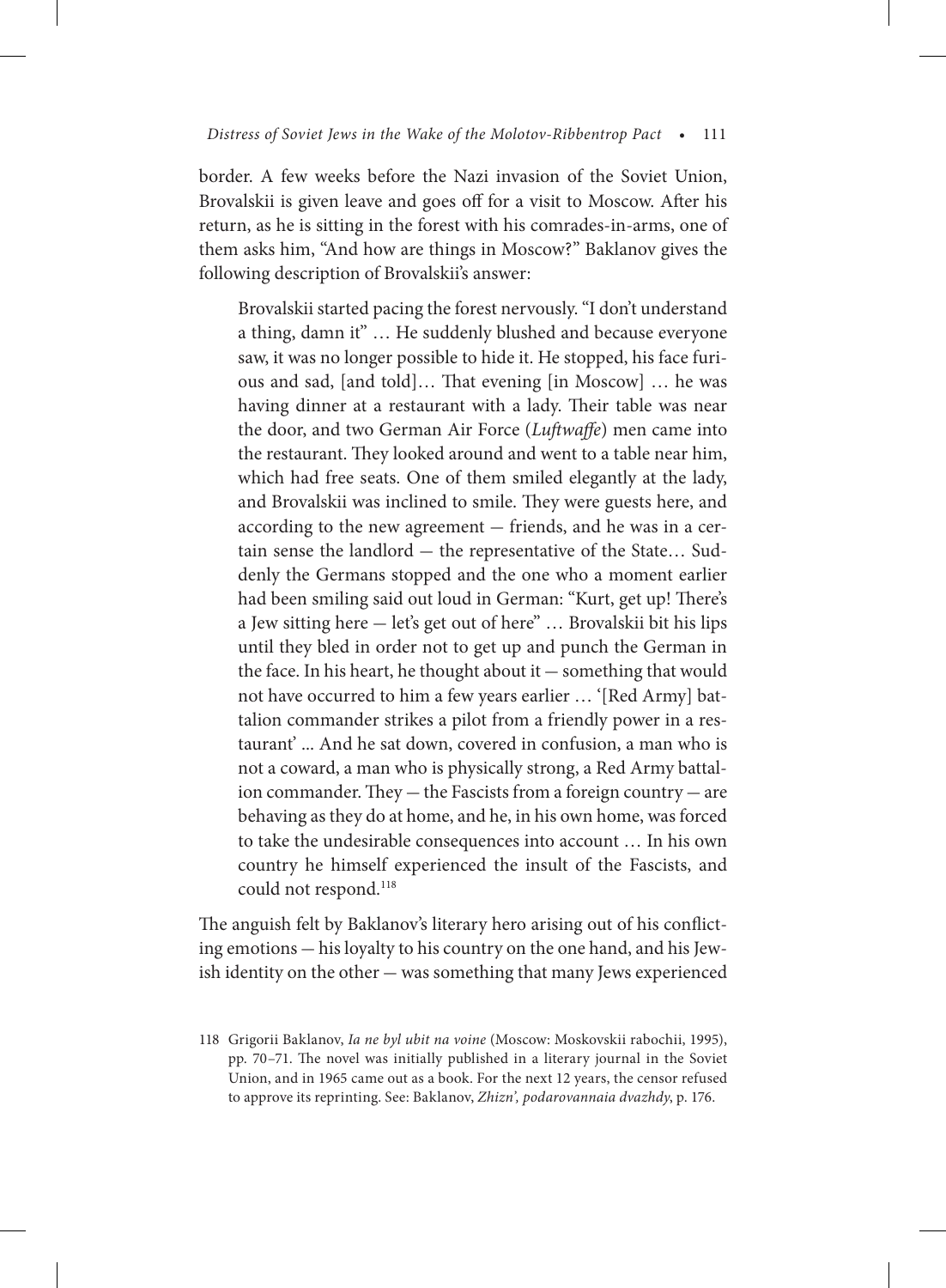during the period following the signing of the Molotov-Ribbentrop Pact. This mental and emotional pressure was relieved in a flash with the Nazi invasion of the Soviet Union.

#### **The Invasion: The Pressure Is Relieved, the Troubles Begin**

Ironically, Nazi Germany's invasion of the Soviet Union on June 22, 1941, released the valve that had prevented Soviet Jewry from giving free rein to their conflicting fears and emotions. Once the Jewish people's bitter enemy became their country's enemy as well, they felt relieved. The following accounts bear witness to the Jews' reactions on finding out about the invasion.

A Jew, who at the time was a first-year student at the Industrial Institute in Leningrad, wrote in his memoirs about his feelings when he heard of the invasion: "I was not greatly surprised, I didn't become confused — rather, I was pleased: the end of the 'friendship' with Hitler."<sup>119</sup> The Jewish researcher Chaim Loitsker<sup>120</sup> described his feelings on that day as follows: "Now there is no longer a contradiction between our feelings and the actual attitude to Fascist Germany. There were certain feelings toward Hitler in our country, but officially we said other things. Now everything is clear. We will strike and win."<sup>121</sup> On June 27, 1941, Prof. Shloime Bilov<sup>122</sup> expressed himself in the same spirit: "Finally a stone has been lifted from my heart. I never felt as loyal to the Soviet government as today. For two years, I was oppressed

- 119 Lev Syrkin, "Ia proidu do samogo kontsa," L. Aizenshtat and A. Zhuravich, eds., *Kniga zhivykh* (St. Petersburg: Akropol', 1995), p. 55.
- 120 Chaim Loitsker (1898–1970) started out as a teacher at Yiddish schools and then became a researcher in the fields of education, language, and literature. Loitsker graduated from Moscow University in 1930, and worked at the Institute for Proletarian Jewish Culture at the Science Academy of Ukraine. He was arrested in 1949 and released in the mid-1950s.
- 121 *Kiiv u dni natsists'koi navali*, pp. 87–88.
- 122 Shloime Bilov (1888–1949) was born in Brest-Litovsk and after the 1907 pogroms emigrated to the United States, where he studied at college and returned to Russia in 1918. For several years he was an educator at Yiddish schools, and then became a lecturer in Jewish and general literature at institutions of higher education in Ukraine. He was arrested in 1936 but released after interrogation. He continued with his previous employment. During the Soviet-German war he finished up in Sverdlovsk in the Urals, where he became a correspondent for the Sovinformbiu — the main Soviet bureau for current information, which operated during wartime — and for the Jewish Anti-Fascist Committee.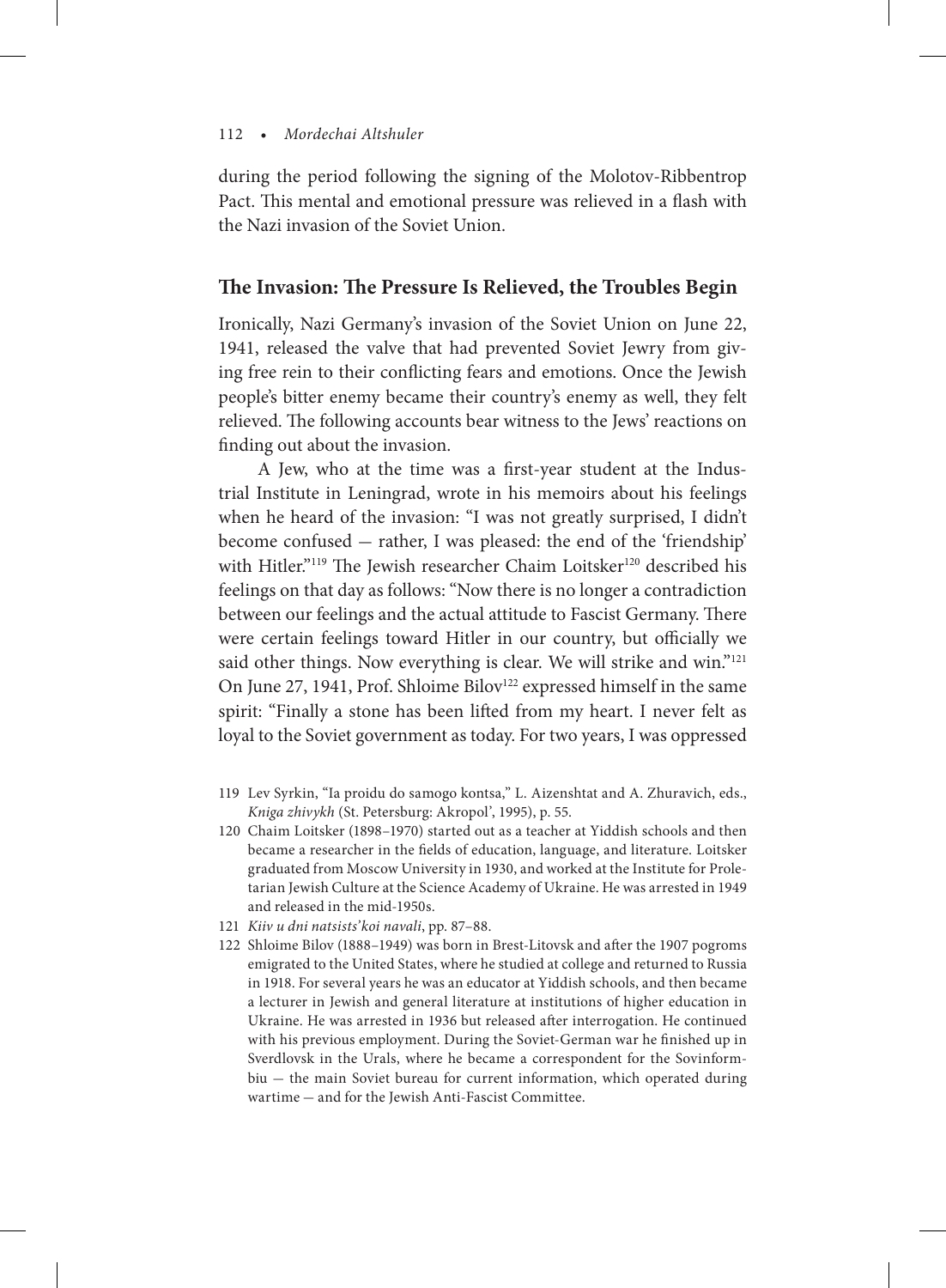by the feeling of our friendship with Hitler — the bearer of darkness, tyranny, and antisemitism. Now all of my thoughts and emotions are in line with my country's thoughts and emotions."123

Prof. Benjamin Levich,<sup>124</sup> a scientist and one of the heads of the Jewish National Movement in the Soviet Union in the 1970s, made similar observations in his response to a question from the American journalist, Hedrick Smith. Smith asked, "What was the best period in Russian history?" Levich replied, "The best period in our lives was [the period of] the war [the war with Nazi Germany] … because during that time we all felt closer to our government than we ever had in our lives."125 A young researcher called Levit from the Bacteriological Institute in Kiev said, "Finally we will strike at Hitler. We should have long since smashed those bastards to smithereens."126 The Yiddish writer Lipe Reznik said optimistically, "I am sure that the Jews in all countries can breathe more easily now, because they know that we will destroy Hitler."127 Writer Noah Lurie (1889–1960) was no less optimistic when he said, "In the final analysis, we will destroy Hitler, and I say this not because I am a Jew … I can breathe more easily because I am sure that victory is ours."<sup>128</sup> The Jewish Kiev-based theater actor V. Shaikevitch<sup>129</sup> also welcomed the outbreak of the war: "It is good that this war has started, it is the beginning of the destruction of Fascist Germany."<sup>130</sup> And a woman writer called Levitina said during the same period: "The inevitable has happened — now let the end of Fascism come about."131

- 123 *Kiiv u dni natsists'koi navali*, p. 99.
- 124 Benjamin Levich (1917–1988) was born in Kharkov, where he graduated from university in 1937. From 1940–1957 he worked at the Institute for Physics and Chemistry at the Ukrainian Science Academy, and in 1958 was made a member of the Soviet Union Academy of Sciences for his scientific achievements. From 1958–1972, he worked at the Electro-Chemistry Institute of the Academy of Sciences in Moscow. In 1972 he submitted an application to immigrate to Israel for which he was dismissed from most of his positions. In 1977, he led a seminar of scientists in Moscow who had been refused permission to emigrate to Israel. In 1987, he immigrated to Israel where he received a chair at Tel Aviv University.
- 125 Hedrick Smith, *The New Russians* (New York: Avon, 1980), pp. 402–403.
- 126 *Kiiv u dni natsists'koi navali,* p. 97.
- 127 Ibid., p. 88.
- 128 Ibid., p. 92–93.
- 129 During the Soviet-German war, Shaikevitch was evacuated from Kiev to Ashkhabad, and then spent time in Sverdlovsk.
- 130 *Kiiv u dni natsists 'koi navali,* p. 88.
- 131 Ibid., p. 93.